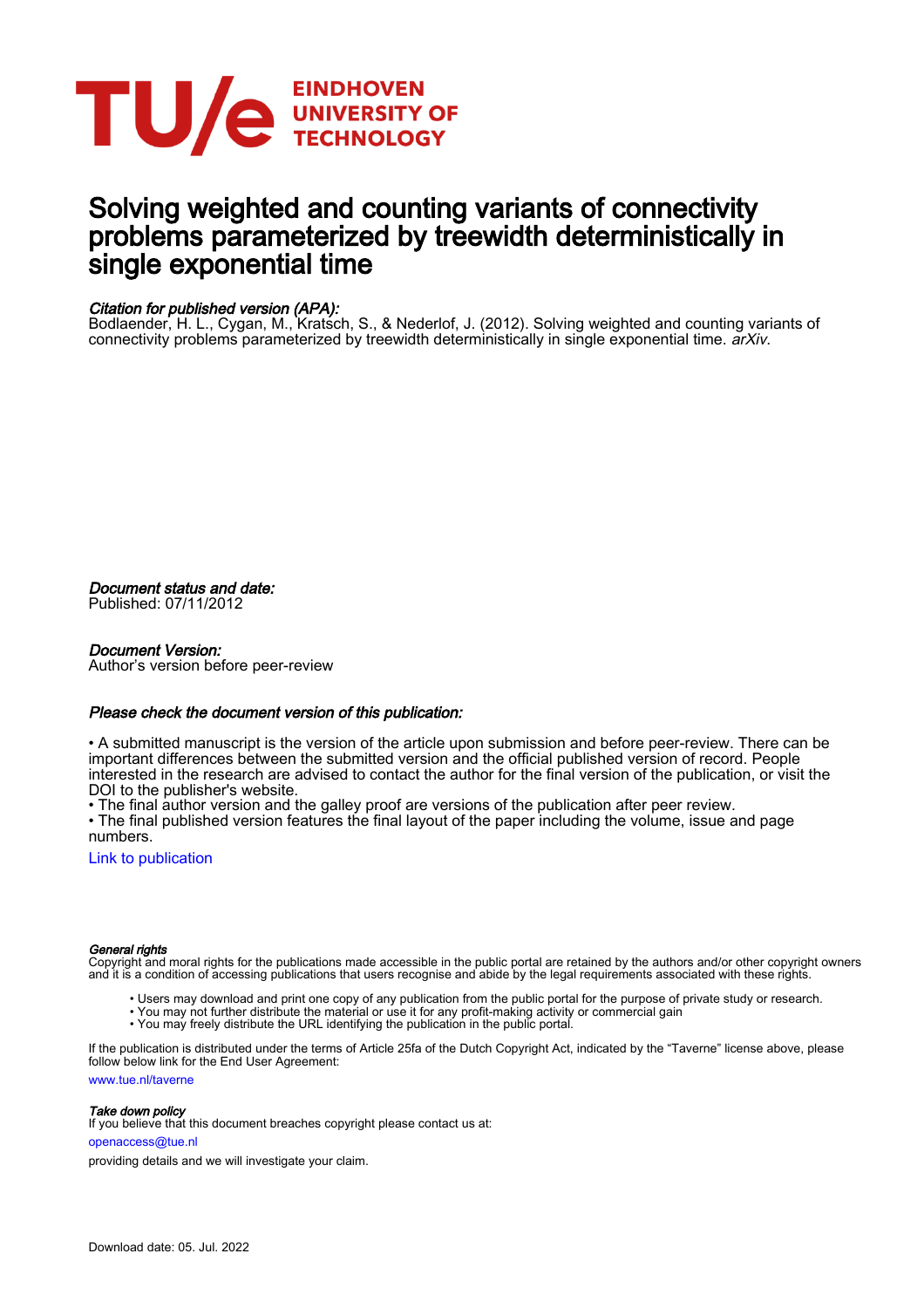# Solving weighted and counting variants of connectivity problems parameterized by treewidth deterministically in single exponential time

Hans L. Bodlaender Utrecht University The Netherlands H.L.Bodlaender@uu.nl

Marek Cygan University of Warsaw Poland cygan@mimuw.edu.pl

Stefan Kratsch<sup>∗</sup> Max-Planck-Institute Saarbrücken, Germany skratsch@mpi-inf.mpg.de

Jesper Nederlof† Utrecht University The Netherlands J.Nederlof@uu.nl

November 8, 2012

#### Abstract

It is well known that many local graph problems, like Vertex Cover and Dominating Set, can be solved in  $2^{\mathcal{O}(\text{tw})}|V|^{\mathcal{O}(1)}$  time for graphs  $G = (V, E)$  with a given tree decomposition of width tw. However, for nonlocal problems, like the fundamental class of connectivity problems, for a long time we did not know how to do this faster than  $\mathsf{tw}^{\mathcal{O}(\mathsf{tw})}|V|^{\mathcal{O}(1)}$ . Recently, Cygan et al. (FOCS 2011) presented Monte Carlo algorithms for a wide range of connectivity problems running in time  $c^{\text{tw}}|V|^{\mathcal{O}(1)}$  for a small constant c, e.g., for Hamiltonian Cycle and Steiner tree. Naturally, this raises the question whether randomization is necessary to achieve this runtime; furthermore, it is desirable to also solve counting and weighted versions (the latter without incurring a pseudo-polynomial cost in terms of the weights).

We present two new approaches rooted in linear algebra, based on matrix rank and determinants, which provide deterministic  $c^{\text{tw}}|V|^{\mathcal{O}(1)}$  time algorithms, also for weighted and counting versions. For example, in this time we can solve Traveling Salesman or count the number of Hamiltonian cycles. The rank-based ideas provide a rather general approach for speeding up even straightforward dynamic programming formulations by identifying "small" sets of representative partial solutions; we focus on the case of expressing connectivity via sets of partitions, but the essential ideas should have further applications. The determinant-based approach uses the matrix tree theorem for deriving closed formulas for counting versions of connectivity problems; we show how to evaluate those formulas via dynamic programming.

## 1 Introduction

The notion of *treewidth* proved to be an excellent tool for dealing with many NP-hard problems on graphs. In the 1970s and 1980s, several groups of researchers discovered the concept independently. In their fundamental work on graph minors, Robertson and Seymour [\[45\]](#page-32-0) introduced the

<sup>∗</sup>Part of the work was done at Utrecht University supported by the Nederlandse Organisatie voor Wetenschappelijk Onderzoek (NWO), project: 'KERNELS'.

<sup>†</sup>Supported by the Nederlandse Organisatie voor Wetenschappelijk Onderzoek (NWO), project: 'Space and Time Efficient Structural Improvements of Dynamic Programming Algorithms'.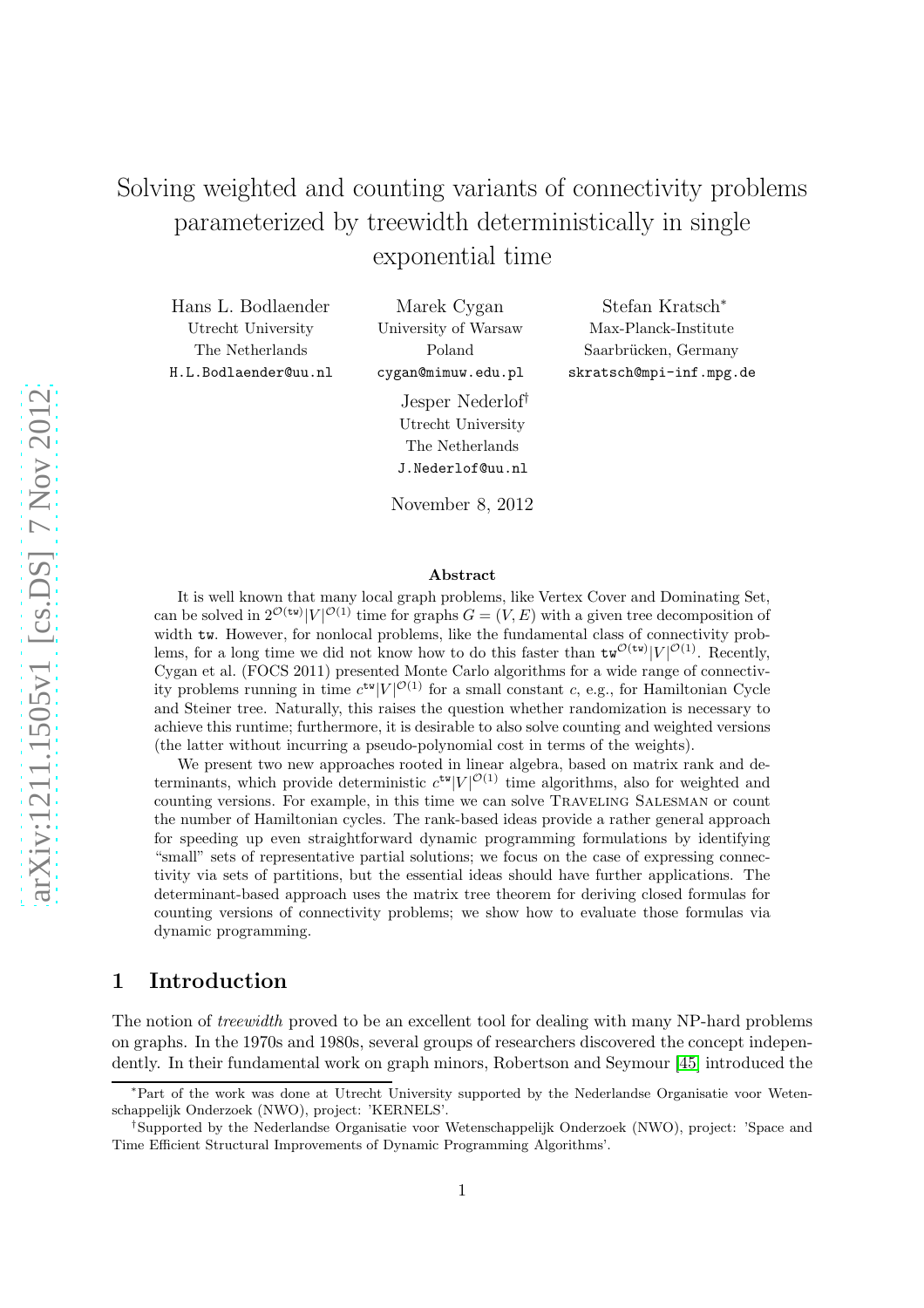notions *treewidth* and *tree decomposition*, and these became the dominant terminology. The notion has been extensively studied and used in various areas of (theoretical and applied) computer science (see for example [\[7\]](#page-30-0) for a survey). Informally, the notion measures how well a graph can be decomposed in a tree-like manner, resulting in a so-called tree decomposition. This is useful since many efficient algorithms solving NP-hard problems on trees generalize to efficient algorithms for graphs with good tree decompositions. Almost without exception these algorithms crucially rely on the dynamic programming paradigm, so studying the complexity of problems on graphs of small treewidth amounts to studying the dynamic programming paradigm.

Two influential results are Bodlaender's [\[8\]](#page-30-1) and Courcelle's theorems [\[16\]](#page-30-2), showing that if we assume that input graphs have bounded treewidth, then there are linear time algorithms to find an optimal tree decomposition and for each property that can be expressed in monadic second order logic, given such a tree decomposition, to decide if the property holds for the input graph. Algorithmic engineering evaluations of Bodlaender's and Courcelle's algorithms are not encouraging however, due to the large constant factors in the running times, even for small values of the treewidth, e.g., the running time of Bodlaender's algorithm is  $O(\text{tw}^{O(\text{tw}^3)} n)$ .

Hence a natural question is how much we can optimize the dependence on the treewidth, that is, we aim for a running time of the type  $f(\text{tw})n^c$  on graphs with n vertices and a tree decomposition of width tw of where we first aim at obtaining a small growing (but, since we assume  $P \neq \mathcal{NP}$ , exponential) function  $f(\mathsf{tw})$  and second a small exponent c. For problems with locally checkable certificates, that is, certificates assigning a constant number of bits per node that can be checked by a cardinality check and iteratively looking at all neighborhoods of the input graph<sup>[1](#page-2-0)</sup>, it quickly became clear that  $f(\mathsf{tw})$  only needs to be single-exponential. See [\[33,](#page-31-0) [42\]](#page-32-1) for sample applications to the Independent Set/Vertex Cover problems. From the work of [\[31\]](#page-31-1) and known Karp-reductions between problems it follows that this dependence cannot be improved to subexponential algorithms unless the Exponential Time Hypothesis (ETH) fails, i.e., unless CNF-SAT has a subexponential algorithm. In [\[37\]](#page-32-2) it was shown that under a stronger assumption (the so-called Strong Exponential Time Hypothesis, SETH), the current algorithms are optimal even with respect to polynomial jumps, that is, problems with current best running time  $f(\text{tw})n^{\mathcal{O}(1)}$  cannot be solved in  $f(pw)^{1-\epsilon}n^{\mathcal{O}(1)}$  for positive  $\epsilon$  where  $f(pw)$  is  $2^{pw}$ ,  $3^{pw}$  for respectively Independent Set and Dominating Set. While there is no consensus opinion on whether ETH and SETH are true, improving beyond lower bounds proven under either of them is at least as hard as improving the state of the art of CNF-SAT in the respective way.

A natural class of problems that does not have locally checkable certificates are connectivity problems such as Hamiltonian cycle and Steiner Tree (see for example [\[27,](#page-31-2) Section 5]), begging the question whether these can be solved within single-exponential dependence on tw as well. Early work shows that if we assume, in addition to small treewidth, that the input graph is planar, or, more general, avoids a minor, then many connectivity problems have algorithms with single-exponential dependence of tw, exploiting Catalan structures [\[20\]](#page-31-3). A positive answer to the question, using a randomized approach was found by Cygan et al. [\[18\]](#page-30-3) using an approach termed "Cut & Count": It provided a transformation of the natural certificates to "cut-certificates" transforming the connectivity requirement into a locally checkable requirement. The transformation is only valid modulo 2, but by a standard technique [\[41\]](#page-32-3) introducing randomization, the decision variant can be reduced to the counting modulo 2 variant. This result was considered surprising since in the folklore  $2^{\mathcal{O}(\text{tw} \log \text{tw})} n^{\mathcal{O}(1)}$  dynamic programming routines for connectivity problems all information stored seemed needed: Given two partial solutions inducing different connectivity properties, one may very well be extendable to a solution while the other one is

<span id="page-2-0"></span><sup>&</sup>lt;sup>1</sup>For example, for the odd cycle transversal problem that asks to make the input graph by removing at most k vertices, a locally checkable certificate would be a solution set combined with a proper two-coloring of the remaining bipartite graph.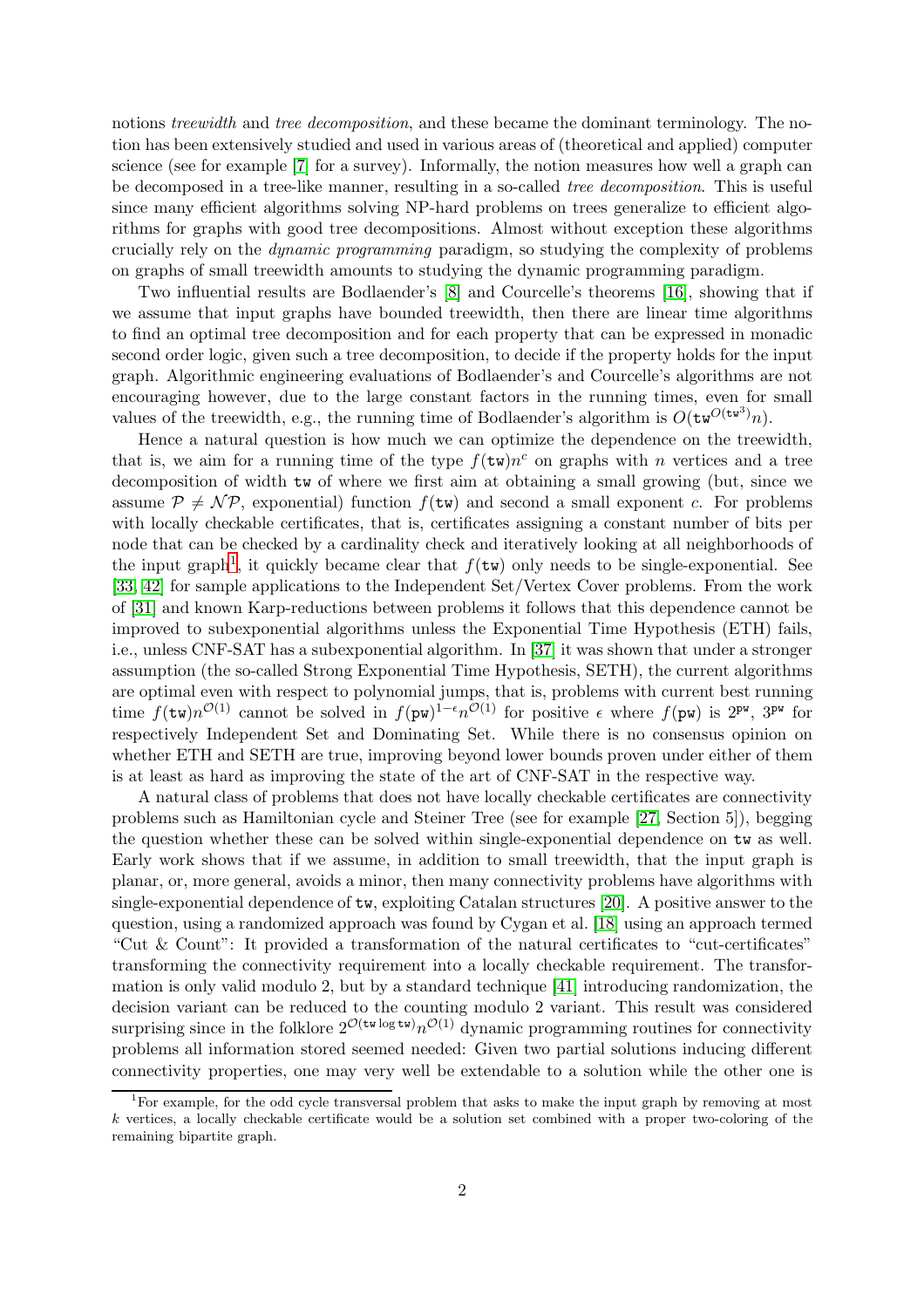not (this resembles the notion of Myhill-Nerode equivalence classes [\[29\]](#page-31-4)).

The Cut & Count approach is one of the algorithms from the family of dynamic programming based algorithms using a modulo 2 based transformation  $[4, 6, 36, 35, 38, 46]$  $[4, 6, 36, 35, 38, 46]$  $[4, 6, 36, 35, 38, 46]$  $[4, 6, 36, 35, 38, 46]$  $[4, 6, 36, 35, 38, 46]$  $[4, 6, 36, 35, 38, 46]$ . These algorithms give the smallest running times currently known, but have several disadvantages compared to traditional dynamic programming algorithms: (a) They are probabilistic. (b) The dependence on the inputs weights in weighted extensions is pseudo-polynomial. (c) They do not extend to counting the number of witnesses. (d) They do not give intuition for the optimal substructure / equivalence classes. An additional disadvantage of the Cut & Count approach of [\[18\]](#page-30-3), compared to traditional dynamic programming algorithms on tree decompositions, is that their dependence in terms of the input graph is superlinear. Our work shows that each of these disadvantages can be overcome, with two different approaches, both giving deterministic algorithms for connectivity problems that are singly-exponential in the treewidth.

#### 1.1 Our contribution

Our contribution consists of two new approaches that resolve the aforementioned issues of the Cut & Count approach, the "Rank based" and "Squared determinant" approaches. They can be used to quickly and deterministically solve respectively weighted and counting versions of problems solved by the Cut & Count approach. Additional advantages of the rank based approach are that it gives a more intuitive insight in the optimal substructure / equivalence classes of a problem and that is has only a linear dependence on the input graph in the running time. The only disadvantage of both approaches when compared to the Cut & Count approach is that the dependence on the treewidth or pathwidth in the running time is slightly worse. However, although we did not manage to overcome it, this disadvantage might not be inherently due to the new methods. Due to the generality of our key ideas, we feel our methods may inspire future work not involving tree decompositions as well.

Although both approaches apply to all problems studied in [\[18\]](#page-30-3). We only study (variants of) Steiner Tree, Hamiltonian Cycle and Feedback Vertex Set in this work in order to prevent losing focus. Our results on these problems are described in Table [1.](#page-3-0)

|                | Problem                      | Pathwidth                                                           | Treewidth                                                            |
|----------------|------------------------------|---------------------------------------------------------------------|----------------------------------------------------------------------|
|                | <b>WEIGHTED STEINER TREE</b> | $n(1+2^{\omega})^{\text{pw}}$ pw $\mathcal{O}(1)$                   | $n(1+2^{\omega+1})$ tw $\overline{\mathbf{w}^{\mathcal{O}(1)}}$      |
| $\overline{2}$ | <b>TRAVELING SALESMAN</b>    | $n(2+2^{\omega/2})^{\text{pw}}$ pw $\mathcal{O}(1)$                 | $n(5+2^{(\omega+2)/2})$ tw $\tt_{W}$ $\mathcal{O}(1)$                |
| 3              | $k$ -Path                    | $n(2+2^{\omega/2})^{\text{pw}}(k+\text{pw})^{\mathcal{O}(1)}$       | $n(5+2^{(\omega+2)/2})^{\text{tw}}(k+\text{tw})^{\mathcal{O}(1)}$    |
| $\overline{4}$ | FEEDBACK VERTEX SET          | $n(1+2^{\omega})^{\text{pw}}$ pw $\mathcal{O}(1)$                   | $n(1+2^{\omega+1})^{\text{tw}}$ tw $\mathcal{O}(1)$                  |
| 5              | # HAMILTONIAN CYCLE          | $\tilde{\mathcal{O}}(6^{pw}pw^{\mathcal{O}(1)}n^2)$                 | $\tilde{\mathcal{O}}(15^{\text{tw}} \text{tw}^{\mathcal{O}(1)} n^2)$ |
| 6              | $#$ STEINER TREE             | $\tilde{\mathcal{O}}(5^{\text{pw}} \text{pw}^{\mathcal{O}(1)} n^3)$ | $\tilde{\mathcal{O}}(10^{\text{tw}} \text{tw}^{\mathcal{O}(1)} n^3)$ |
|                | FEEDBACK VERTEX SET          | $\tilde{\mathcal{O}}(5^{\text{pw}}$ pw $\mathcal{O}(1)n^3)$         | $\tilde{\mathcal{O}}(10^{\text{tw}} \text{tw}^{\mathcal{O}(1)} n^3)$ |

<span id="page-3-0"></span>Table 1: Table with our results. Rows  $1 - 4$  are discussed in Section [3](#page-8-0) while rows  $5 - 7$  are discussed in Section [4.](#page-21-0) Line 7 is the result of applying the determinant approach to FEEDBACK VERTEX SET (note that we do not solve the counting variant). The symbol  $\omega$  denotes the matrix multiplication exponent (currently it is known that  $\omega < 2.3727$  due to [\[47\]](#page-32-7)).

Since one of the main strengths of the treewidth concept seems to be its ubiquity, it is perhaps not surprising that our results improve, simplify, generalize or unify a number of seemingly unrelated results. In all cases, problem instances can be reduced to instances with small treeor pathwidth using standard techniques. This is further discussed in Subsection [1.2.](#page-5-0)

We would like to mention that very recently, a subset of the current authors found an efficient rank bound of a partial solution versus partial solution matrix for the Hamiltonian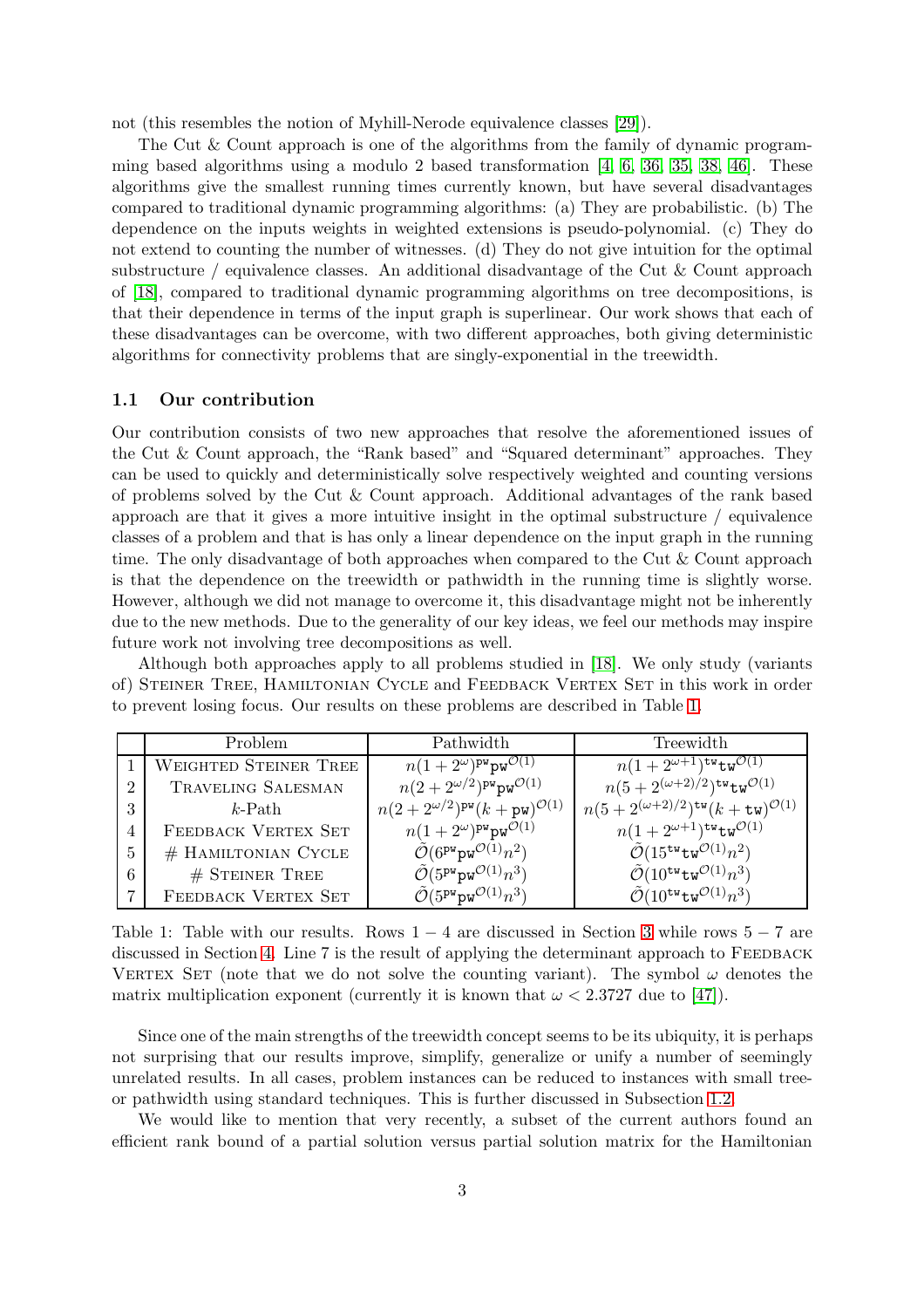cycle problem. We will use this in the current to get a low running time for the Traveling SALESMAN problem.

#### 1.1.1 Rank based approach

Our first tool is the rank based method (presented in Section [3\)](#page-8-0). This is based on a very generic idea to improve a dynamic programming algorithm, that we will now outline.

Recall that a dynamic programming algorithm fixes a way to decompose certificates into 'partial certificates', and builds partial certificates in a bottom-up manner while storing only their essential information. Given some language  $L \subseteq \{0,1\}^*$ , this is typically implemented by a defining an equivalence  $\sim$  on partial certificates  $x, y \in \{0, 1\}^k$  such that  $x \sim y$  if  $xz \in L \leftrightarrow$  $yz \in L$ , for every extension  $z \in \{0,1\}^l$ . For connectivity problems on treewidth, the number of non-equivalent certificates can be seen to be larger than our running times. For example [\[44\]](#page-32-8) for a lower bound in communication complexity.

We will use however, that sometimes we can represent the joint essential information for sets of partial certificates more efficiently than naively representing essential information for every partial certificate separately. The rank based approach achieves this as follows: Given a dynamic programming algorithm, consider the matrix A whose rows and columns are indexed by partial certificates, with  $A[x, y] = 1$  if and only if  $xy \in L$ . Then observe that if a set of rows  $X \subseteq \{0,1\}^n$  is linearly dependent (modulo 2), any partial certificate  $x \in X$  is redundant in the sense that if  $xz \in L$  there will be  $y \in X$  with  $yz \in L$ . Hence, the essential information can be reduced to  $rk(A)$  partial certificates.

For getting this approach to work we require an upper bound on the rank of the matrix  $\mathcal M$ defined as follows: Fix a ground set U and let p and q be partitions of U (p and q represent connectivity induced by partial solutions), define  $\mathcal{M}[p,q]$  to be 1 if and only if the meet of p and q is the trivial partition, that is, if the union of the partial solutions induce a connected solution. Although this matrix has dimensions of order  $2^{\theta(|U|\lg|U|)}$ , we given a simple factorization in  $GF(2)$  of matrices with inner dimension  $2^{|U|}$  using an idea of [\[18\]](#page-30-3). Interestingly, our factorization follows from more generic results in communication complexity [\[39,](#page-32-9) [40\]](#page-32-10). Furthermore, our factorization (Lemma [3.13\)](#page-19-0) can be derived from the much more general setting of communication complexity [\[39,](#page-32-9) [40\]](#page-32-10) (or more specifically, Lemma 5.7 from [\[39\]](#page-32-9)).

#### 1.1.2 Squared determinant approach

Our second tool is the squared determinant approach (presented in Section [4\)](#page-21-0). This gives a generic transformation of counting connected objects to a more local transformation. In [\[18\]](#page-30-3) the existence of such a transformation in  $GF(2)$  was already given. For extending this to counting problems, we will need three key insights. The first insight is that (a variant of) Kirchhoff's matrix tree theorem gives a reduction from counting connected objects to computing a sum of determinants. However, we cannot fully control the contribution of a connected object (it will appear to be either 1 or -1). To overcome this we ensure that every connected object contributed exactly once, we compute a sum of squares of determinants. The last obstacle is that the computation of a determinant is not entirely local (in the sense that we can verify a contribution by iteratively considering its intersection with all bags) since we have to account for the number of inversions of a permutation in every summand of the determinant. To overcome this, we use that this in fact becomes a local computation once we have fixed the order of the vertices in a clever way.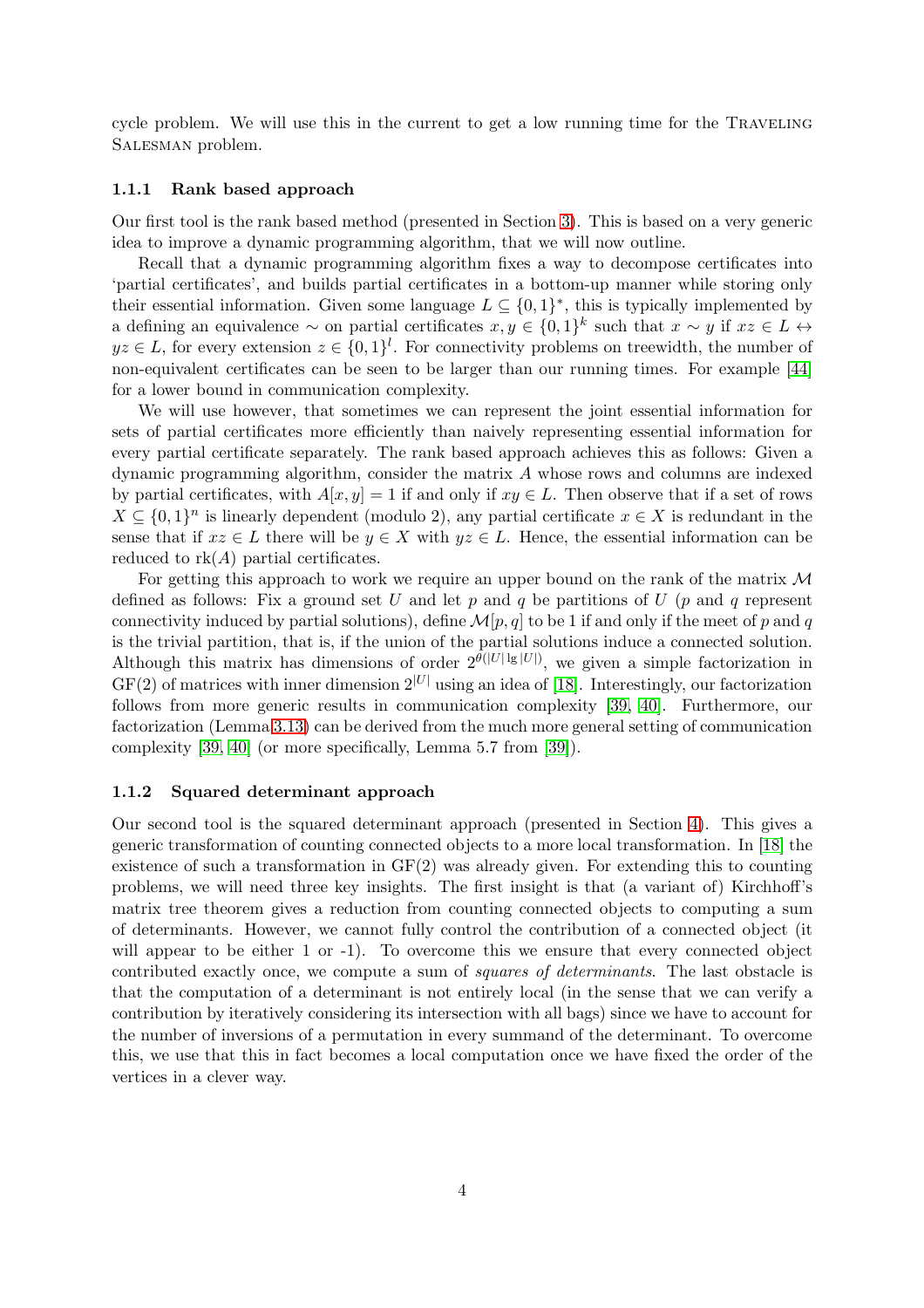#### <span id="page-5-0"></span>1.2 Relations to previous work

As mentioned before, our results improve, simplify, generalize or unify a number of seemingly unrelated results. We will support this claim in this subsection.

#### 1.2.1 Algorithms for problems with small solutions.

Although we do not improve the running time of known algorithms, a significant advantage of our approach is that it unifies several known non-trivial algorithms. We proceed by giving three important examples:

**Finding long paths** In [\[2\]](#page-30-6), the authors gave a deterministic  $2^{\mathcal{O}(k)}|E|\lg|V|$  time algorithm that finds a simple path on k vertices in a graph  $G = (V, E)$ , resolving the open question whether simple paths of length  $\log n$  can be found in polynomial time from [\[43\]](#page-32-11). In a follow-up work, [\[14\]](#page-30-7) this was improved to a  $4^{k+\mathcal{O}(\log^3 k)}|V||E|$  time algorithm. All these algorithms use the (arguably) involved construction of perfect hash families, and no  $2^{\mathcal{O}(k)}|V|^{\mathcal{O}(1)}$  time deterministic algorithm avoiding the use of such families was previously known.

As a corollary of our technique we can obtain a simple  $\mathcal{O}(2^{\mathcal{O}(k)}k^{\mathcal{O}(1)}|V|+|E|)$  time algorithm, or an  $\mathcal{O}(4.28^k k^{\mathcal{O}(1)}|V| + |E|)$  with a standard technique from [\[23\]](#page-31-6) (see also [\[10\]](#page-30-8)) as follows. Create a depth first search tree of the input graph; if the height of the tree is more than  $k$ , the longest path from a leaf to the root gives a  $k$ -path and we are done. Otherwise, there is a path decomposition of width at most  $k$ , with for every leaf-root path a bag with the vertices on this path. Since this can be performed in linear time (see [\[10\]](#page-30-8) for details) we can respectively apply a simple variant of the algorithm from Section [3.4](#page-13-0) or the algorithm from Theorem [3.20](#page-21-1) to obtain the algorithms.

Finding feedback vertex sets Many papers (see [\[18,](#page-30-3) [13\]](#page-30-9) and the references therein) have been devoted to the FEEDBACK VERTEX SET problem: Given an input graph  $G = (V, E)$  and a (small) parameter  $k$ , can we remove at most  $k$  vertices from  $G$  in order to obtain a forest? It should be noted that if this is indeed the case, then a tree decomposition of width  $k + 1$  of G is easily obtained from a solution X by adding X to all bags of a tree decomposition of the forest  $V \setminus X$ . Based on this simple observation, deterministic  $2^{\mathcal{O}(k)} k^{\mathcal{O}(1)} |V| + |E|$  algorithms are easily obtained by using a constant-factor approximation or the method of iterative compression. We would like to mention that this is very different from previously known deterministic  $2^{\mathcal{O}(k)}k^{\mathcal{O}(1)}|V|^{\mathcal{O}(1)}$  algorithms that all rely on a measure-based branching strategy.

**H-minor free graphs** In [\[19\]](#page-31-7), it was shown that any  $H$ -minor-free graph either has treewidth bounded by  $\mathcal{O}(\sqrt{k})$ , or a  $2\sqrt{k} \times 2\sqrt{k}$  grid as a minor. Many problems can easily be solved once we know that the input graph has such a grid (for instance a  $2\sqrt{k} \times 2\sqrt{k}$  grid as a minor guarantees that the graph does not have a vertex cover smaller than  $k$  or does have a  $4k$ -path).

Thus, we are left with solving the problem with the assumption of bounded treewidth. In the case of problems with a local verification algorithm such as vertex cover, a standard dynamic programming algorithm then gives us a  $2^{\mathcal{O}(\sqrt{k})}n^{\mathcal{O}(1)}$  algorithm to check whether a graph has a vertex cover no larger than  $k$ . In the case of  $k$ -path, however, the standard dynamic programming routine gives a  $2^{\mathcal{O}(\sqrt{k}\log k)}n^{\mathcal{O}(1)}$  complexity. Motivated by this a number of papers showed that the fact that G is H-minor free can be exploited to give  $2^{\mathcal{O}(\text{tw})}n^{\mathcal{O}(1)}$  time algorithms (see [\[20\]](#page-31-3) and the references therein). In [\[18\]](#page-30-3) this result was extended to general graphs at the cost of randomization and a pseudo-polynomial dependence on the input weights, if present. In the current work we resolve the latter issues thereby fully unifying these previous results.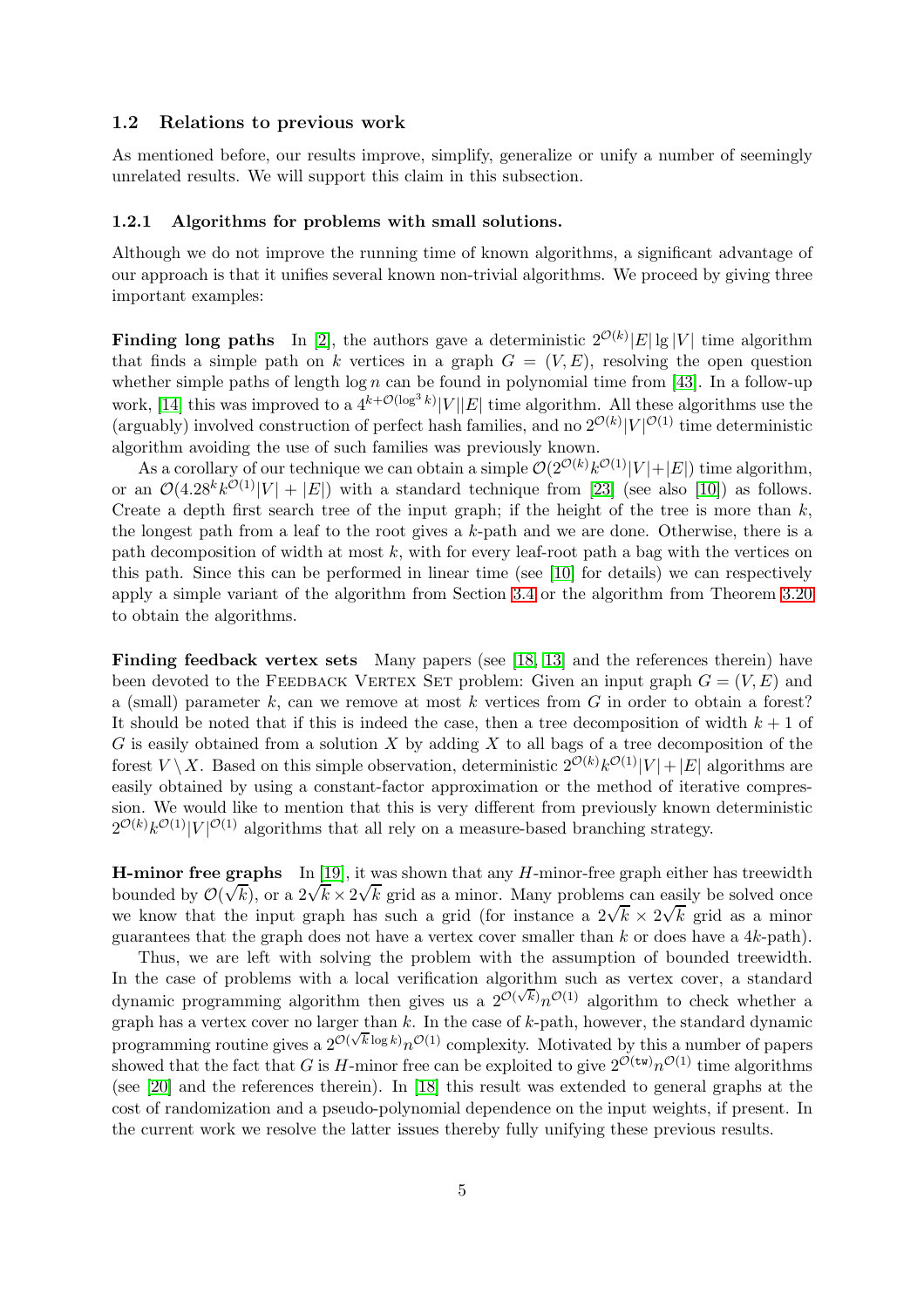#### 1.2.2 Graph classes with small treewidth

Sometimes the input is restricted to a graph class that is guaranteed to have small treewidth by known results. We survey here some connections of our work to previous results that are more tailor made for such a graph class.

Bounded degree A number of problems has been studied in the setting were the input graph has bounded degree. For example, the Traveling Salesman has received considerable attention [\[5,](#page-30-10) [22,](#page-31-8) [26,](#page-31-9) [32\]](#page-31-10). Our contribution is a derandomization at the cost of a slightly larger base of the exponential dependence.

<span id="page-6-0"></span>Throughout the following, we let  $n$  denote the number of vertices of the given graph. Then the following theorem by Fomin et al. reduces the bounded degree setting to small treewidth:

**Theorem 1.1** ([\[24\]](#page-31-11)). For any  $\epsilon > 0$  there exists an integer  $n_{\epsilon}$  such that for any graph G with  $n > n_{\epsilon}$  vertices,

$$
\mathsf{pw}(G) \le \frac{1}{6}n_3 + \frac{1}{3}n_4 + \frac{13}{30}n_5 + n_{\ge 6} + \epsilon n,
$$

where  $n_i$  is the number of vertices of degree i in G for any  $i \in \{3, \ldots, 5\}$  and  $n_{\geq 6}$  is the number of vertices of degree at least 6.

This theorem is constructive, and the corresponding path decomposition (and, consequently, tree decomposition) can be found in polynomial time. Using this result one can get fast determinstic algorithms for all the connectivity problems listed in Subsection 1.3.3 in [\[18\]](#page-30-3). In this paper we restrict ourselves to the most studied setting, TRAVELING SALESMAN problem for cubic graphs. In [\[18\]](#page-30-3) a  $1.201^n n^{\mathcal{O}(1)}$  Monte-Carlo algorithm was obtained for Hamiltonian cycle; Very recently in [\[17\]](#page-30-11), this is improved to a  $1.1583^n n^{\mathcal{O}(1)}$  time Monte-Carlo algorithm for Hamiltonian cycle. By combining the ideas of this paper with a result from [\[17\]](#page-30-11), we obtain a 1.2186<sup>n</sup> $n^{\mathcal{O}(1)}$  time deterministic algorithm for the TRAVELING SALESMAN problem in Corollary [3.19.](#page-21-2)

**Planar graphs** Recall from the previous subsection that  $n$  denotes the number of vertices of the given graph. Here we begin with a consequence of [\[25\]](#page-31-12):

**Proposition 1.2** ([\[25\]](#page-31-12)). For any planar graph  $G$ ,  $tw(G) + 1 \leq \frac{3}{2}$  $\sqrt{4.5n} \leq 3.183\sqrt{n}$ . Moreover a tree decomposition of such width can be found in polynomial time.

Using this we immediately obtain the following result for TRAVELING SALESMAN on planar graphs.

Corollary 1.3. There exists an algorithm that solves TRAVELING SALESMAN on planar graphs  $in \ 4.28^{3.183\sqrt{n}} n^{\mathcal{O}(1)} = 2^{6.677\sqrt{n}} n^{\mathcal{O}(1)} \ time.$ 

The best known algorithm so far was the  $\mathcal{O}(2^{6.903\sqrt{n}})$ -time algorithm of Bodlaender et al. [\[21\]](#page-31-13). A  $4^{3.183\sqrt{n}}n^{\mathcal{O}(1)}$  randomized algorithm for Hamiltonian cycle was given in [\[18\]](#page-30-3).

Similarly, we obtain an  $\mathcal{O}(2^{6.677\sqrt{n}})$ -time deterministic algorithm for k-cycle on planar graphs (compare to the  $\mathcal{O}(2^{7.223\sqrt{n}})$  time of [\[21\]](#page-31-13)), and well-behaved  $c^{\sqrt{n}}$ -time algorithms for the other connectivity problems studied in [\[18\]](#page-30-3).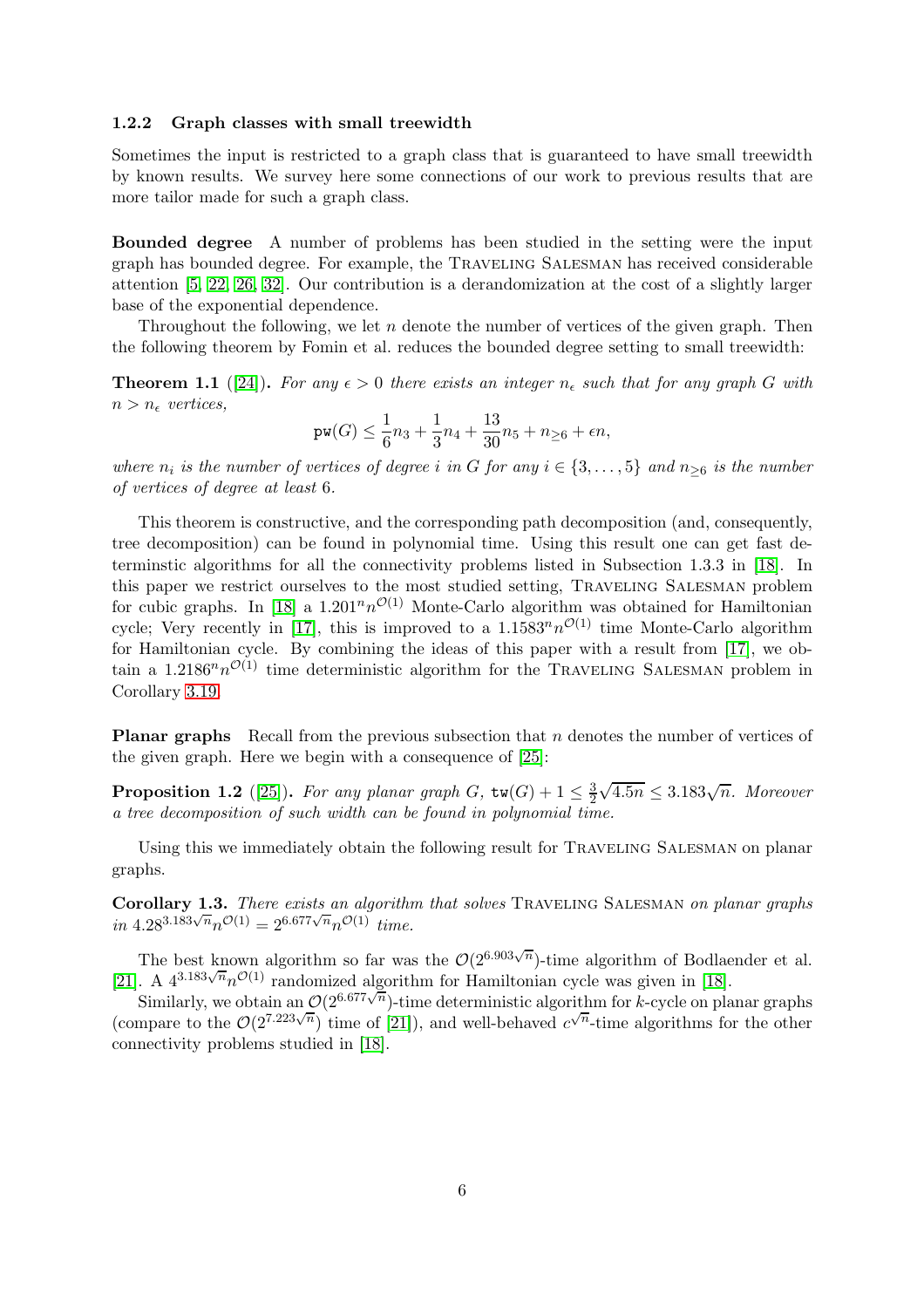### <span id="page-7-0"></span>2 Preliminaries

We use standard graph theory notation. Additionally for a subset of edges  $X \subseteq E$  of an undirected graph  $G = (V, E)$  by  $G[X]$  we denote the subgraph induced by edges and endpoints of X, i.e.  $G[X] = (V(X), X)$ . For  $X, Y \subseteq V$  we let  $E(X, Y)$  be the set of all edges with one endpoint in X and one in Y. For a vertex v and  $X \subseteq V$  we denote  $\deg_X(v)$  for the number of neighbors of  $v$  contained in  $X$ .

**Partitions and the partition lattice.** Given a base set U, we use  $\Pi(U)$  for the set of all partitions of U. It is known that, together with the coarsening relation  $\subseteq$ ,  $\Pi(U)$  gives a lattice, with the minimum element being  $\{U\}$  and the maximum element being the partition into singletons. We denote ⊓ for the meet operation and ⊔ for the join operation in this lattice; these operators are associative and commutative. We use  $\Pi_2(U) \subset \Pi(U)$  to denote the set of all partitions of U in blocks of size 2, or equivalently, the set of perfect matchings over  $U$ . Given  $p \in \Pi(U)$  we let  $\#\text{blocks}(p)$  denote the number of blocks of p. If  $X \subseteq U$  we let  $p_{\downarrow X} \in \Pi(X)$ be the partition obtained by removing all elements not in  $X$  from it, and analogously we let for  $U \subseteq X$  denote  $p_{\uparrow}$   $\in \Pi(X)$  for the partition obtained by adding singletons for every element in  $X \setminus U$  to p. Also, for  $X \subseteq U$ , we let  $U[X]$  be the partition of U where one block is  $\{X\}$  and all other blocks are singletons. If  $a, b \in U$  we shorthand  $U[ab] = U[\{a, b\}]$ . The empty set, vector and partition are all denoted by ∅.

Tree decompositions and treewidth. A tree decomposition [\[45\]](#page-32-0) of a graph G is a tree  $\mathbb T$  in which each node x has an assigned set of vertices  $B_x \subseteq V$  (called a bag) such that  $\bigcup_{x \in \mathbb{T}} B_x = V$ with the following properties:

- for any  $uv \in E$ , there exists an  $x \in \mathbb{T}$  such that  $u, v \in B_x$ .
- if  $v \in B_x$  and  $v \in B_y$ , then  $v \in B_z$  for all z on the (unique) path from x to y in T.

The treewidth tw(T) of a tree decomposition T is the size of the largest bag of T minus one, and the treewidth of a graph  $G$  is the minimum treewidth over all possible tree decompositions of G (thus the graphs of treewidth one are exactly the forests and trees and that are not also independent sets). Finding a tree decomposition of minimum treewidth is  $\mathcal{NP}$ -hard [\[3\]](#page-30-12), but for each fixed integer k there is a linear time algorithm for finding a tree decomposition of width at most k (if it exists) [\[8\]](#page-30-1). In this paper, we will always assume that tree decompositions of the appropriate width are given.

Dynamic programming algorithms on tree decompositions are often presented on nice tree decompositions, introduced by Kloks [\[34\]](#page-31-14); see also [\[9,](#page-30-13) [28\]](#page-31-15) regarding treewidth and dynamic programming. We present a slightly augmented variant that specifies bags/nodes for introducing edges; this was already used by Cygan et al. [\[18\]](#page-30-3).

Definition 2.1 (Nice Tree Decomposition). A nice tree decomposition is a tree decomposition with one special bag  $z$  called the root and in which each bag is one of the following types:

- Leaf bag: a leaf x of  $\mathbb T$  with  $B_x = \emptyset$ .
- Introduce vertex bag: an internal vertex x of  $\mathbb T$  with one child vertex y for which  $B_x = B_y \cup \{v\}$  for some  $v \notin B_y$ . This bag is said to *introduce v*.
- Introduce edge bag: an internal vertex x of  $\mathbb T$  labeled with an edge  $uv \in E$  with one child bag y for which  $u, v \in B_x = B_y$ . This bag is said to *introduce uv*.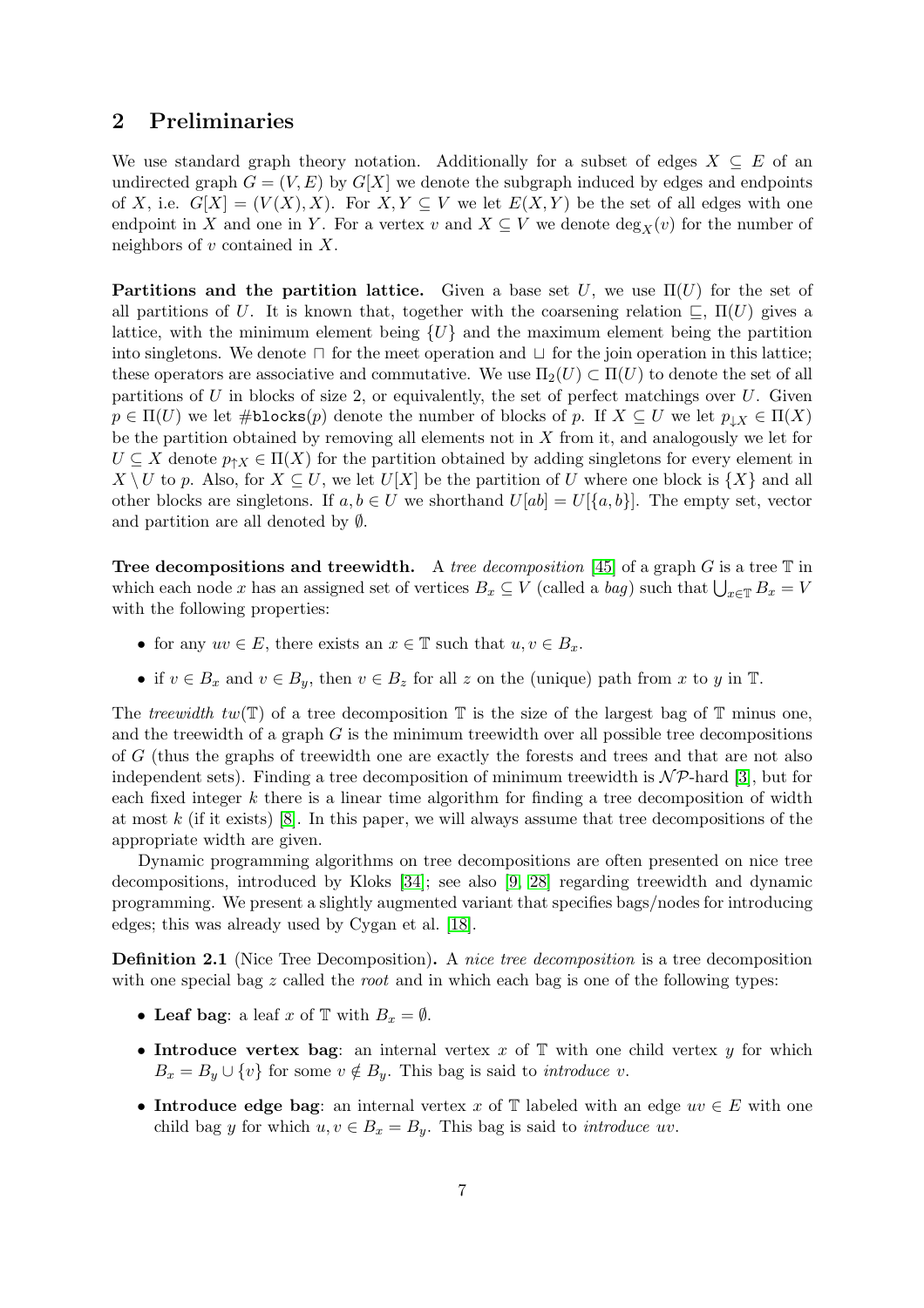- Forget bag: an internal vertex x of  $\mathbb T$  with one child bag y for which  $B_x = B_y \setminus \{v\}$  for some  $v \in B_y$ . This bag is said to *forget v*.
- Join bag: an internal vertex x with two child vertices l and r with  $B_x = B_r = B_l$ .

<span id="page-8-1"></span>We additionally require that every edge in  $E$  is introduced exactly once.

**Proposition 2.2.** Given a tree decomposition of some graph  $G = (V, E)$ , a nice tree decomposition rooted at an empty bag, an introduce edge bag for any choice of  $\{u, v\} \in E$  or an forget vertex bag can be computed in  $n \text{tw}^{\mathcal{O}(1)}$  time.

By fixing the root of  $\mathbb{T}$ , we associate with each bag x in a tree decomposition  $\mathbb{T}$  a vertex set  $V_x \subseteq V$  where a vertex v belongs to  $V_x$  if and only if there is a bag y which is a descendant of x in T with  $v \in B_n$  (recall that x is its own descendant). We also associate with each bag x of  $\mathbb T$  a subgraph of G as follows:

 $G_x = \langle V_x, E_x = \{e | e \text{ is introduced in a descendant of } x \rangle\}$ 

Path decompositions and pathwidth. A path decomposition is a tree decomposition where the tree of nodes is restricted to be a path. The pathwidth of a graph is the minimum width of all path decompositions. Path decompositions can, similarly as above, be transformed into nice path decompositions, these obviously contain no join bags.

**Further notation.** Given a graph  $G = (V, E)$  and a For two integers a, b we use  $a \equiv b$  to indicate that  $a$  is even if and only if  $b$  is even. We use  $\mathbb N$  to denote the set of all non-negative integers. We use Iverson's bracket notation: if p is a predicate we let  $[p]$  be 1 if p if true and 0 otherwise. If  $\omega: U \to \{1, \ldots, N\}$ , we shorthand  $\omega(S) = \sum_{e \in S} \omega(e)$  for  $S \subseteq U$ . For a function s by  $s[v \to \alpha]$  we denote the function  $s \setminus \{(v, s(v))\} \cup \{(v, \alpha)\}\)$ . Note that this definition works regardless of whether  $s(v)$  is already defined or not. We use either  $s|_X$  or  $s|_X$  to denote the vector obtained by restricting the domain to X.

### <span id="page-8-0"></span>3 The rank based approach

This section is devoted to a complete presentation of our rank based approach for connectivity problems parameterized by treewidth. At the heart of the approach is a technique for reducing large sets of partial solutions, expressed as weighted partitions (to be defined later), down to smaller sets that maintain the same optimal solution value along with at least one optimal solution (though we point out that this reduction by design cannot maintain all optimal solutions). The main result behind the approach is presented in Section [3.2;](#page-10-0) it ensures that we can always find a small set of representative partial solutions. To avoid creating a series of ad hoc results for single problems, we introduce a collection of operations on families of weighted partitions, such that our results apply to any dynamic programming (DP) formulation that can be expressed using these operators only (see Section [3.1\)](#page-9-0).

In Sections [3.3,](#page-11-0) [3.4,](#page-13-0) and [3.5](#page-15-0) we give DP formulations using our operators for STEINER TREE, TRAVELING SALESMAN, and FEEDBACK VERTEX SET respectively. Except for FEEDback Vertex Set, where this turns out to be more involved, the programs are close to naive formulations that give runtimes  $2^{\Omega(\text{tw-log tw})}$  (note that our operators and language of weighted partitions are nonstandard). At the first read of this section, it is perhaps useful to read only one of the DP formulations, but the different problems solved by them should indicate the versatility of our operators.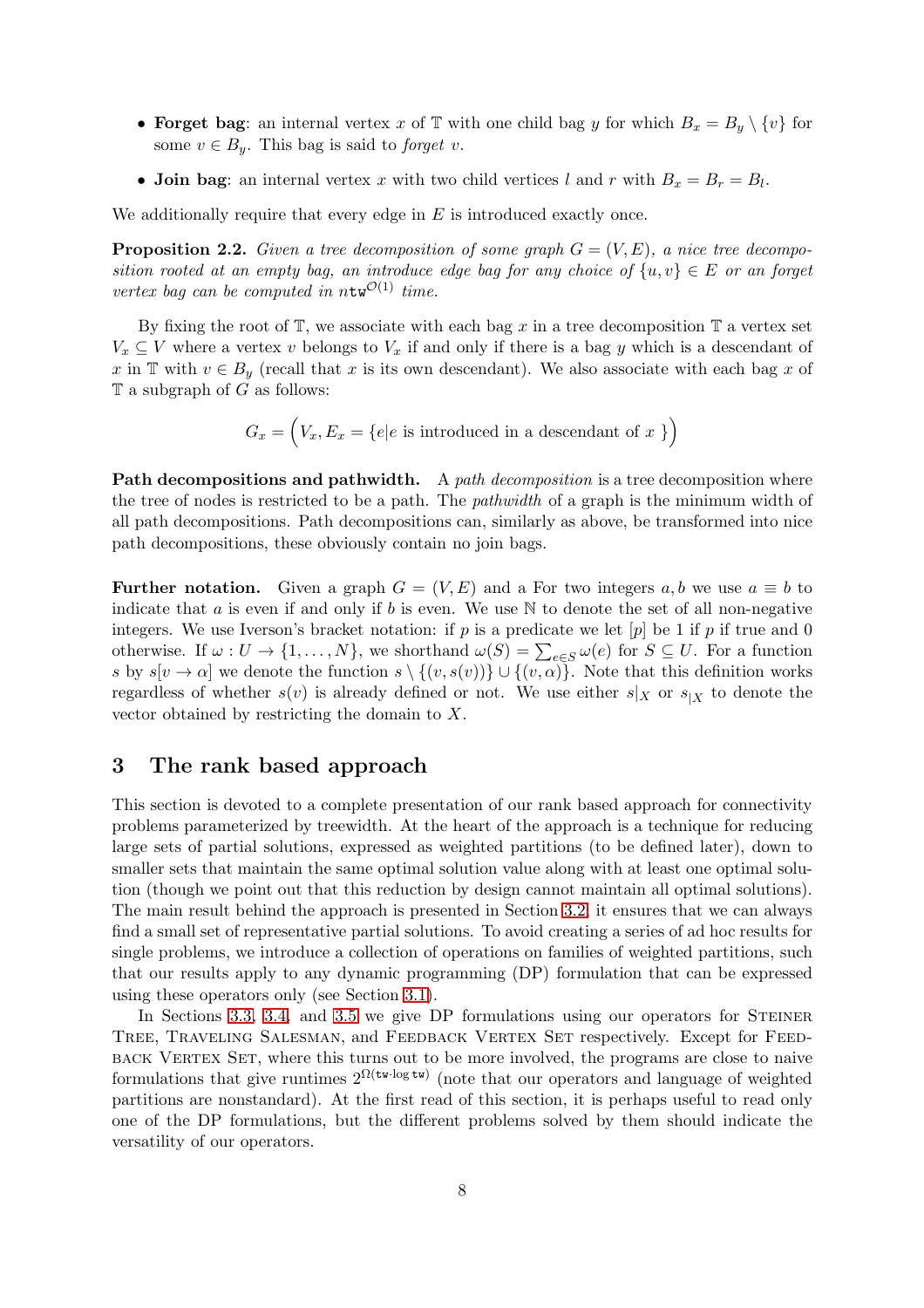Section [3.6](#page-18-0) presents the proofs for the main building blocks of the approach (those given in Section [3.2\)](#page-10-0). Finally, Section [3.7](#page-20-0) discusses limitations and possible improvements to the results presented in this section.

#### <span id="page-9-0"></span>3.1 Operators on sets of weighted partitions

We will now introduce formally what we mean by sets of weighted partitions and followed by a definition of the mentioned collection of operations on such partition sets.

**Definition 3.1** (set of weighted partitions). Recall that  $\Pi(U)$  denotes the set of all partitions of some set U. A set of weighted partitions is a set  $A \subseteq \Pi(U) \times \mathbb{N}$ , i.e., a family of pairs, each consisting of a partition of U and a non-negative integer weight. We say that  $A$  is unweighted if  $(p, w) \in \mathcal{A}$  implies that  $w = 0$ .

The operators naturally apply to connectivity problems by allowing, e.g., gluing of connected components (i.e., different sets in a partition), or joining of two partial solutions by taking the meet operation ⊓ on the respective partitions. We will later see that if the recurrence only uses these operators, then the naive algorithm evaluating the recurrence can be improved beyond the typical  $2^{\Omega(\text{tw-log tw})}$  that comes from the high number of different possible partial solutions.

For notational ease, we let  $rmc}(\mathcal{A})$  denote the set obtained by removing non-minimal weight copies, i.e.,

$$
rmc}(\mathcal{A}) = \{(p, w) \in \mathcal{A} \mid \nexists (p, w') \in \mathcal{A} \land w' < w\}.
$$

<span id="page-9-1"></span>**Definition 3.2** (operators on weighted partitions). Let U be a set and  $\mathcal{A} \subseteq \Pi(U) \times \mathbb{N}$ .

- **Union.** For  $\mathcal{B} \subseteq \Pi(U) \times \mathbb{N}$ , define  $\mathcal{A} \oplus \mathcal{B} = \text{rmc}(\mathcal{A} \cup \mathcal{B})$ . Combine two sets of weighted partitions and discard dominated partitions.
- **Insert.** For  $X \cap U = \emptyset$ , define  $\text{ins}(X, \mathcal{A}) = \{ (p_{\uparrow U \cup X}, w) | (p, w) \in \mathcal{A} \}$ . Insert additional elements into U and add them as singletons in each partition.
- **Shift.** For  $w' \in \mathbb{N}$  define  $\text{shft}(w', \mathcal{A}) = \{(p, w + w') | (p, w) \in \mathcal{A}\}.$  Increase the weight of each partition by  $w'$ .

**Glue.** For u, v, let  $\hat{U} = U \cup \{u, v\}$  and define glue $(uv, \mathcal{A}) \subseteq \Pi(\hat{U}) \times \mathbb{N}$  as

$$
\texttt{glue}(uv,\mathcal{A}) = \texttt{rmc}\left( \left\{ (\hat{U}[uv] \sqcap p_{\uparrow \hat{U}}, w) \, \middle| \, (p, w) \in \mathcal{A} \right\} \right).
$$

Also, if  $\omega: \hat{U} \times \hat{U} \to \mathbb{N}$ , let  $\texttt{glue}_{\omega}(uv, \mathcal{A}) = \texttt{shft}(\omega(u, v), \texttt{glue}(uv, \mathcal{A}))$ . In each partition combine the sets containing u and v into one; add u and v to the base set if needed.

**Project.** For  $X \subseteq U$  let  $\overline{X} = U \setminus X$ , and define  $\text{proj}(X, \mathcal{A}) \subseteq \Pi(\overline{X}) \times \mathbb{N}$  as

$$
\text{proj}(X, \mathcal{A}) = \text{rmc}(\Big\{ (p_{\downarrow \overline{X}}, w) \ \Big| \ (p, w) \in \mathcal{A} \ \wedge \ \forall e \in X: \exists e' \in \overline{X}: p \sqsubseteq U[ee'] \Big\}).
$$

Remove all elements of X from each partition, but discard partitions where this would reduce the number of blocks/sets.

**Join.** For  $\mathcal{B} \subseteq \Pi(U') \times \mathbb{N}$  let  $\hat{U} = U \cup U'$  and define  $\texttt{join}(\mathcal{A}, \mathcal{B}) \subseteq \Pi(\hat{U}) \times \mathbb{N}$  as

$$
\texttt{join}(\mathcal{A}, \mathcal{B}) = \texttt{rmc}(\left\{ (p_{\uparrow \hat{U}} \sqcap q_{\uparrow \hat{U}}, w_1 + w_2) \, \middle| \, (p, w_1) \in \mathcal{A} \land (q, w_2) \in \mathcal{B} \right\}).
$$

Extend all partitions to the same base set. For each pair of partitions return the outcome of the meet operation  $□$ , with weight equal to the sum of the weights.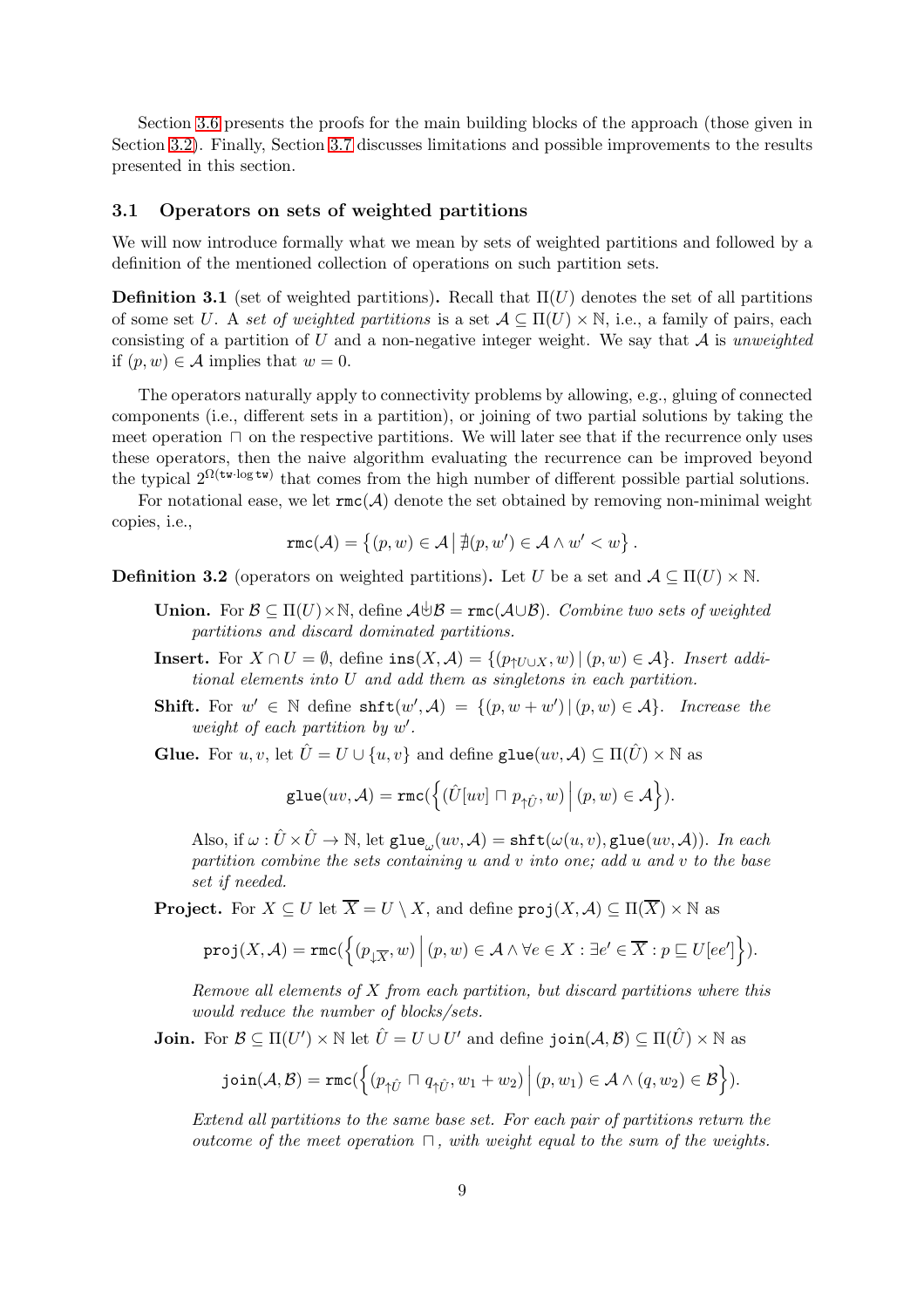Regarding the definition, note the role of  $U[ab]$ : Using  $p \sqcap U[ab]$  we obtain a partition that is the same as  $p$  except that the sets containing  $a$  and  $b$  are now merged into one (if they were one set already then nothing happens). When we use  $p \sqsubseteq U[ab]$  then this is true if a and b are in the same set in the partition p (but the set can be larger than just  $\{a, b\}$ ).

Note also that  $\text{ins}(X, \mathcal{A})$  and  $\text{snft}(\mathcal{A})$  re the only operators that do not require rmc() in its definition; all other operators may create weighted partitions that consist of the same partition but with different weights (we want to keep only the cheaper one).

<span id="page-10-3"></span>Straightforward implementation gives the following:

Proposition 3.3. Each of the operations union, shift, insert, glue and project can be performed in  $S|U|^{\mathcal{O}(1)}$  time where S is the size of the input of the operation. Given A, B, join(A,B) can be computed in time  $|\mathcal{A}| \cdot |\mathcal{B}| \cdot |U|^{\mathcal{O}(1)}$ .

#### <span id="page-10-0"></span>3.2 Representing collections of weighted partitions

The key idea for getting a faster dynamic programming algorithm is to follow the naive DP, but to consider only small representative sets of weighted partitions instead of all weighted partitions that would be considered by the naive DP. Intuitively, a representative (sub)set of partial solutions should allow us to always extend to an optimal solution provided that one of the complete set of partial solutions extends to it. Let us define this formally.

**Definition 3.4** (Representation). Given a set of weighted partitions  $A \subseteq \Pi(U) \times \mathbb{N}$  and a partition  $q \in \Pi(U)$ , define

$$
\operatorname{opt}(q,\mathcal{A}) = \min \left\{ w \, | \, (p,w) \in \mathcal{A} \land p \sqcap q = \{U\} \right\}.
$$

For another set of weighted partitions  $\mathcal{A}' \subseteq \Pi(U) \times \mathbb{N}$ , we say that  $\mathcal{A}'$  represents  $\mathcal{A}$  if for all  $q \in \Pi(U)$  it holds that  $\text{opt}(q, \mathcal{A}') = \text{opt}(q, \mathcal{A}).$ 

Note that the definition of representation is symmetric, i.e., if  $\mathcal{A}'$  represents  $\mathcal{A}$  then  $\mathcal{A}$  also represents A'. However, we will only be interested in the special case where  $A' \subseteq A$  and where we have a size guarantee for finding a small such subset  $\mathcal{A}'$ .

**Definition 3.5** (Preserving representation). A function  $f : 2^{\Pi(U) \times \mathbb{N}} \times Z \to 2^{\Pi(U') \times \mathbb{N}}$  is said to preserve representation if for every  $A, A' \subseteq \Pi(U) \times \mathbb{N}$  and  $z \in Z$  it holds that if  $A'$  represents A then  $f(A', z)$  represents  $f(A, z)$ . (Note that Z stands for any combination of further inputs.)

Completing the required tools, the following lemma and theorem establish that the operations needed for the DP preserve representation, and that we can always find a reasonably small representative set of weighted partitions. The proofs are deferred to Section [3.6.](#page-18-0)

<span id="page-10-2"></span>Lemma 3.6. The union, insert, shift, glue, project, and join operations from Definition [3.2](#page-9-1) preserve representation.

<span id="page-10-1"></span>Theorem 3.7 (reduce). There exists an algorithm reduce that given set of weighted partitions  $\mathcal{A} \subseteq \Pi(U) \times \mathbb{N}$ , outputs in  $|\mathcal{A}|2^{(\omega-1)|U|} |U|^{\mathcal{O}(1)}$  time a set of weighted partitions  $\mathcal{A}' \subseteq \mathcal{A}$  such that A' represents A and  $|\mathcal{A}'| \leq 2^{|U|}$ , where  $\omega$  denotes the matrix multiplication exponent.

It was recently shown that  $\omega < 2.3727$  [\[47\]](#page-32-7).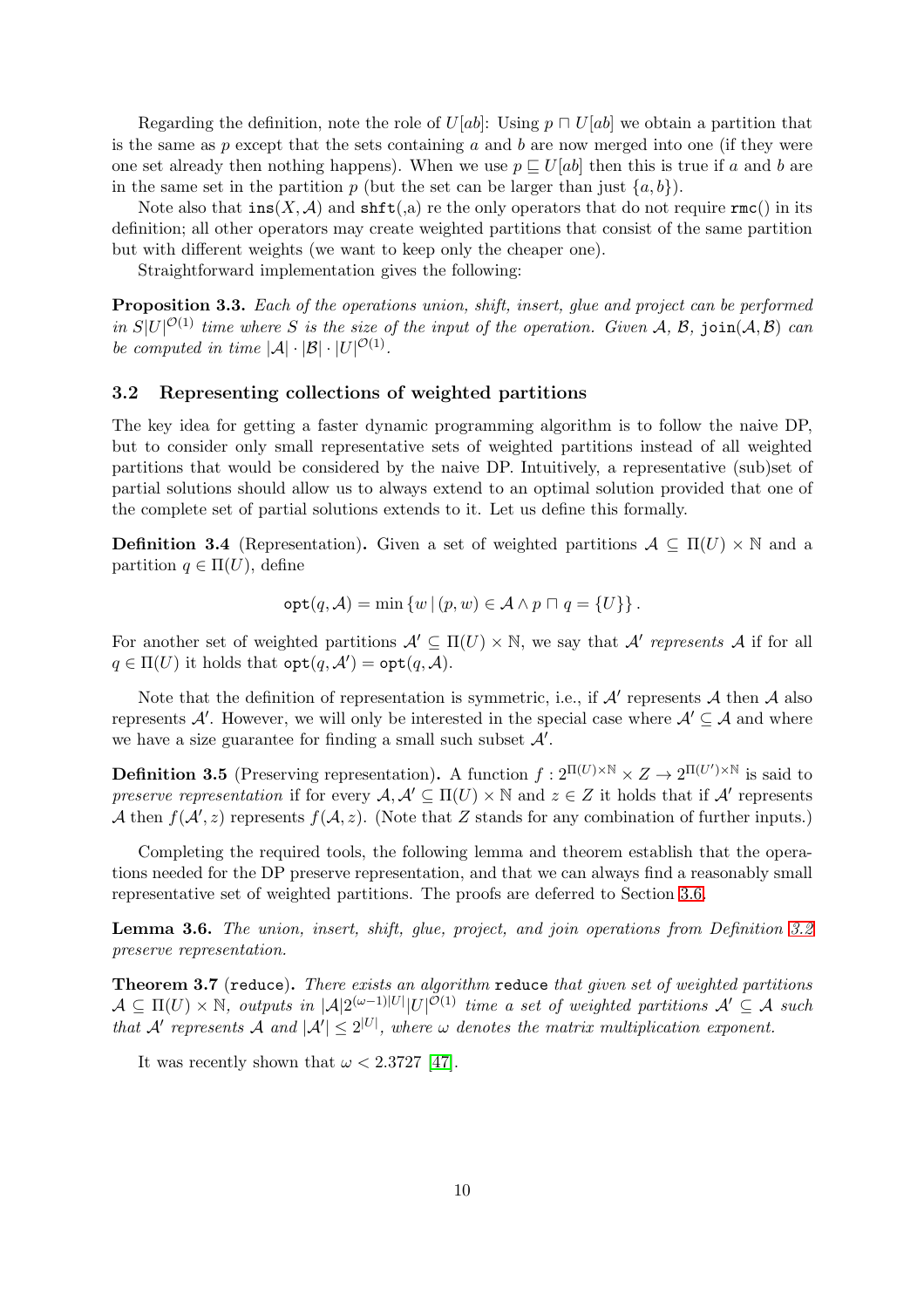#### <span id="page-11-0"></span>3.3 Application to STEINER TREE.

In this section we show how to solve the STEINER TREE problem via a dynamic programming formulation that requires only the operators introduced in Section [3.3.](#page-11-0)

Steiner Tree **Input:** A graph  $G = (V, E)$  weight function  $\omega: E \to \mathbb{N} \setminus \{0\}$ , a terminal set  $K \subseteq V$  and a nice tree decomposition  $\mathbb T$  of  $G$  of width tw. Question: The minimum of  $\omega(X)$  over all subsets  $X \subseteq E$  of G such that  $G[X]$  is connected

and  $K \subseteq V(G[X]).$ 

Of course, since the weights are positive, in an optimal solution  $X$  indeed induces a tree as the problem name suggests. We will start by restating the recurrence used by the folklore algorithm for solving this problem using the introduced terminology on weighted partitions. Generally, we will denote the (to be computed) tables as  $A_x(\cdot)$  whereas  $\mathcal{E}_x(\cdot)$  stands for a set of partial solutions; in both cases x denotes the current bag. For a bag x, and  $s \in \{0, 1\}^{B_x}$  define

$$
A_x(\mathbf{s}) = \left\{ \left( p, \min_{X \in \mathcal{E}_x(p, \mathbf{s})} \omega(X) \right) \middle| p \in \Pi(s^{-1}(1)) \land \mathcal{E}_x(p, \mathbf{s}) \neq \emptyset \right\}
$$
  

$$
\mathcal{E}_x(p, \mathbf{s}) = \left\{ X \subseteq E_x \middle| \forall v \in B_x : v \in V(G[X]) \lor v \in K \to s(v) = 1
$$
  

$$
\land \forall v_1, v_2 \in s^{-1}(1) : v_1v_2 \text{ are in same block in } p \leftrightarrow v_1, v_2 \text{ connected in } G[X] \land \# \text{blocks}(p) = \text{cc}(G[X]) \right\}.
$$

Note that  $s: B_x \to \{0, 1\}$  expresses which vertices we chose for the Steiner tree (namely those with  $s(v) = 1$ ). Intuitively,  $\mathcal{E}_x(p, s)$  is the set of partial solutions having (a subset of)  $s^{-1}(1)$  as incident vertices in  $B_x$  and connecting the vertices of  $s^{-1}(1)$  according to p. Furthermore, the definition ensures that all connected components spanned by the edges of any partial solution contain at least one vertex of the current bag, and all terminals are contained in some connected component. Thus if we pick the tree decomposition T such that the root is the forget node, say x, for some terminal, say v, then we can check at the (single) child y of x the entry  $A_y(s)$ where  $s(v) = 1$  (there are no other vertices in this bag): This allows only the partition  $p = \{ \{v\} \},$ and by definition it must correspond to a minimum weight set of edges that spans a single connected component that contains all terminals.

We proceed with the recurrence for  $A_x(s)$  which is used by the folklore dynamic programming algorithm. In order to simplify the notation, let  $v$  denote the vertex introduced and contained in an introduce bag, and let  $y, z$  denote the left and right children of x in  $\mathbb{T}$ , if present. We distinguish on the type of bag in T:

#### Leaf bag  $x$ :

$$
A_x(\emptyset) = \{(\emptyset, 0)\}
$$

Indeed,  $\mathcal{E}_x(p, s)$  only contains the empty set; it connects nothing and has weight 0.

Introduce vertex  $v$  bag  $x$  with child  $y$ :

$$
A_x(\mathbf{s}) = \begin{cases} \text{ins}(\{v\}, A_y(\mathbf{s}_{|B_y})), & \text{if } s(v) = 1\\ A_y(\mathbf{s}_{|B_y}), & \text{if } s(v) = 0 \land v \notin K\\ \emptyset, & \text{if } s(v) = 0 \land v \in K \end{cases}
$$

Using v for a Steiner tree corresponds to  $s(v) = 1$ , and we insert v as a singleton into each partition (as there are no edges incident with v yet). If v is a terminal, then not inserting v is not feasible. Else, if  $v \notin K$ , and we do not use v then we get the same partial solutions as the previous bag.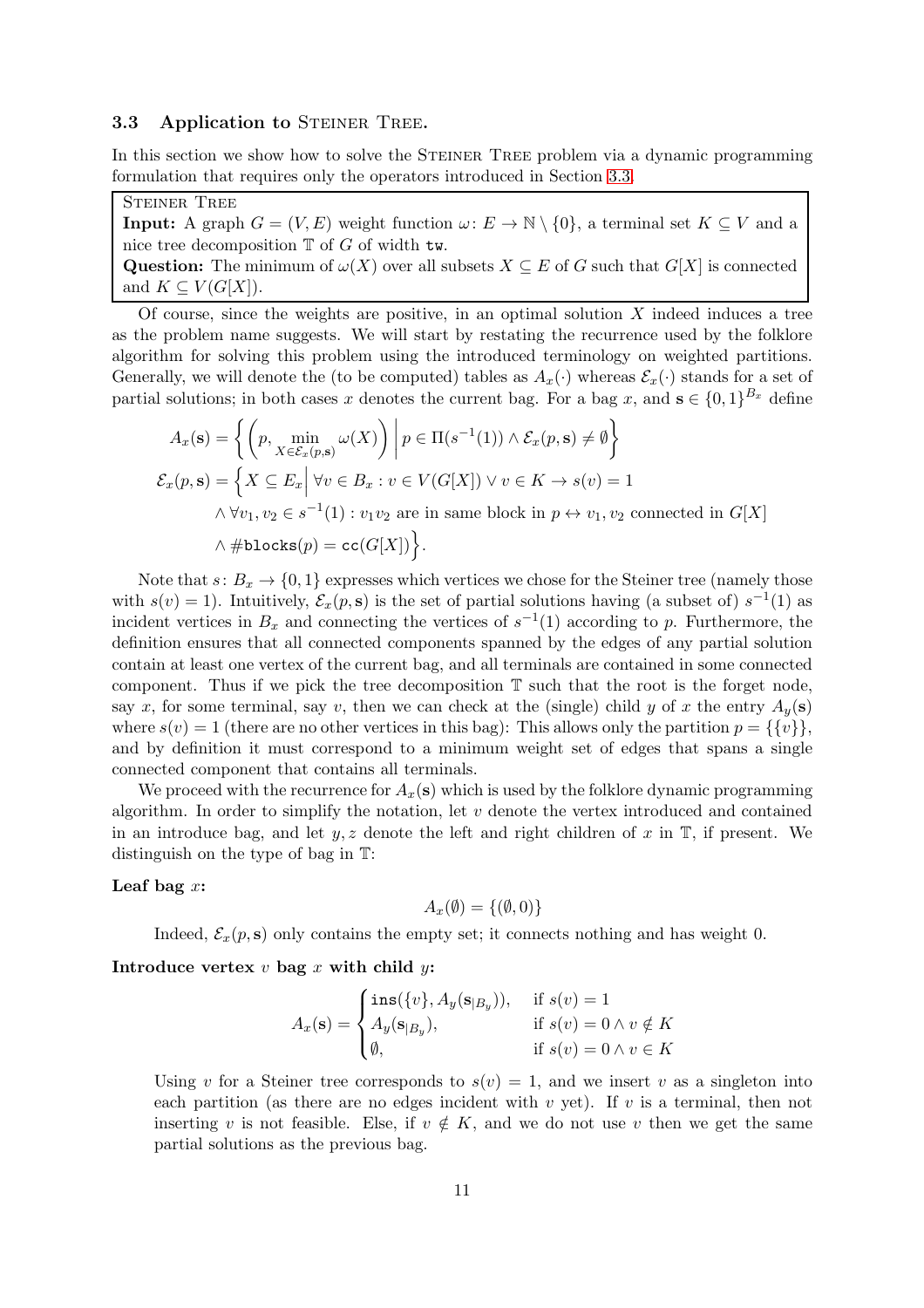#### Forget vertex  $v$  bag  $x$  with child  $y$ :

$$
A_x(\mathbf{s}) = A_y(\mathbf{s}[v \to 0]) \uplus \text{proj}(v, A_y(\mathbf{s}[v \to 1]))
$$

We combine partial solutions that either include v or exclude v. If v is included, we ensure it was connected to other vertices by removing it with the project operation (if it was a singleton then the corresponding partition is effectively eliminated).

Introduce edge  $e = uv$  bag x with child y:

$$
A_x(\mathbf{s}) = \begin{cases} A_y(\mathbf{s}) & \text{if } s(u) = 0 \lor s(v) = 0\\ A_y(\mathbf{s}) \lor \text{glue}_{\omega}(uv, A_y(\mathbf{s})), & \text{otherwise.} \end{cases}
$$

To be able to include the edge we need by the definition of  $\mathcal{E}_x(p, s)$  that  $s(u) = s(v) = 1$ . If we include the edge, we account for the weight  $\omega(u, v)$  and update the connectivity p by connecting  $u$  and  $v$  with the glue operation.

Join bag  $x$  with children  $y$  and  $z$ :

$$
A_x(\mathbf{s}) = \text{join}(A_y(\mathbf{s}), A_z(\mathbf{s})).
$$

We know that every partial solution represented in  $A_x(\mathbf{s})$  can be obtained from partial solutions represented by  $A_y(s)$  and  $A_z(s)$ . To combine two partial solutions from  $A_y(s)$ and  $A_z(\mathbf{s})$ , we have to sum the weights of the used edges and join the connectivity, and this is exactly what the join operation does.

<span id="page-12-0"></span>**Theorem 3.8.** There exist algorithms that given a graph  $G$  solve STEINER TREE in time  $n(1+2^{\omega})^{\text{pw}}$ pw $\mathcal{O}^{(1)}$  time if a path decomposition of width pw of G is given, and in time  $n(1+2^{\omega})^{\text{pw}}$  $(2^{\omega+1})^{\mathsf{tw}}$ tw $^{\mathcal{O}(1)}$  time if a tree decomposition of width tw of G is given.

Proof. The algorithm is the following: use the above dynamic programming formulation as discussed to compute  $A_r$  (where r is the child of the root, as discussed), but after evaluation of every entry  $A_x$ , use Theorem [3.7](#page-10-1) to obtain and store  $A'_x = \texttt{reduce}(A_x)$  rather than  $A_x$ . Since  $A_x$  = reduce( $A$ ) represents A and the recurrence uses only the operators defined in Definition [3.2](#page-9-1) which all preserve representation by Lemma [3.6,](#page-10-2) we have as invariant that for every  $x \in \mathbb{T}$  the entry  $A'_x$  stored for  $A_x$  represents  $A_x$  by Lemma [3.6.](#page-10-2) In particular, the stored value  $A'_r(\mathbf{s})$  represents  $A_r(\mathbf{s})$  and hence we can safely read off the answer to the problem from this stored value as done from  $A_r(s)$  in the folklore dynamic programming algorithm. Let us focus on the time analysis: since for all operations from Definition [3.2](#page-9-1) we can apply Proposition [3.3,](#page-10-3) and for obtaining the tree/path decomposition with the required properties we can use Proposition [2.2](#page-8-1) the bottleneck clearly is the reduce algorithm.

If we are given a path decomposition, it can easily be seen that the intermediate sets of weighted partitions are always of size at most  $2^{|s^{-1}(1)|+1}$ , and hence the time needed for computing  $\texttt{reduce}(A_x(\mathbf{s}))$  for any bag x can be upper bounded by  $\sum_{i_0+i_1=|B_x|} {|B_x| \choose i_1} 1^{i_0} 2^{\omega i_1} \mathsf{pw}^{\mathcal{O}(1)} =$  $(1+2^{\omega})^{pw}$ pw $\mathcal{O}(1)$ .

If we are given a tree decomposition, we need to consider the time required to compute  $A'_x(s)$  were x is a join bag. Then the size of the intermediate sets of weighted partitions is easily upper bounded by  $4^{|s^{-1}(1)|}$ , and hence the time needed for computing reduce $(A_x(s))$  can be upper bounded by  $\sum_{i_0+i_1=|B_x|} {|B_x| \choose i_1} 1^{i_0} 2^{(\omega+1)i_1} \mathbf{tw}^{\mathcal{O}(1)} = (1 + 2^{\omega+1})^{\mathbf{tw}} \mathbf{tw}^{\mathcal{O}(1)}$ .  $\Box$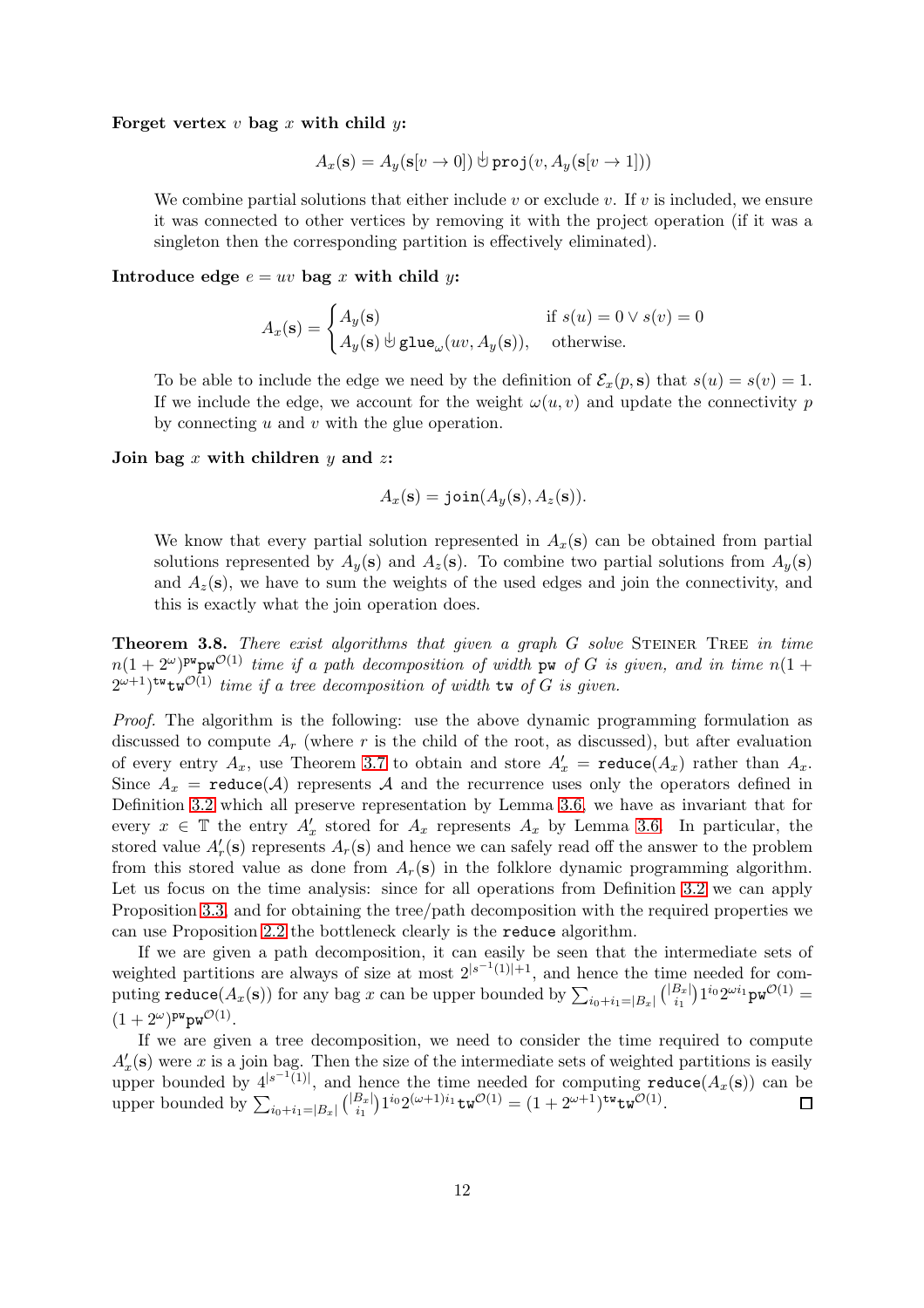#### <span id="page-13-0"></span>3.4 Application to Traveling Salesman.

In this section we give an algorithm for TRAVELING SALESMAN by expressing a corresponding dynamic programming using the operators from Section [3.1.](#page-9-0)

Traveling Salesman **Input:** A graph  $G = (V, E)$ , weight function  $\omega: E \to \mathbb{N}$  and tree decomposition  $\mathbb{T}$  of G of width tw.

Question: The minimum of  $\omega(X)$  over all Hamiltonian cycles  $X \subseteq E$ .

First, for technical convenience, we guess an edge  $v_1v_n \in X$  that has to be included in the Hamiltonian cycle. Note that this can be done with only tw guesses since we can guess an edge adjacent to a vertex of minimum degree which is easily seen to be at most tw. Now, using Proposition [2.2,](#page-8-1) we turn the tree decomposition T into a nice tree decomposition that is rooted at the introduce edge bag for  $\{v_1, v_n\}$ ; slightly abusing notation we refer to the latter as  $\mathbb{T}$ . After accounting for the weight of  $\{v_1, v_n\}$ , this reduces the problem to tw instances of finding a minimum weight Hamiltonian path between two fixed vertices.

For a bag x and  $\mathbf{s} \in \{0, 1, 2\}^{B_x}$  define

$$
A_x(\mathbf{s}) = \left\{ \left( M, \min_{X \in \mathcal{E}_x(M, \mathbf{s})} \omega(X) \right) \middle| M \in \Pi_2(s^{-1}(1)) \wedge \mathcal{E}_x(M, \mathbf{s}) \neq \emptyset \right\}
$$
  

$$
\mathcal{E}_x(M, \mathbf{s}) = \left\{ X \subseteq E_x : v \in B_x \to \deg_X(v) = s(v) \land v \in V_x \setminus B_x \to \deg_X(v) = 2 \land \{u, v\} \in M \to u \text{ and } v \text{ are connected in } G_x[X] \land G_x[X] \text{ contains no cycles} \right\}.
$$

In this case,  $s: B_x \to \{0, 1, 2\}$  encodes the degree of vertices in  $B_x$  in the corresponding partial solution (the degree bound and exclusion of cycles implies that these are collections of paths). Our partitions  $M \in \Pi_2(s^{-1}(1))$  store the pairing of degree-1 vertices induced by connecting paths. Again naively implemented this would give  $2^{\Omega(\text{tw} \log \text{tw})}$  partial solutions, but our concept of representative sets gives the desired single-exponential runtime.

Consider the table entry  $A_z(\mathbf{s})$  where z is the root of  $\mathbb{T}$ ,  $s(v_1) = s(v_n) = 1$  and for  $v \neq v_1, v_n$ we have  $s(v) = 2$ . It is easy to see that this table entry is empty if there is no Hamiltonian path from  $v_1$  to  $v_n$  and otherwise it is  $({v_1, v_n}, v)$  where w is the weight of the minimum Hamiltonian path. Hence, to solve the problem it suffices to compute  $A_z(\mathbf{s})$ .

**Leaf bag** x: We have  $B_x = \emptyset$ . For ease of notation we permit a single table entry for the empty partition of  $B_x$  into vertices labeled 0, 1, and 2:

$$
A_x(\emptyset) = \{(\emptyset, 0)\}
$$

Introduce vertex v bag x with child y: We have  $B_x = B_y \cup \{v\}$ . For all  $s \in \{0, 1, 2\}^{B_x}$  we compute  $A_x(s)$  as follows

$$
A_x(\mathbf{s}) = \begin{cases} A_y(\mathbf{s}_{|B_y}) & \text{if } s(v) = 0, \\ \emptyset & \text{otherwise.} \end{cases}
$$

Since v is just introduced it cannot have neighbors in  $V_x$  and there is no change in connectivity.

**Forget vertex** v bag x with child y: We have  $B_y = B_x \cup \{v\}$ . For all  $s \in \{0, 1, 2\}^{B_x}$  we compute  $A_x(s)$  as follows

$$
A_x(\mathbf{s}) = A_y(\mathbf{s}[v \to 2]).
$$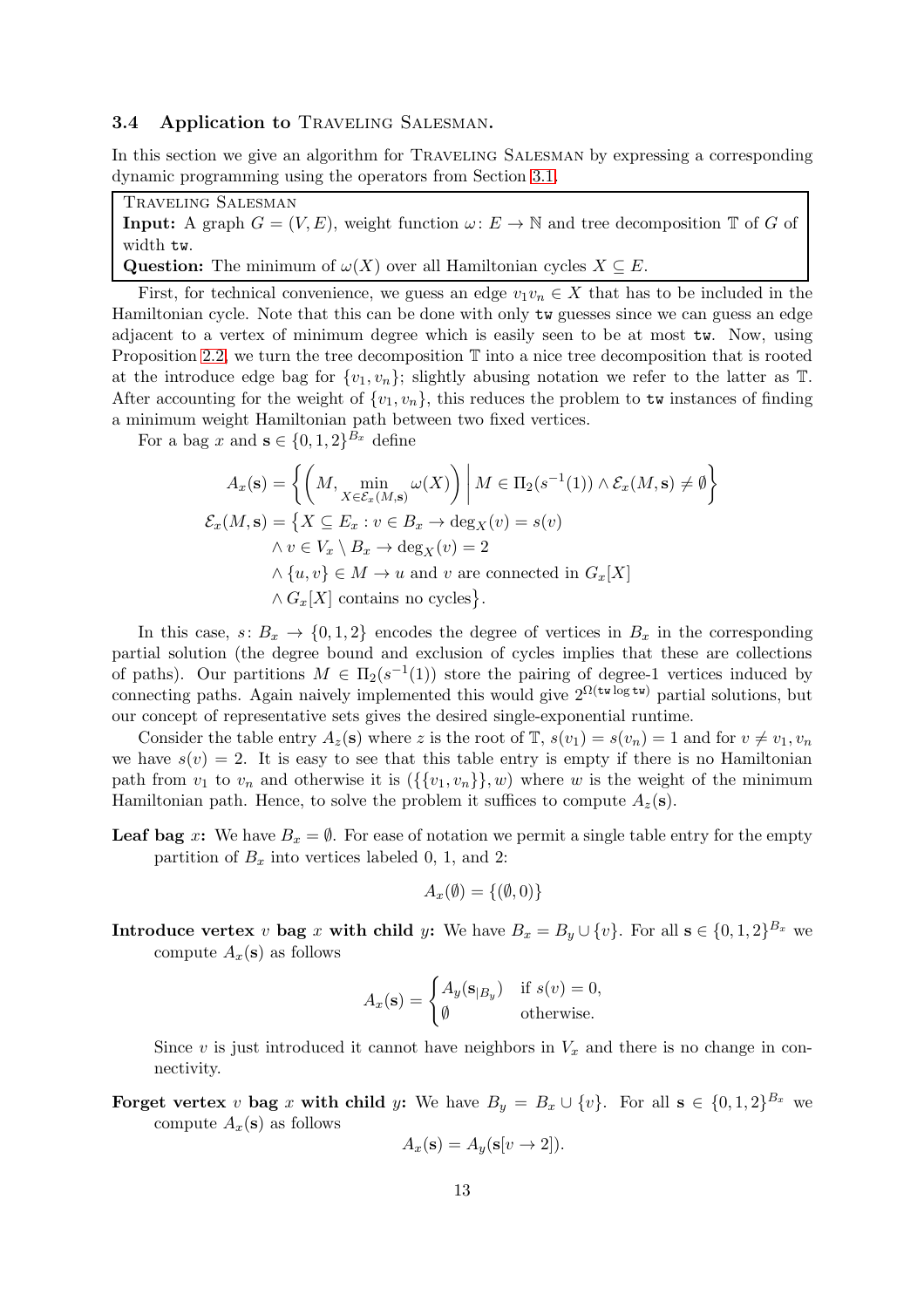The vertex v cannot have neighbors outside  $V_x$  so it must have its two neighbors in  $V_x$ . Note that  $s[v \to 2] \in \{0, 1, 2\}^{B_y}$ , with  $s(v) = 2$ .

Introduce edge  $e = uv$  bag x with child y: We have  $B_x = B_y$ . For all  $s \in \{0, 1, 2\}^{B_x}$  we compute  $A_x(s)$  as follows

$$
A_x(\mathbf{s}) = A_y(\mathbf{s}) \stackrel{\psi}{\uparrow} \begin{cases} \emptyset, & \text{if } s(u) = 0 \vee s(v) = 0, \\ \text{glue}_{\omega}(uv, A_y(\mathbf{s}[u, v \to 0])) & \text{if } s(u) = s(v) = 1, \\ \text{proj}(\{v\}, \text{glue}_{\omega}(uv, A_y(\mathbf{s}[u \to 0, v \to 1]))) & \text{if } s(u) = 1 \wedge s(v) = 2, \\ \text{proj}(\{u\}, \text{glue}_{\omega}(uv, A_y(\mathbf{s}[u \to 1, v \to 0]))) & \text{if } s(u) = 2 \wedge s(v) = 1, \\ \text{proj}(\{u, v\}, \text{glue}_{\omega}(uv, A_y(\mathbf{s}[u, v \to 1]))) & \text{otherwise.} \end{cases}
$$

In all cases, an optimal solution may simply make no use of the edge e; hence we copy the set of matchings from the child accordingly (this gives the term  $A_u(\mathbf{s})$ ). If  $s(u)$  or  $s(v)$  is 0, the edge cannot have been used. When considering partial solutions using  $e$ , we have to use the entry of  $A_y$  where the degree of u and v is decreased by 1 to account for the edge. In the case that  $s(u)$  and  $s(v)$  are 1 we can simply add the edge to the matching. In the case that  $s(u) = 1$  and  $s(v) = 2$  (or the symmetric opposite), we have to glue e to M, meaning that in the new matching u is matched with the vertex, say w, that v was previously matched with; here glue first creates a set  $\{u, v, w\}$  and project shrinks it to  $\{u, w\}$  (since v now has degree two and its specific connectivity needs not be traced). In the case that  $s(u)$  and  $s(v)$  both are 2, including e in a matching M in  $A_u(s)$  gives the matching  $M \setminus \{au, bv\} \cup \{ab\}$  for some a, b. We have to ensure that  $\{a, b\} \neq \{u, v\}$  which is done by projecting (if  $\{a, b\} = \{u, v\}$  then projection eliminates the partition).

**Join bag** x with children y and z: We have  $B_x = B_y = B_z$  and compute  $A_x(s)$  for all  $s \in \mathbb{R}$  $\{0, 1, 2\}^{B_x}$  as follows

$$
A_x(\mathbf{s}) = \bigcup_{\mathbf{l}+\mathbf{r}=\mathbf{s}} \text{proj}(s^{-1}(2) \setminus (l^{-1}(2) \cup r^{-1}(2)), \text{join}(A_y(\mathbf{l}), A_z(\mathbf{r})))
$$

Note here that  $\mathbf{l}, \mathbf{r}, \mathbf{s} \in \{0, 1, 2\}^{B_x}$  hence the summation is vector summation. Since we combine two characteristics of partial solutions into a new one, the degrees of the left and right partial solution  $(1 \text{ and } r)$  have to sum up to the degrees of the new one  $(s)$ . Two characteristics  $(M_1, w_1) \in A_u(1)$  and  $(M_2, w_2) \in A_z(\mathbf{r})$  combine to a characteristic of  $A_x(s)$  if and only if  $M_1 \cup M_2$  is acyclic which is equivalent to saying that all vertices in  $s^{-1}(2)$  are connected to vertices in  $s^{-1}(1)$  in the resulting partition  $M_1 \cap M_2$ , and the latter is ensured by the project operation.

<span id="page-14-0"></span>Using the tools from Subsection [3.2,](#page-10-0) we obtain the following result. However, it should be noted that we give an improvement of this in Subsection [3.6;](#page-18-0) this uses a non-trivial result from [\[17\]](#page-30-11).

**Theorem 3.9.** There exist algorithms that given a graph  $G$  solve TRAVELING SALESMAN in time  $n(2+2^{\omega})^{\text{pw}}$  pw $\mathcal{O}(1)$  time if a path decomposition of width pw of G is given, and in time  $n(7+2^{(\omega+1)})^{\texttt{tw}}$ tw $^{\mathcal{O}(1)}$  time if a tree decomposition of width tw of G is given.

Proof. The algorithm is the following: use the above dynamic programming formulation from Subsection [3.4](#page-13-0) to compute  $A_r$ , but after evaluation of every entry  $A_x$ , use Theorem [3.7](#page-10-1) to store  $A'_x = \texttt{reduce}(A_x)$  rather than  $A_x$ . Since  $A'_x = \texttt{reduce}(\mathcal{A})$  represents  $\mathcal A$  and the recurrence uses only the operators defined in Definition [3.2](#page-9-1) which all preserve representation by Lemma [3.6,](#page-10-2) we have as invariant that for every  $x \in \mathbb{T}$  the entry  $A'_x$  represents  $A_x$ . In particular, the stored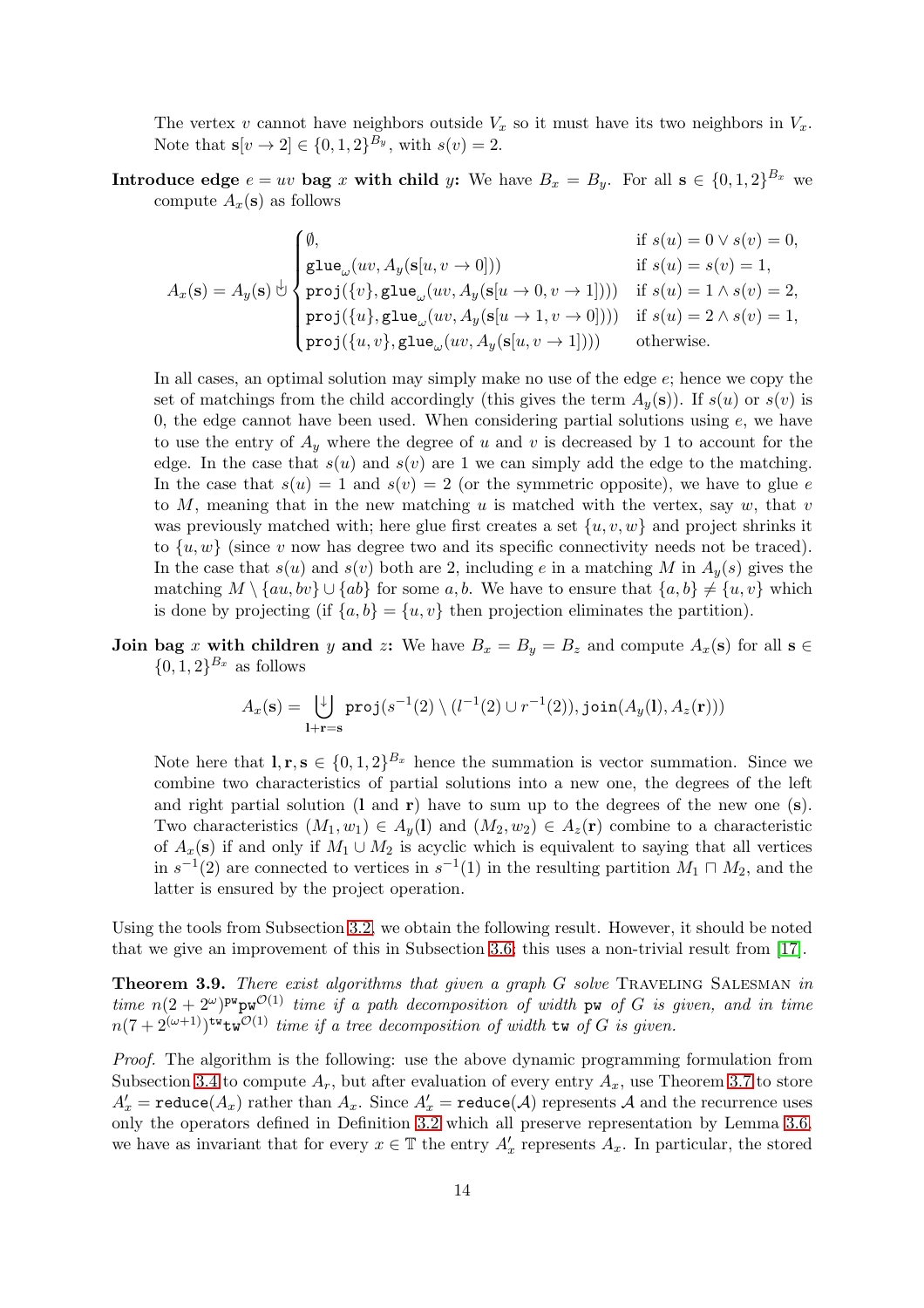value  $A'_z(\mathbf{s})$  represents  $A_z(\mathbf{s})$  where z is the root of T and hence we can safely read off the answer to the problem as done in the naive dynamic programming algorithm from  $A_z(\mathbf{s})$ .

Let us focus on the time analysis: since for all operations from Definition [3.2](#page-9-1) we can apply Proposition [3.3,](#page-10-3) and for obtaining the tree/path decomposition with the required properties we can use Proposition [2.2](#page-8-1) the bottleneck clearly is the reduce algorithm. Also, note that the guessing of the edge  $v_1v_n$  gives overhead of at most pw or tw so this will be subsumed by the last term of the claimed running time.

In the first algorithm that is given a path decomposition, note we can assume  $x$  is either a leaf, introduce vertex, forget vertex or introduce edge bag. In this case the size of the intermediate sets of weighted partitions is by our invariant at most  $2^{|s^{-1}(1)|}$ . Then the time needed to perform  $\mathtt{reduce}(A_x(\mathbf{s}))$  is at most  $2^{\omega|s^{-1}(1)}|p\mathbf{w}^{\mathcal{O}(1)}$  and the time to compute  $A_x(\mathbf{s})$  for every  $\{0, 1, 2\}^{B_x}$  is

$$
\sum_{\mathbf{s}\in\{0,1,2\}^{B_x}} 2^{\omega|s^{-1}(1)|} \mathbf{p} \mathbf{w}^{\mathcal{O}(1)} \le \sum_{i_0+i_1+i_2=|B_x|} { |B_x| \choose i_0, i_1, i_2} 1^{i_0} 1^{i_2} 2^{\omega i_1} \mathbf{p} \mathbf{w}^{\mathcal{O}(1)}
$$

$$
= (2+2^{\omega})^{|B_x|} \mathbf{p} \mathbf{w}^{\mathcal{O}(1)},
$$

where the last equality is due to the multinomial theorem. Hence  $A'_x$  can be computed for every  $x \in \mathbb{T}$  in the claimed time bound.

For tree decompositions, note that if x is a join bag, and we denote  $\hat{A}$  for the intermediate values in the computation of  $A'(x)$  then

$$
|\hat{A}_x(\mathbf{s})| \le \sum_{\mathbf{l}+\mathbf{r}=\mathbf{s}} 2^{|l^{-1}(1)|} 2^{|r^{-1}(1)|} = \prod_{i=1}^{|B_x|} \sum_{l+r=s_i} 2^{|l=1|+|r=1|} = 4^{|s^{-1}(1)|} 6^{|s^{-1}(2)|}.
$$

where in the first equality we expand into independent products over all coordinates of the vectors and use the following simple observation in the second equality

$$
\sum_{l_i + r_i = s_i} 2^{[l_i = 1] + [r_i = 1]} = \begin{cases} 1 & \text{if } s_i = 0 \\ 4 & \text{if } s_i = 1 \\ 6 & \text{if } s_i = 2. \end{cases}
$$
 (1)

Using this, it can also be seen that the reduce operation to obtain  $A'_x(\mathbf{s})$  is performed in time bounded by  $4^{|s^{-1}(1)|}6^{|s^{-1}(2)|}2^{(\omega-1)|s^{-1}(1)|}|B_x|^{\mathcal{O}(1)}$ . Then the total time needed to evaluate  $A_x(\mathbf{s})$  for every  $\mathbf{s} \in \{0, 1, 2\}^{B_x}$  is bounded by

$$
\sum_{i_0+i_1+i_2=|B_x|} { |B_x| \choose i_0, i_1, i_2} 1^{i_0} 2^{(\omega+1)i_1} 6^{i_2} = n(7+2^{(\omega+1)})^{|B_x|},
$$

by the multinomial theorem and the claim follows.

#### <span id="page-15-0"></span>3.5 Application to FEEDBACK VERTEX SET.

As a third application of the rank based approach we show how to formulate and solve FEEDback Vertex Set using a dynamic programming formulation based on the operators introduced in Section [3.1.](#page-9-0)

FEEDBACK VERTEX SET

**Input:** An undirected graph  $G = (V, E)$ , an integer k and a nice tree decomposition T of G of width tw.

**Question:** Find a set 
$$
Y \subseteq V
$$
 such that  $|Y| \leq k$  and  $G[V \setminus Y]$  is a forest.

 $\Box$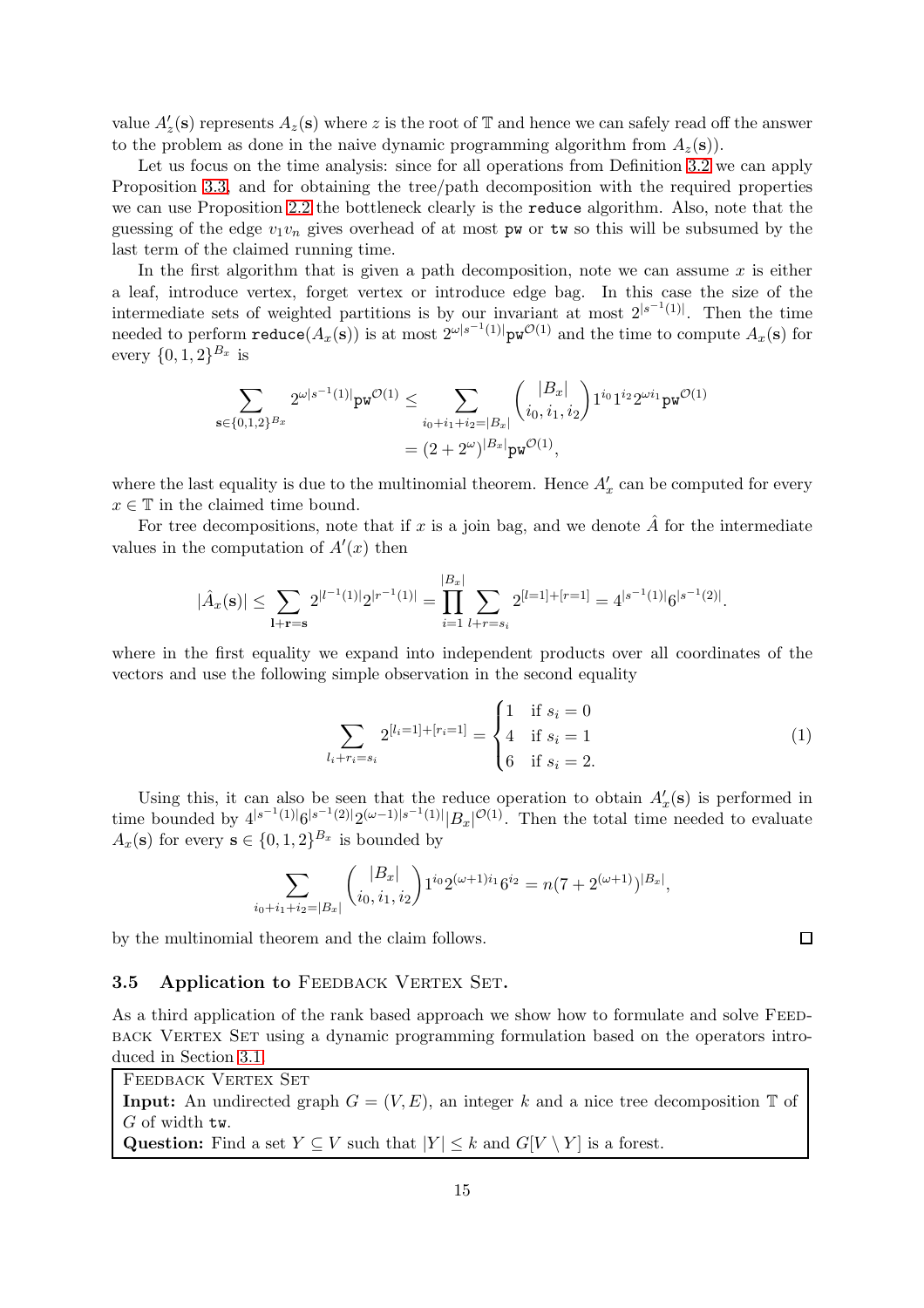Using the operators for weighted partitions for solving FEEDBACK VERTEX SET requires a slight reformulation of the problem. The reason is that the operators are designed to maximize connectivity, whereas FEEDBACK VERTEX SET requires that we avoid creating cycles in introduce edge nodes of the tree decomposition. (It can be seen that certain more directly applicable operators do not preserve representation, e.g., selection of all partitions in which two vertices are connected, but we omit a detailed discussion at this point.)

The idea for the reformulation is to seek an induced subgraph that is a tree on at least  $i =$  $|V| - k$  vertices; this is equivalent to requiring maximum connectivity using only i–1 edges. Of course, this requires that the connected components created by the deletion of a feedback vertex set can be connected into a single tree. To this end, we make the following changes: We modify G, by adding a special universal vertex  $v_0$  to it, i.e., it is adjacent to all vertices of G. Denote  $E_0$  for the set of edges incident to  $v_0$ . Then we ask for a pair  $(Y, Y_0)$  such that  $Y \subseteq V \setminus \{v_0\}$ ,  $|Y| \leq k$ ,  $Y_0$  is a subset of  $E_0$ , and the graph  $(V \setminus Y, E[V \setminus Y] \cup Y_0)$  is a tree. (By  $E[X]$  we mean all edges in  $E$  with both endpoints in  $X$ .) This is clearly equivalent to the original problem statement since  $G[V \setminus (Y \cup \{v_0\})]$  can be extended to a tree in this way if and only if it is a forest. We emphasize that the tree must contain all edges between all selected original vertices and may contain any edges incident on  $v_0$  (this in particular affects the possibilities and introduce edge bags). Note also that we can modify the tree decomposition  $\mathbb T$  accordingly by adding  $v_0$ to all bags and making it nice again.

For a bag x, integers  $i, j$  and  $\mathbf{s} \in \{0, 1\}^{B_x}$  define

$$
A_x(\mathbf{s}, i, j) = \{(p, 0) \mid p \in \Pi(s^{-1}(1)) \land \mathcal{E}_x(p, \mathbf{s}, i, j) \neq \emptyset\}
$$
  

$$
\mathcal{E}_x(p, \mathbf{s}, i, j) = \{(X, X_0) \in 2^{V_x} \times 2^{E_0 \cap E_x} \mid |X| = i \land |E_x[X \setminus \{v_0\}] \cup X_0| = j
$$
  

$$
\land X \cap B_x = s^{-1}(1) \land v_0 \in B_x \to s(v_0) = 1
$$
  

$$
\land \forall u \in X \setminus B_x \exists u' \in s^{-1}(1) : u, u' \text{ connected in } (X, E_x[X \setminus \{v_0\}] \cup X_0)
$$
  

$$
\land \forall v_1, v_2 \in s^{-1}(1) : v_1v_2 \text{ are in same block in } p \leftrightarrow v_1, v_2 \text{ are connected}
$$
  
in  $(X, E_x[X \setminus \{v_0\}] \cup X_0)\}.$ 

In words,  $(p, 0) \in A_x(s, i, j)$  indicates that there exists a subset  $\{v_0\} \cap V_x \subseteq X \subseteq V_x$  with  $X \cap B_x = s^{-1}(1)$  and a subset  $X_0 \subseteq E_x \cap E_0$  such that in the graph  $(X, E_x[X \setminus \{v_0\}] \cup X_0)$  we have i vertices, j edges, no connected component fully contained in  $V_x \setminus B_x$ , and that the elements of  $s^{-1}(1)$  are connected according to the partition p. It follows that the given instance of FEEDBACK VERTEX SET is a YES-instance if and only if for some  $i \geq |V \cup \{v_0\}| - k = |V| - (k-1)$ we have that  $A_z(\emptyset, i, i-1)$  is non-empty: For the forward direction, we can take a solution and extend it to a tree of the required type using the incident edges of  $v_0$ . For the backward direction, we have that  $(X, E_x[X \setminus \{v_0\}] \cup X_0)$  contains i vertices and  $i-1$  edges and that it is connected; hence it is a tree and  $V \setminus X$  is a feedback vertex set.

In order to simplify the notation, let  $v$  denote the vertex introduced and contained in an introduce bag, and let  $y, z$  denote the left and right children of x in  $\mathbb{T}$ , if present. As usual, undefined table entries are assumed to be empty for notational convenience. We distinguish on the type of bag in T:

#### Leaf bag  $x$ :

$$
A_x(\emptyset,0,0) = \{(\emptyset,0)\}
$$

Clearly, if  $i = j = 0$  then  $\mathcal{E}_x(\emptyset, i, j) = \{(\emptyset, \emptyset)\}\$ and it is empty otherwise.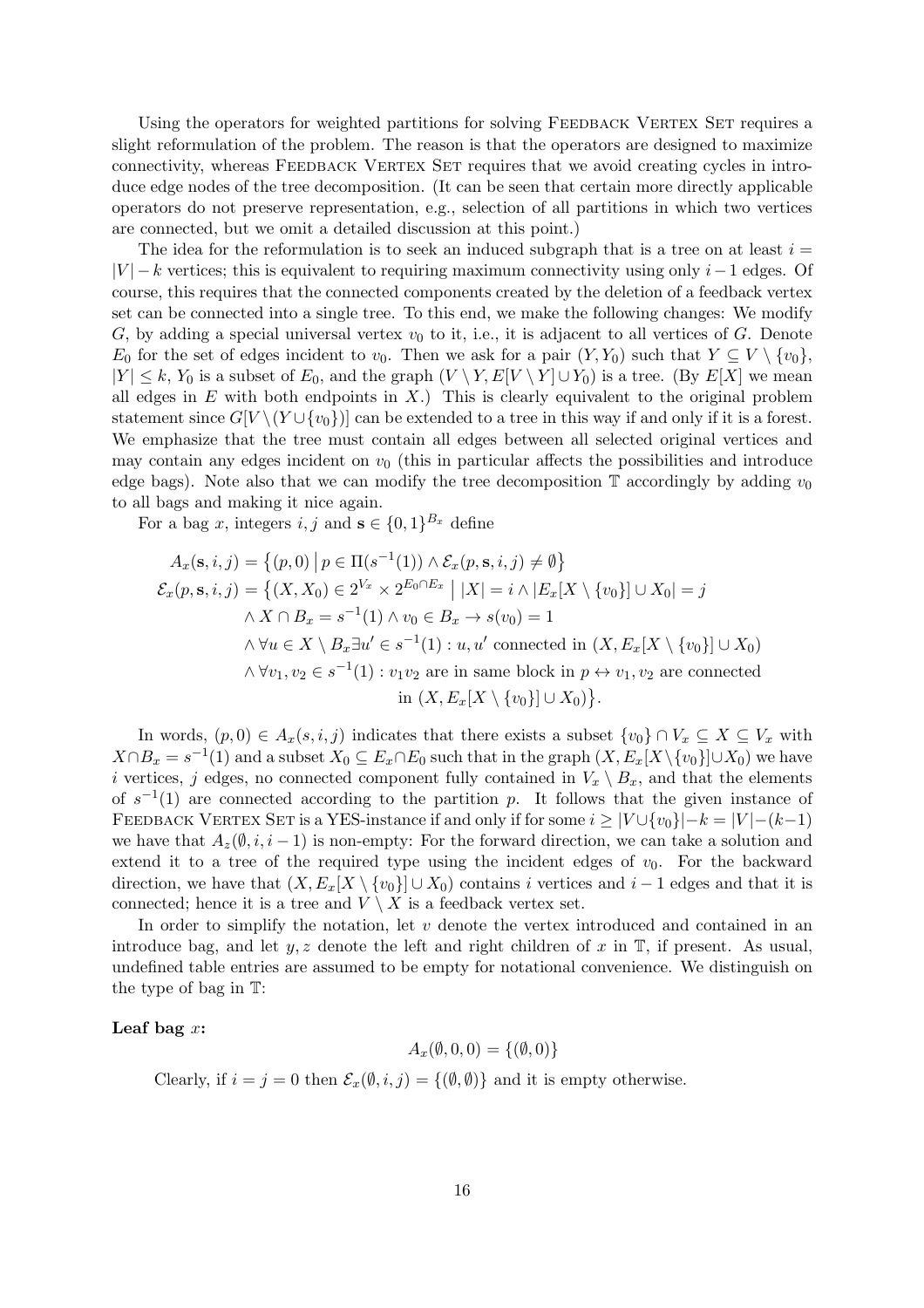#### Introduce vertex  $v$  bag  $x$  with child  $y$ :

$$
A_x(\mathbf{s}, i, j) = \begin{cases} \emptyset & \text{if } v = v_0 \wedge s(v) = 0, \\ \text{ins}(\{v\}, A_y(\mathbf{s}_{|B_y}, i - 1, j)), & \text{if } s(v) = 1, \\ A_y(\mathbf{s}_{|B_y}, i, j), & \text{otherwise.} \end{cases}
$$

If  $v = v_0$  we require  $s(v) = 1$  by definition. Otherwise, if  $s(v) = 1$ , we account for its inclusion in X: We extend solutions where the number of vertices is  $i-1$  (effectively, this increases the number of vertices, as intended).

#### Forget vertex  $v$  bag  $x$  with child  $y$ :

$$
A_x(\mathbf{s}, i, j) = A_y(\mathbf{s}[v \to 0], i, j) \; \forall \; \text{proj}(v, A_y(\mathbf{s}[v \to 1], i, j)).
$$

We combine solutions from the child bag where  $v$  can be included or excluded in the intended tree (since the current bag does not specify  $s(v)$ ). For previous solutions with  $s(v)$  = 1, we remove  $v$  from the partitions using the project operator; this eliminates partial solutions that have  $v$  as a singleton in the partition since that would create a separate component that can no longer be connected (deviating from building a single tree).

#### Introduce edge  $e = uv$  bag x with child y:

$$
A_x(\mathbf{s}, i, j) = \begin{cases} A_y(\mathbf{s}, i, j) \cup \text{glue}(v_0 v, A_y(\mathbf{s}, i, j - 1)) & \text{if } u = v_0 \wedge s(v) = 1, \\ \text{glue}(uv, A_y(\mathbf{s}, i, j - 1)) & \text{if } s(u) = 1 \wedge s(v) = 1, \\ A_y(\mathbf{s}, i, j) & \text{otherwise.} \end{cases}
$$

If  $u = v_0$  (or, by symmetry,  $v = v_0$ ) we can choose to insert the edge  $v_0v$ , and account for it by extending previous solutions with  $j - 1$  edges. If  $s(u) = s(v) = 1$  we have to include the edge uv in  $E_x[X]$  and again build upon solutions with  $j-1$  edges.

Join bag  $x$  with children  $y$  and  $z$ :

$$
A_x(\mathbf{s}, i, j) = \bigcup_{\substack{i_1 + i_2 = i + s^{-1}(1) \\ j_1 + j_2 = j}} j \text{oin}(A_y(\mathbf{s}, i_1, j_1), A_z(\mathbf{s}, i_2, j_2)).
$$

We first compensate for vertices accounted for twice in the  $i$  counter since they were introduced in both subtrees of T by subtracting their number; these are exactly the vertices in  $s^{-1}(1) \subseteq B_x$  (they are selected for the tree and by basic tree decomposition properties they must be contained in  $B_x$  if they are in both subtrees). Then we simply add the number of edges of both subsolutions, and their connectivity is automatically joined by the join operator.

We obtain the following theorem, whose proof is analogous to the proof of Theorem [3.8](#page-12-0) and therefore omitted. However, let us explain why we can still obtain a time bound that is linear in n, despite the two additional table dimensions i and j of range  $\mathcal{O}(n)$ . The trick here is to see that we do not need to fully evaluate the table, but that smaller ranges for  $i$  and  $j$  suffice. First, let us see that  $i \in \{j+1,\ldots,j+\text{tw}+1\}$ : If  $j \geq i$  then the partial solution must already contain a cycle (and every further added vertex needs at least one incident edge so we cannot reach  $i^*$ vertices and  $i^* - 1$  edges). If  $i > j + \text{tw} + 1$  then the table is empty, since matching partial solutions would have more than  $t w + 1$  connected components, which violates the condition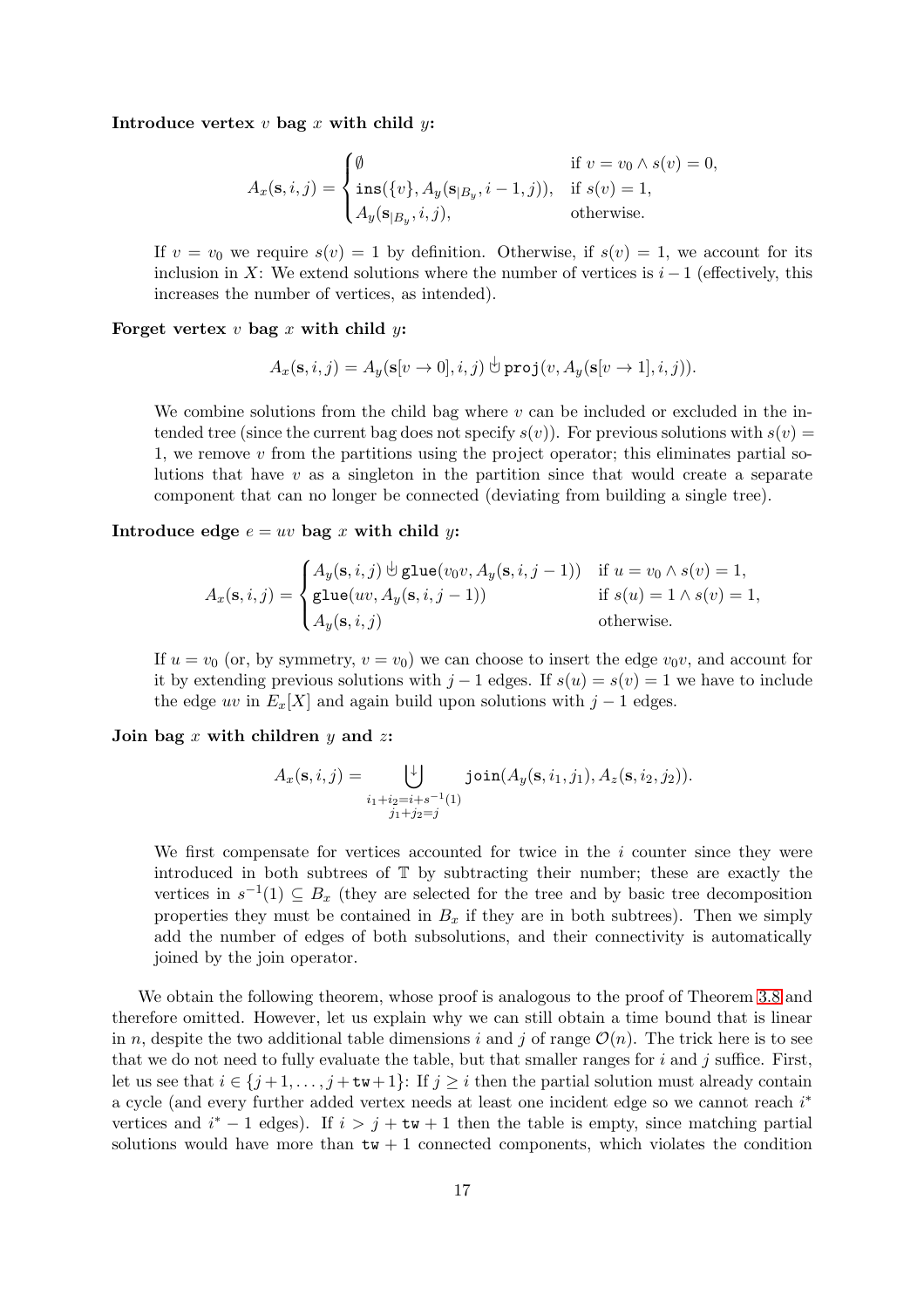that each component is connected to a vertex of the current bag. Second, to see that a small range of values for i suffices at each bag, consider the following: If we have a nonempty table entry  $A_x(\mathbf{s}, i, j)$ , then any table entry  $A_x(\mathbf{s}', i', j')$  with  $i' < i - \mathbf{tw}$  is suboptimal (and hence not required): We can always add  $B_x \setminus \{v_0\}$  to the implicit feedback vertex set of any solution in  $A_x(\mathbf{s}, i, j)$  to get a better solution than  $A_x(\mathbf{s}', i', j')$ ; it is less constrained since its connected components contain only the mandatory  $v_0$  from  $B_x$  and it has at least i' vertices in connected components.

**Theorem 3.10.** There exist algorithms that given a graph  $G$  solve FEEDBACK VERTEX SET in time  $n(1+2^{\omega})^{\text{pw}}$  pw<sup> $\mathcal{O}(1)$ </sup> time if a path decomposition of width pw of G is given, and in time  $n(1+2^{\omega+1})^{\texttt{tw}}$ tw $^{\mathcal{O}(1)}$  time if a tree decomposition of width tw of G is given.

#### <span id="page-18-0"></span>3.6 Representing collections of weighted partitions based on rank

**Preserving representation.** We first need to prove Lemma [3.6.](#page-10-2) That is, that the operations union, insert, shift, glue, project, and join preserve representation. While this is an essential part of the rank based approach, the actual proofs are not particularly instructive to read and are postponed to Appendix [B.3.](#page-34-0)

Finding small representative subsets. The remainder of this subsection is devoted to the proof of Theorem [3.7.](#page-10-1) The key idea is as follows: To find optimal partial solutions in a set  $A$ of weighted partitions, one checks for certain partitions  $q$  what is the minimum weight  $w$  such that A contains some pair  $(p, w)$  such that  $p \sqcap q$  gives the unit partition. For intuition let us ignore the weights for the moment and only look at the partitions in  $A$ . Very roughly we need to find a subset of those partitions that can complete any partition q to the unit partition  $\{U\}$ , assuming that some partition in  $A$  does that too (we only need to represent what  $A$  can do). It can be seen that any set cover of partitions  $p$  such that for any  $q$  at least one of them gives  $p \sqcap q = \{U\}$  suffices. It turns out that taking a subset of partitions that form a basis in a certain matrix can play the same role, and is much easier to handle (both in proof and for finding it algorithmically). Given that, it is not hard to get the additional property that the representative subset always matches the correct weight that the original set  $A$  would provide; this corresponds essentially to a basis of minimum weight.

Our matrix simply states for all pairs  $p$  and  $q$  of partitions whether or not the meet operation applied to them gives the unit partition. The crucial part, of course, is to show that it has low rank, in order to guarantee a small basis. The matrix is formally defined as follows; for notational ease let us fix  $U = [t]$ , and let us shorthand  $(V_1, V_2)$  for a partition  $\{V_1, V_2\} \in \Pi(U)$ .

**Definition 3.11.** Define  $\mathcal{M} \in \mathbb{Z}_2^{\Pi(U) \times \Pi(U)}$  by

$$
\mathcal{M}[p,q] = \begin{cases} 1 & p \sqcap q = \{U\}, \\ 0 & \text{else.} \end{cases}
$$

The idea for getting a good rank bound for this matrix is to consider a simple class of partitions, namely cuts into only two sets (where the second set may in fact be empty). The subsequent lemma then shows that in arithmetic modulo two, the matrix  $\mathcal M$  can be written as the product of two cutmatrices  $\mathcal{C}$ , which are defined as follows.

**Definition 3.12.** Define cuts $(t) := \{(V_1, V_2) | V_1 \cup V_2 = U \land 1 \in V_1\}$ , where 1 stands for an arbitrary but fixed element of U. Define  $C \in \mathbb{Z}_2^{\Pi(U) \times \text{cuts}(t)}$  by  $C[p, (V_1, V_2)] = [(V_1, V_2) \sqsubseteq p]$ .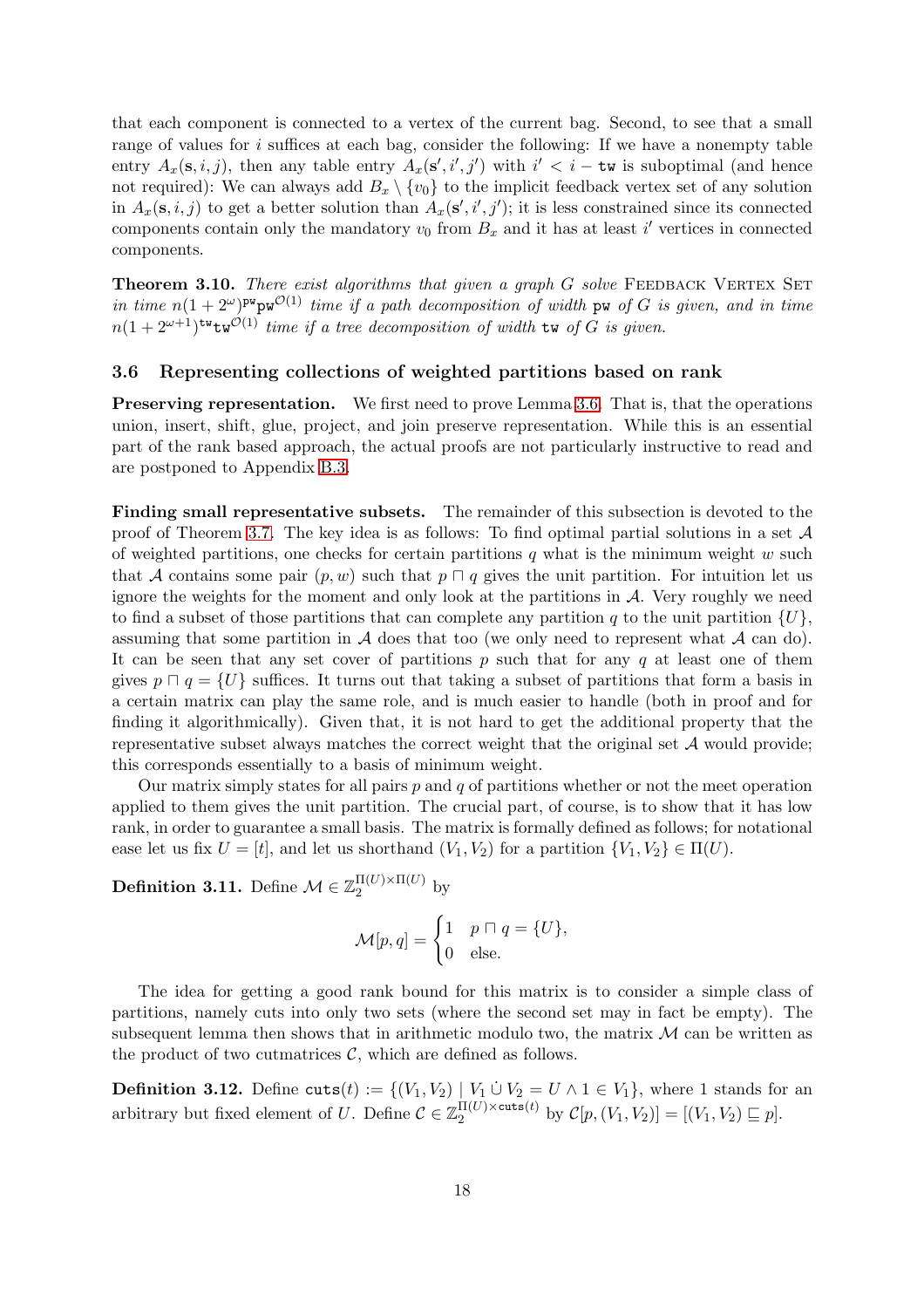Intuitively, the matrix  $C$  represents which pairs of partitions and cuts are consistent, i.e., the partition needs to be a refinement of the cut. It is crucial that one side of the cut is fixed to contain a particular vertex since that allows the following trick via counting modulo two: For each pair of partitions, the product  $\mathcal{CC}^T$  can be seen to count the number of partitions that are consistent with both p and q. If  $p \sqcap q = \{U\}$  then there is only one such partition. Otherwise, if  $p \nvert q$  is a partition with at least two sets then there is an even number of cuts that are consistent (to see this, pair the cuts by including respectively excluding any set that does not include the special element  $1 \in V_1$ ). The formal proof is postponed to Appendix [B.1.](#page-33-0)

## <span id="page-19-0"></span>**Lemma 3.13.** It holds that  $\mathcal{M} \equiv \mathcal{CC}^T$ .

From the factorization we pretty immediately get the following lemma that encapsulates the idea behind finding small representative subsets. It shows that linear dependence allows us to discard one of the corresponding partitions (e.g., the one of highest weight).

<span id="page-19-2"></span>**Lemma 3.14.** Let  $X \subseteq \Pi(U)$  and  $q, r \in \Pi(U)$  such that  $\mathcal{C}[q, \cdot] \equiv \sum_{p \in X} \mathcal{C}[p, \cdot]$  and  $r \sqcap q = \{U\}.$ Then, there exists  $p \in X$  such that  $r \cap p = \{U\}.$ 

Proof. We have that

$$
\mathcal{M}[q,\cdot] \equiv \mathcal{C}[q,\cdot]\mathcal{C}^T \equiv (\sum_{p \in X} \mathcal{C}[p,\cdot])\mathcal{C}^T \equiv \sum_{p \in X} \mathcal{M}[p,\cdot].
$$

Where the equivalences respectively follow by Lemma [3.13,](#page-19-0) assumption, and Lemma [3.13](#page-19-0) combined with linearity of matrix multiplication. In particular,  $\mathcal{M}[q,r] \equiv \sum_{p \in X} \mathcal{M}[p,r]$ . Thus, if  $\mathcal{M}[q, r] = 1$  then  $\mathcal{M}[p, r] = 1$  for some  $p \in X$  and the lemma follows.

At this point any naive algorithm for finding a lightest basis would suffice to complete our algorithm, e.g., this is straightforward via Gaussian elimination when the rows are ordered by weight. However, aiming for a faster algorithm, the following lemma finds the required basis faster via matrix multiplication; the proof is postponed to Appendix [B.2.](#page-33-1)

<span id="page-19-1"></span>**Lemma 3.15.** There is an algorithm that, given a  $n \times m$  matrix with  $m \leq n$  and with entries from the field  $\mathbb{F}_2$  and weights  $\omega : [n] \to \mathbb{N}$ , finds a basis  $X \subseteq [n]$  of the row space minimizing  $\omega(X)$  in  $\mathcal{O}(nm^{\omega-1})$ .

Now we can wrap up and prove Theorem [3.7.](#page-10-1)

Proof of Theorem [3.7.](#page-10-1) The algorithm reduce is as follows:

Algorithm reduce( $A$ ) 1: let  $\mathcal{A} = \{(p_1, w_1), \ldots, (p_\ell, w_\ell)\}\$ and  $A = \{p_1, \ldots, p_\ell\}.$ 2: if  $\ell \leq 2^{|U|}$  then return A 3: find a basis  $X \subseteq A$  of the row space of  $C[A, \cdot]$  minimizing  $\sum_{p_i \in X} w_i$  using Lemma [3.15.](#page-19-1) 4: return  $\{(p, w) \mid (p, w) \in \mathcal{A} \land p \in X\}.$ 

Clearly,  $\mathcal{A}' = \text{reduce}(\mathcal{A}) \subseteq \mathcal{A}$ . Since the number of columns of C equals  $2^{|U|-1}$ , X being a basis for the row space guarantees that  $|\mathcal{A}'| \leq 2^{|U|}$ . The running time is clearly dominated by the call to the algorithm of Lemma [3.15](#page-19-1) since any entry of C can be computed in  $|U|^{O(1)}$  time. Then, since  $C[A, \cdot]$  is a  $|A| \times 2^{t-2}$  the claimed running time follows.

It remains to argue that  $A'$  represents  $A$ . Suppose for a contradiction that this is not the case. Since  $\mathcal{A}' \subseteq \mathcal{A}$  we have for every q that  $opt(q, \mathcal{A}) \le opt(q, \mathcal{A}')$ . Thus our assumption implies that  $opt(q, A) < opt(q, A')$ , that is, for some q there is  $(p, w) \in A$  and q such that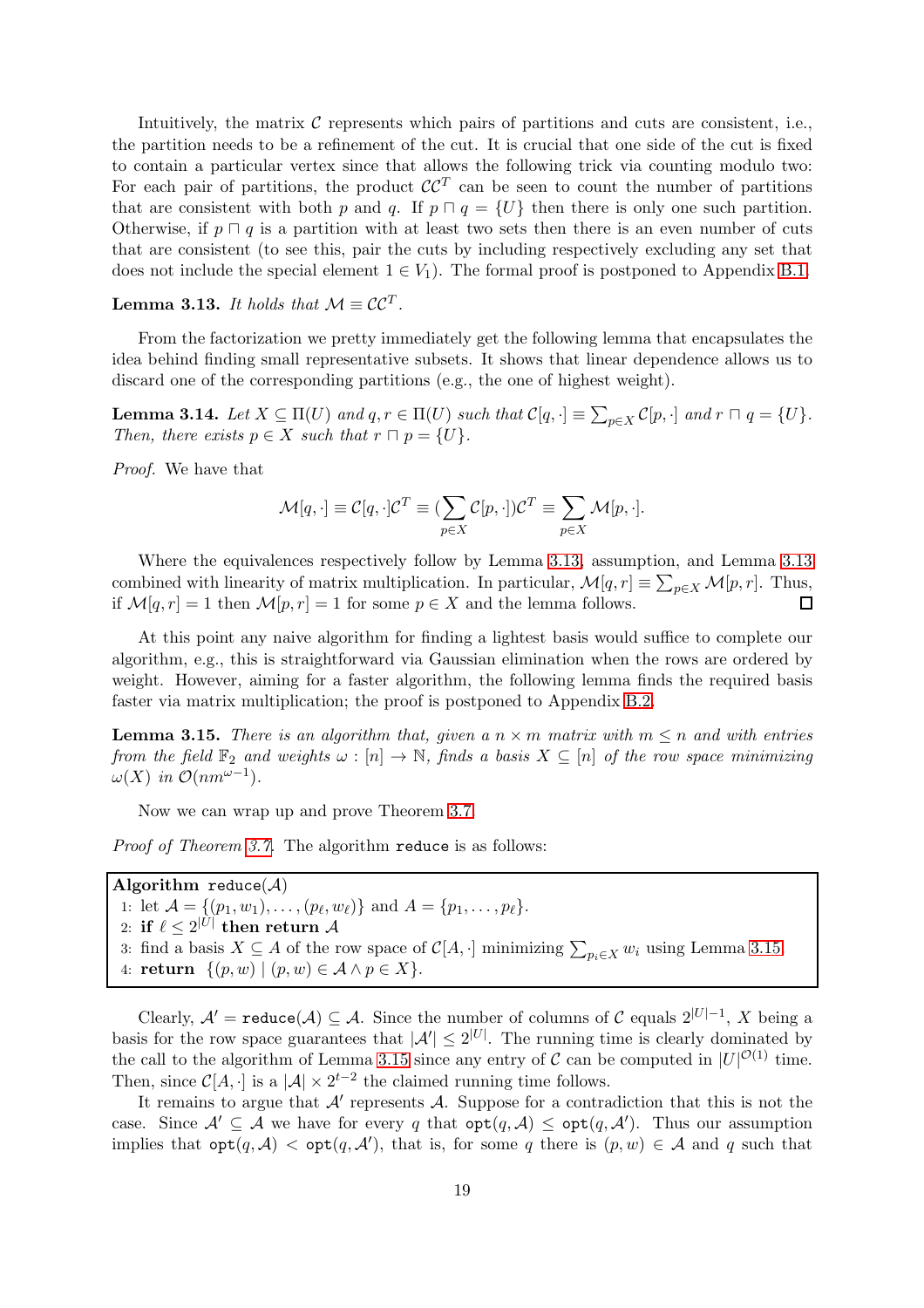$p \sqcap q = \{U\}$  and  $w < \text{opt}(q, \mathcal{A}')$ . Since X is a basis of the row space of  $C[A, \cdot]$  we know that the row  $\mathcal{C}[p, \cdot]$  is a linear combination of a set of rows from  $\mathcal{C}[X, \cdot]$ . Let  $Y \subseteq X$  be the set of indices of these rows. By Lemma [3.14,](#page-19-2) we know that there exists  $p_i \in Y$  such that  $q \cap p_i = \{U\}$ ; Hence, since  $w < \text{opt}(q, \mathcal{A}')$ , it must be that  $w_i > w$ . But we have that  $(X \setminus \{p_i\}) \cup \{p\}$  also is a basis of the row space of  $C[A, \cdot]$  since  $C[p_i, \cdot]$  is a linear combination of the rows indexed by  $(Y \setminus \{p_i\}) \cup \{p\}$ . Since  $w_i > w$ , this contradicts that X minimizes  $\sum_{p_i \in X} w_i$ .

#### <span id="page-20-0"></span>3.7 Improvements and limitations of the approach

The main ingredient for the proof of Theorem [3.7](#page-10-1) is Lemma [3.14](#page-19-2) which in turn follows directly from the factorization  $\mathcal{M} = \mathcal{CC}^T$  (Lemma [3.13\)](#page-19-0). Thus by establishing a better factorization, i.e., with smaller inner dimension, using matrices whose entries are computable in polynomial time, then we would immediately get improved algorithmic results.

It can be seen that such an improvement is not possible: Assume that  $|U|$  is odd and fix an element  $u_0 \in U$ . The submatrix of M with rows and columns indexed by  $\{U[X] \mid u_0 \in$  $X \wedge |X| = (|U| + 1)/2$  is easily seen to be an identity matrix, since the meet of two of such partitions gives the unit partition if and only if they are constructed from  $X_1$  and  $X_2$  with  $X_1 = U \setminus X_2 \cup \{u_0\}.$  Since the inner dimension is an upper bound on the rank this rules out relevant improvements to the factorization of  $M$ , because the above construction shows that the rank is at least  $2^{|U|}/|U|$ .

However, if we restrict our attention to the submatrix of  $\mathcal M$  corresponding only to perfect matchings (such as we use for the TSP algorithm) then the following improved factorization can be established.

<span id="page-20-1"></span>**Theorem 3.16** ([\[17\]](#page-30-11)). Let H be the submatrix of M restricted to all matchings. Then H can be factorized into two matrices whose entries can be computed in time  $|U|^{O(1)}$ , where the inner dimension of the factorization is  $2^{|U|/2-1}$ .

<span id="page-20-3"></span>Combining this result with the proof technique of Theorem [3.7,](#page-10-1) we obtain the following improvement:

Corollary 3.17. There exists an algorithm reducematchings that given set of weighted match- ${\rm diag}\,A \subseteq \Pi_2(U) \times {\mathbb N}$ , outputs in  $|A|2^{\frac{(\omega-1)}{2}|U|} |U|^{{\mathcal{O}}(1)}$  time a set of weighted matchings  $A' \subseteq A$ such that A' represents A and  $|A'| \leq 2^{|U|/2}$ , where  $\omega$  denotes the matrix multiplication exponent.

*Proof.* The proof is almost identical to the proof of Theorem [3.7:](#page-10-1) let  $\mathcal{H} = C'C''$  be the matrix factorization from Theorem [3.16.](#page-20-1) Then by the same proof, Lemma [3.14](#page-19-2) holds when we replace  $\mathcal C$ with  $\mathcal{C}'$  and restrict X and p and r to consist of matchings. Then reducematchings is obtained from reduce by replacing  $\mathcal C$  with  $\mathcal C'$ . The arguments for the correctness and running times of  $\Box$ this algorithm are analogous to the arguments from the proof of Theorem [3.7.](#page-10-1)

Thus, for problems whose dynamic programming formulation via our introduced set of operators requires only weighted perfect matchings, but not the generality of weighted partitions, we get somewhat faster algorithms; among the considered problems this is true for TRAVELING SALESMAN, and it seems unlikely for STEINER TREE or FEEDBACK VERTEX SET.

<span id="page-20-2"></span>**Theorem 3.18.** There exist algorithms that given a graph  $G$  solve TRAVELING SALESMAN in time  $n(2+2^{\omega/2})^{\text{pw}}$  pw<sup>O(1)</sup> time if a path decomposition of width pw of G is given, and in time  $n(5+2^{(\omega+2)/2})^{\texttt{tw}}$ tw $^{\mathcal{O}(1)}$  time if a tree decomposition of width tw of G is given.

The proof is analogous to the proof of Theorem [3.9,](#page-14-0) the only difference being the use of reducematchings instead of reduce; for completeness a proof is provided in Appendix [B.4.](#page-35-0)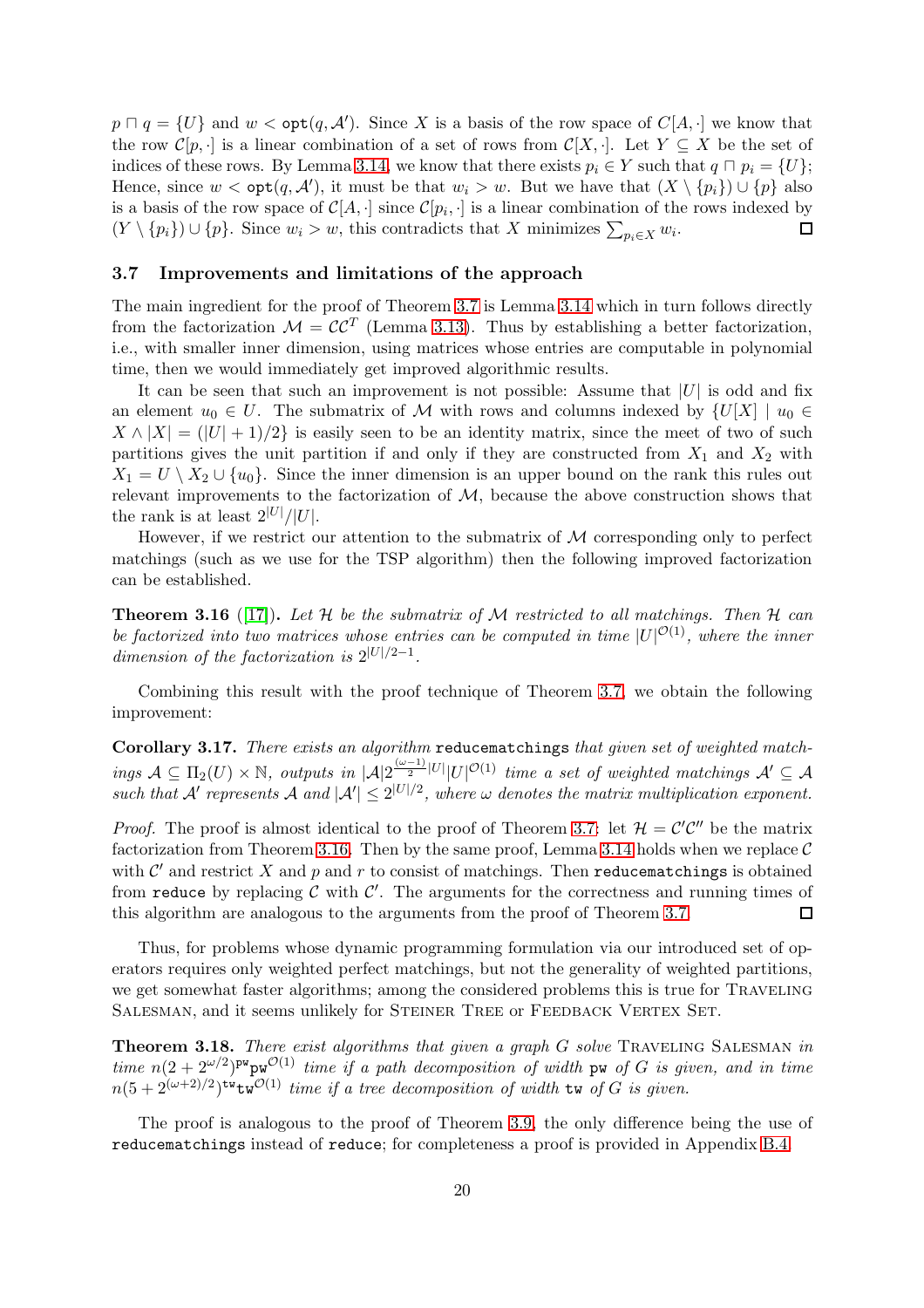<span id="page-21-2"></span>Combining the ideas from the proof of Theorem [3.18](#page-20-2) with Lemma [1.1](#page-6-0) and a trick from [\[18\]](#page-30-3) we obtain the following corollary:

Corollary 3.19. There is an algorithm solving TRAVELING SALESMAN on cubic graphs in  $1.2186^n n^{\mathcal{O}(1)}$  time.

The observation from [\[18\]](#page-30-3) is that on cubic graphs, we know that the degree of a vertex in a subsolution cannot be 2 if at most 1 incident edges is introduced, an it cannot be 0 if at least 2 edges are introduced since the remaining edge is not enough to make the degree 2. Hence these states can be safely ignored.

<span id="page-21-1"></span>Again the proof idea similar to proof of Theorem [3.18](#page-20-2) we can also rather easily obtained the following result:

**Theorem 3.20.** There exist algorithms that given a graph G and integer k finds a path of length k in time  $n(2+2^{\omega/2})^{\mathbf{pw}}(k+\mathbf{pw})^{\mathcal{O}(1)}$  time if a path decomposition of width  $\mathbf{pw}$  of G is given, and in time  $n(5+2^{(\omega+2)/2})^{\text{tw}}(k+\text{tw})^{\mathcal{O}(1)}$  time if a tree decomposition of width  $\text{tw of } G$  is given.

The idea is to slightly modify the table entries from Subsection [3.4:](#page-13-0) In the definition of  $\mathcal{E}_x$ we remove the requirement  $v \in V_x \setminus B_x \to \deg_X(v) = 2$ , and hence the formula in the forget bag has to be altered to  $A_x(\mathbf{s}) = A_y(\mathbf{s})$ . Then we can set all weights to 1 and now we are up to maximizing  $\omega(X)$ . It is easy to see that our approach can be altered to deal with maximization problems and hence this gives the required result since involved weight being more than  $k \cdot \text{tw}$ already guarantees that we have a k-path.

## <span id="page-21-0"></span>4 Determinant approach

In this section we will present the determinant approach that can be used to solve counting versions of connectivity problems on graphs of small treewidth. Throughout this section, we will assume a graph G along with a path/tree decomposition  $\mathbb T$  of G of with pw or tw is given.

Let A be an incidence matrix of an orientation of G, that is  $A = (a_{i,j})$  is a matrix with n rows and m columns. Each row of A is indexed with a vertex and each column of A is indexed with an edge. The entry  $a_{v,e}$  is defined to be 0 if  $v \notin e$ ;  $-1$  if  $e = uv$  and  $u < v$ ; or 1 if  $e = uv$ and  $u > v$ . We assume, that all the vertices are ordered with respect to the post-ordering of their forget nodes in the tree, that is vertices forgotten in a left subtree are smaller than vertices forgotten in the right subtree, and a vertex forgotten in a bag  $x$  is smaller than a vertex forgotten in a bag which is an ancestor of x. Similarly we order edges according to the post-ordering of the introduce edge nodes in the tree decomposition.

Let  $v_1$  be an arbitrary fixed vertex and let F be the matrix A with the row corresponding to  $v_1$  removed. For a subset  $S \subseteq E$  let  $F_S$  be the matrix with  $n-1$  rows and  $|S|$  columns, whose columns are those of  $F$  with indices in  $S$ . The following folklore lemma is used in the proof of the Matrix Tree Theorem (see for example [\[1,](#page-30-14) Page 203] where our matrix is denoted by  $N$ )

<span id="page-21-3"></span>**Lemma 4.1.** Let  $S \subseteq E$  be a subset of size  $n-1$ . If  $(V, S)$  is a tree, then  $|\det(F_S)| = 1$  and  $\det(F_S) = 0$  otherwise.

In this section we are up to compute the number of connected edgesets X such that  $X \in \mathcal{F}$ where  $\mathcal F$  is some implicitly defined set family. Our main idea is to use Lemma [4.1](#page-21-3) to reduce this task to computing the quantity  $\sum_{X \in \mathcal{F}} \det(F_X)^2$  instead, and to ensure that if  $X \in \mathcal{F}$  is connected, then it is a tree.

For two (not necessarily disjoint) subsets  $V_1, V_2$  of an ordered set let us define inv $(V_1, V_2)$  =  $|\{(u, v) : u \in V_1, v \in V_2, u > v\}|$ . If X, Y are ordered set, recall that for a permutation  $f: X \stackrel{1-1}{\rightarrow} Y$  we have that the sign equals  $sgn(f) = (-1)^{|\{(e_1,e_2): e_1,e_2 \in S \land e_1 \leq e_2 \land f(e_1) > f(e_2)\}|}$ .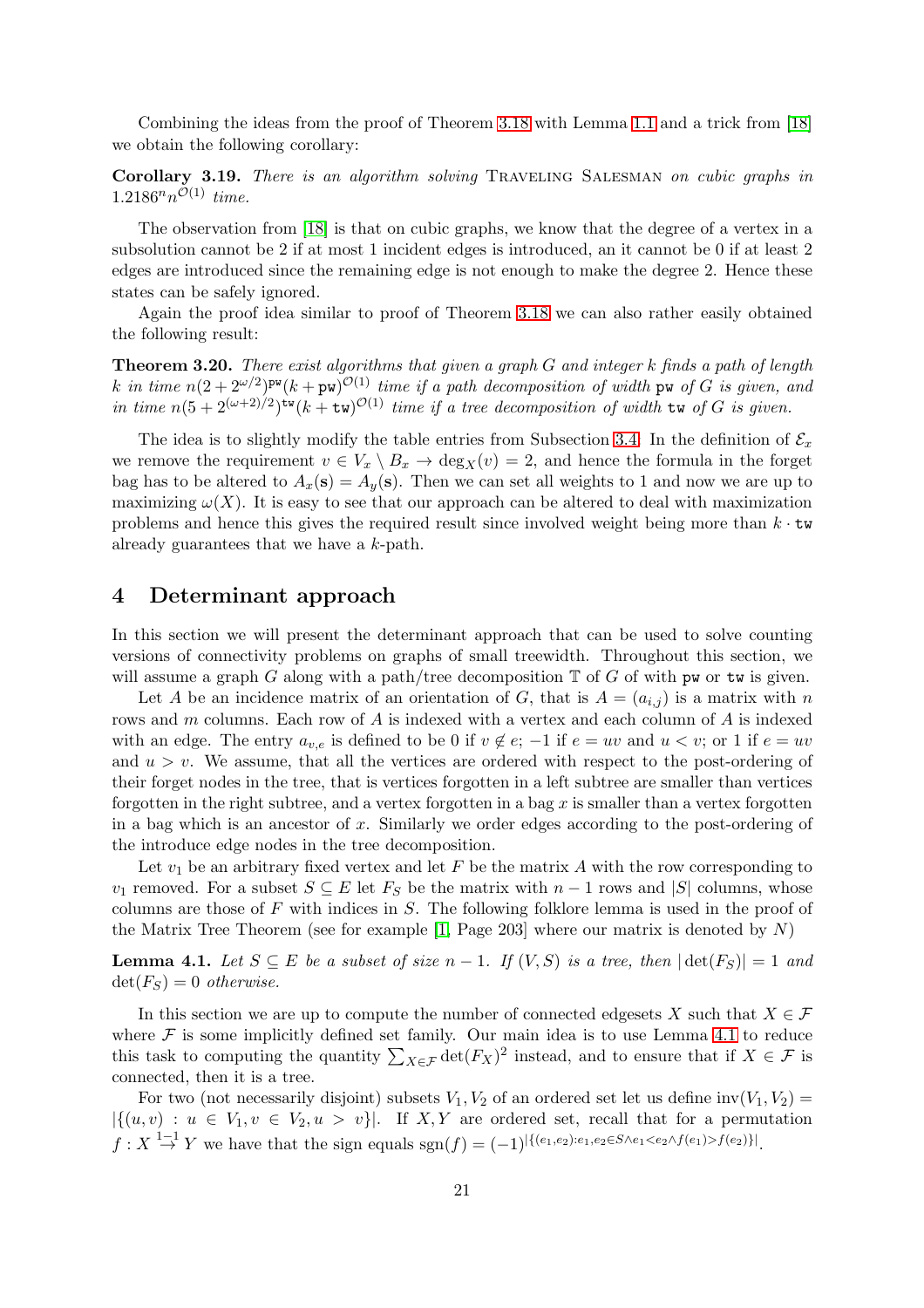<span id="page-22-0"></span>The following proposition will be useful:

**Proposition 4.2.** Let  $X_l, X_r \subseteq V$  and  $Y_l, Y_r \subseteq E$  such that  $X_l \cap X_r = \emptyset$  and  $Y_l \cap Y_r = \emptyset$  and for every  $e_1 \in Y_l$  and  $e_2 \in Y_r$  we have that  $e_1 < e_2$ . Suppose  $f_l : Y_l \stackrel{1-1}{\to} X_l$  and  $f_r : Y_r \stackrel{1-1}{\to} X_r$ . Denote  $f = f_l \cup f_r$ , that is,  $f(v) = f_l(v)$  if  $v \in Y_l$  and  $f(v) = f_r(v)$  if  $v \in Y_r$ . Then it holds that sgn(f) = sgn(f<sub>1</sub>)sgn(f<sub>2</sub>) · (-1)<sup>inv(X<sub>l</sub>,X<sub>r</sub>)</sup>.

To see that the proposition is true, note that from the definition of sgn, the pairs  $e_1, e_2$  with  $e_1, e_2 \in Y_1$  or  $e_1, e_2 \in Y_2$  are already accounted for in the part  $sgn(f_1)sgn(f_2)$  so it remains to show that

$$
|\{(e_1, e_2) : e_1 \in Y_1, e_2 \in Y_2 \land e_1 < e_2 \land f(e_1) > f(e_2)\}\}|
$$

indeed equals inv $(X_l, X_r)$ , but this is easy to see since we have by assumption that  $e_1 < e_2$ .

#### 4.1 Counting Hamiltonian cycles

For our first application to counting Hamiltonian cycles, we derive the following formula which expresses the number of Hamiltonian cycles of a graph:

$$
\sum_{\substack{X \subseteq E \\ \forall v \in V \text{ deg}_X(v) = 2}} [X \text{ is a Hamiltonian cycle}]
$$

{a 2-regular graph has n subtrees on  $n-1$  edges if it is connected and 0 otherwise}

$$
= \frac{1}{n} \cdot \sum_{\substack{X \subseteq E \\ \forall v \in V \text{ deg}_X(v) = 2}} \sum_{S \subseteq X, |S| = n-1} [(V, S) \text{ is a tree}]
$$
  

$$
\{\text{Lemma 4.1}\}
$$

$$
= \frac{1}{n} \cdot \sum_{\substack{X \subseteq E \\ \forall v \in V \text{ deg}_X(v) = 2}} \sum_{S \subseteq X, |S| = n-1} \det(F_S)^2.
$$

By plugging the permutation definition of a determinant, we obtain the following expression for the number of Hamiltonian cycles of a graph:

$$
\frac{1}{n} \cdot \sum_{\substack{X \subseteq E \\ \forall v \in V \deg_X(v) = 2}} \sum_{S \subseteq X, |S| = n-1} (\sum_{f: S^{1-1}V \setminus \{v_1\}} \operatorname{sgn}(f) \prod_{e \in S} a_{f(e), e})^2
$$
\n
$$
= \frac{1}{n} \cdot \sum_{\substack{X \subseteq E \\ \forall v \in V \deg_X(v) = 2}} \sum_{S \subseteq X} \sum_{f_1, f_2: S^{1-1}V \setminus \{v_1\}} \operatorname{sgn}(f_1) \operatorname{sgn}(f_2) \prod_{e \in S} a_{f_1(e), e} a_{f_2(e), e},
$$

Note that in the last equality we dropped the assumption  $|S| = n - 1$ , as it follows from the fact that  $f_1$  (and  $f_2$ ) is a bijection.

Our goal is to compute the formula by dynamic programming over some nice tree decomposition T. To this end, let us define a notion of "partial sum" of the above formula, that we will store in our dynamic programming table entries. For every bag  $x \in \mathbb{T}$ ,  $s_{\text{deg}} \in \{0, 1, 2\}^{B_x}$ ,  $s_1 \in \{0,1\}^{B_x}$  and  $s_2 \in \{0,1\}^{B_x}$  define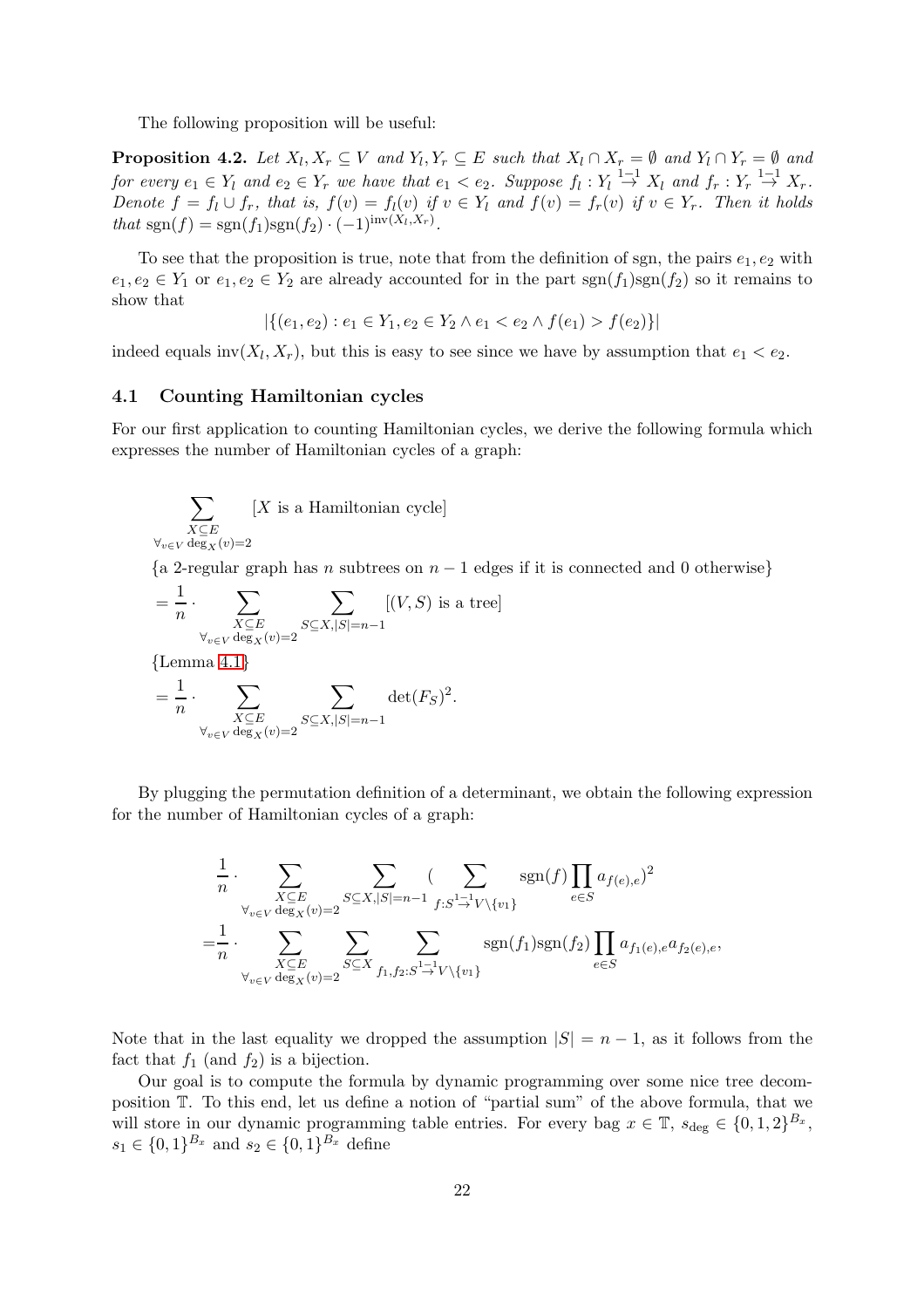$$
A_x(s_{\deg}, s_1, s_2) = \sum_{\substack{X \subseteq E_x \\ \forall_{v \in (V_x \setminus B_x) \deg_X(v) = 2}} \sum_{\substack{S \subseteq X \\ \forall_{v \in B_x \deg_X(v) = s_{\deg}(v)}}} \sum_{\substack{S \subseteq X \\ f_1: S^1 \to \{V_x \setminus \{v_1\}\} \setminus s_1^{-1}(0)}} \operatorname{sgn}(f_1) \operatorname{sgn}(f_2) \prod_{e \in S} a_{f_1(e), e} a_{f_2(e), e}
$$
\n
$$
\operatorname{sgn}(f_1) \operatorname{sgn}(f_2) \prod_{e \in S} a_{f_1(e), e} a_{f_2(e), e}
$$
\n
$$
(2)
$$

Intuitively in  $s_{\text{deg}}$  we store the degrees of vertices of  $B_x$  in  $G[X]$ , whereas  $s_1$  (and  $s_2$ ) specify whether a vertex of  $B_x$  was already used as a value of the bijection  $f_1$  (and  $f_2$ ).

#### Leaf bag  $x$ :

<span id="page-23-0"></span>
$$
A_x(\emptyset, \emptyset, \emptyset) = 1
$$

Introduce vertex v bag x with child y: for  $s_{\text{deg}} \in \{0, 1, 2\}^{B_x}$  and  $s_1, s_2 \in \{0, 1\}^{B_x}$ 

$$
A_x(s_{\text{deg}}, s_1, s_2) = \begin{cases} A_y(s_{\text{deg}}|_{B_y}, s_1|_{B_y}, s_2|_{B_y}) & \text{if } s_{\text{deg}}(v) = s_1(v) = s_2(v) = 0\\ 0 & \text{otherwise.} \end{cases}
$$

Since the vertex v is not incident to any edge from  $E_x$ , we have that  $\deg_X = 0$  and hence all summands in which  $f_1$  or  $f_2$  map an edge to v will vanish.

Forget vertex v bag x with child y: for  $s_{\text{deg}} \in \{0, 1, 2\}^{B_x}$  and  $s_1, s_2 \in \{0, 1\}^{B_x}$ 

$$
A_x(s_{\text{deg}}, s_1, s_2) = \begin{cases} A_y(s_{\text{deg}}[v \to 2], s_1[v \to 1], s_2[v \to 1]) & \text{if } v \neq v_1 \\ A_y(s_{\text{deg}}[v \to 2], s_1[v \to 0], s_2[v \to 0]) & \text{otherwise} \end{cases}
$$

Since v is moved out of  $B_x$  we need to make sure  $\deg_X(v) = 2$ , and since no edges incident to v will be introduced anymore we require  $s_1(v) = s_2(v) = 1$ , unless  $v = v_1$ : Since it is not used as a value for bijections  $f_1, f_2$ , we need to handle this vertex separately.

Introduce edge  $e = uv$  bag x with child y: Here we have three cases. Either the edge e is not contained in the set X, or it is a part of  $X \setminus S$ , or finally it is a part of S. In the last case we need to choose the values  $f_1(e)$  and  $f_2(e)$  and account for their contribution to  $sgn(f_1)sgn(f_2)$ , but we can restrict ourselves to values of  $(s_1^{-1}(1) \setminus \{v_1\}) \cap e$  and  $(s_2^{-1}(1) \setminus e_1$  ${v_1}$ ) ∩e respectively, because otherwise either we do not obtain a bijection or the whole summand will disappear since  $a_{v',e} = 0$  for  $v' \notin e$ .

If  $s_{\text{deg}}(u), s_{\text{deg}}(v) \geq 1$ , then we set

$$
A_x(s_{\text{deg}}, s_1, s_2) = A_y(s_{\text{deg}}, s_1, s_2) + A_y(s_{\text{deg}}', s_1, s_2)
$$
  
+ 
$$
\sum_{\substack{u' \in (s_1^{-1}(1) \setminus \{v_1\}) \cap e \\ v' \in (s_2^{-1}(1) \setminus \{v_1\}) \cap e}} A_y(s_{\text{deg}}', s_1[u' \to 0], s_2[v' \to 0]) \cdot a_{u',e} \cdot a_{v',e}
$$
  
- 
$$
(-1)^{\text{inv}(s_1^{-1}(1), u') + \text{inv}(s_2^{-1}(1), v')},
$$

where  $s'_{\text{deg}}$  is the function  $s_{\text{deg}}$  with the values for u and v decreased by one. Observe that on the first two mentioned cases are accounted for on the first line. For the third case, we need to account for the new number of inversions contributing to  $sgn(f_1)sgn(f_2)$ . Note that vertices from  $V_x \setminus B_x$  cannot participate in such an inversion since the vertex and edge are both smaller than  $v'$  and  $e$  due to the ordering.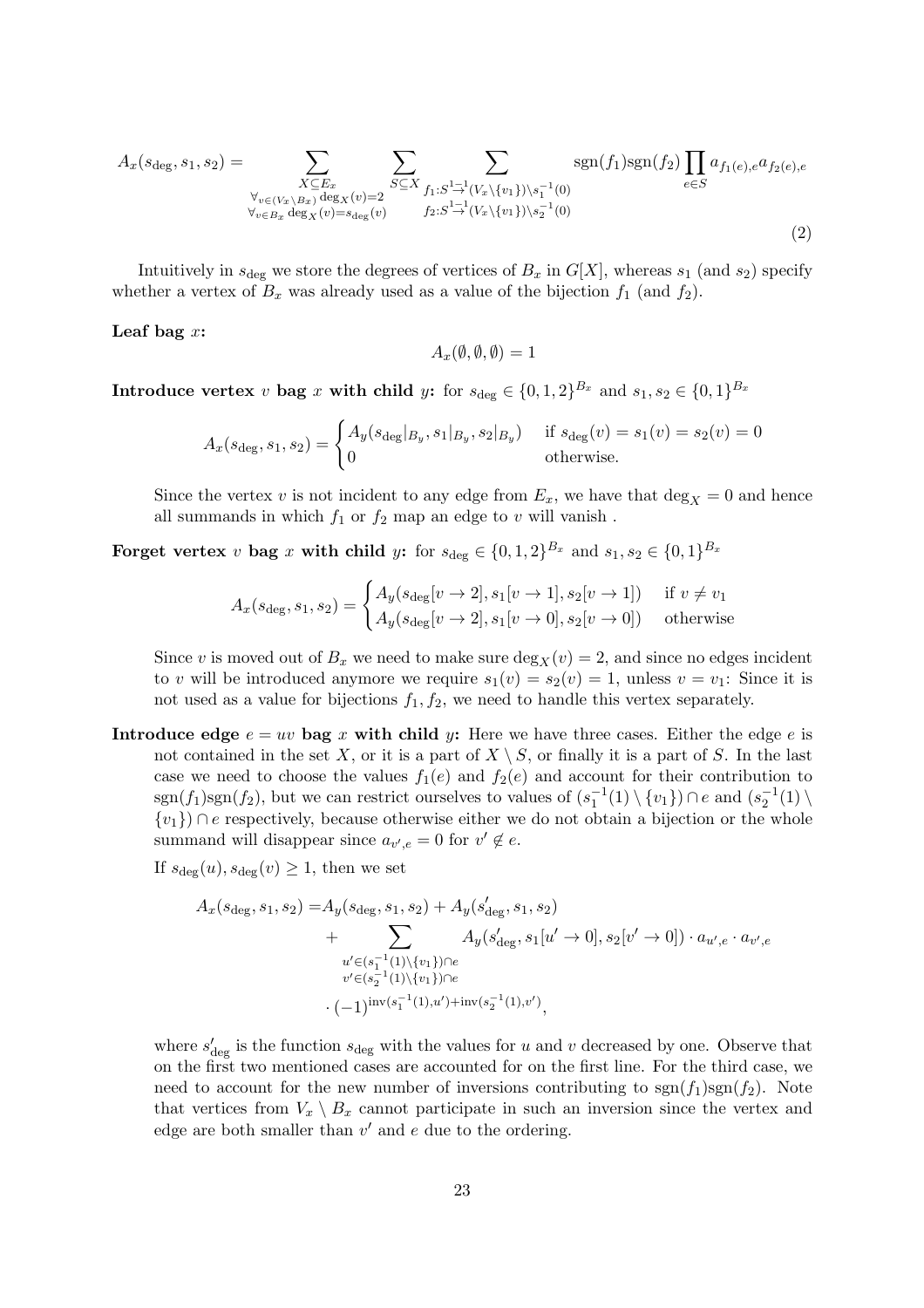To this end, we can use Proposition [4.2](#page-22-0) with  $Y_r = \{e\}$  and  $X_r = \{v'\}$  since e is the largest edge in  $E_x$ , and it follows that the factor  $(-1)^{inv(s_1^{-1}(1),u') + inv(s_2^{-1}(1),v')}$  indeed accounts for the new inversions.

Finally, when  $s_{\text{deg}}(u) = 0$  or  $s_{\text{deg}}(v) = 0$ , then we set

$$
A_x(s_{\text{deg}}, s_1, s_2) = A_y(s_{\text{deg}}, s_1, s_2)
$$

#### Join bag  $x$  with children  $y$  and  $z$ :

$$
A_x(s_{\deg}, s_1, s_2) = \sum_{\substack{s_{\deg,y} + s_{\deg,z} = s_{\deg} \ s_{1,y} + s_{1,z} = s_1 \\ s_{2,y} + s_{2,z} = s_2 \\ s_{2,y} + s_{2,z} = s_2}} A_y(s_{\deg,y}, s_{1,y}, s_{2,y}) \cdot A_z(s_{\deg,z}, s_{1,z}, s_{2,z})
$$

In the above formula when adding two functions we denote coordinate-wise addition. To see that we correctly account for the new number of inversions, first note that vertices from  $V_x \setminus B_x$  cannot participate in such an inversion since the vertex and incident edge are both smaller than the vertices appearing in  $B_x$  and their incident edges e due to the ordering. Then by Proposition [4.2](#page-22-0) we correctly account for the new inversions since all edges from  $E_y$  are smaller than  $E_z$  due to the post-ordering of edges.

**Theorem 4.3.** There exist algorithms that given a graph G solve  $#$  HAMILTONIAN CYCLE in  $\tilde{\mathcal{O}}(\mathbb{G}^{\text{pw}} \mathfrak{p} \mathfrak{w}^{\mathcal{O}(1)} n^2)$  time if a path decomposition of width  $\mathfrak{p} \mathfrak{w}$  is given, and in time  $\tilde{\mathcal{O}}(15^{\text{tw}} \mathsf{tw}^{\mathcal{O}(1)} n^2)$ time if a tree decomposition of width tw is given.

*Proof.* Observe that when all the table entries of a tree decomposition rooted at an empty bag z are computed, the number of Hamiltonian cycles is equal to  $A_z(\emptyset, \emptyset, \emptyset)/n$ . Moreover each of the  $\text{tw}^{\mathcal{O}(1)}$ n nodes involves operations on integers of bitlength  $O(n \log n)$ , since all the table entries have absolute value at most  $n^{O(n)}$ .

In the described dynamic programming we have  $3 \cdot 2 \cdot 2 = 12$  states per vertex, however observe that when  $s_{\text{deg}}(v) = 0$ , then all non-zero summands of the partial sum [\(2\)](#page-23-0) satisfy  $s_1(v) = s_2(v) = 0$ , since otherwise the function  $f_1$  (or  $f_2$ ) assigns the value of v to an edge that was not incident to v. Similarly when  $v \neq v_1$  and  $s_{\text{deg}}(v) = 2$ , then it is enough to store the states only with  $s_1(v) = s_2(v) = 1$ , because if v was not yet assigned as a value by  $f_1$  (or  $f_2$ ), then since we can not add to X any more edges incident to  $v$ , this table entry will not be used as in the forget node we require that  $s_1(v) = s_2(v) = 1$ . Hence for each vertex  $v \neq v_1$  there are only 6 triples  $(s_{\text{deg}}(v), s_1(v), s_2(v))$ , i.e.  $(0, 0, 0), (1, 0, 0), (1, 0, 1), (1, 1, 0), (1, 1, 1)$  and  $(2, 1, 1),$ which is enough to show the claimed running time for path decompositions.

In case of tree decompositions we need to analyze the time complexity needed to handle the summation in join nodes. Observe that there are exactly 15 pairs of triples, which describe states of vertices in the left and right subtree, according to the following table, where  $\bf{X}$  denotes that this pair is not a valid pair of triples. Hence we can restrict ourselves to these triples when evaluating the summation.

 $\Box$ 

#### 4.2 Counting Steiner Trees

In this section we show how to count the number of Steiner trees of a prescribed size. Let  $v_1$ be an arbitrary fixed terminal from  $K$ . The number of Steiner trees with exactly  $k$  edges is expressed by the following formula.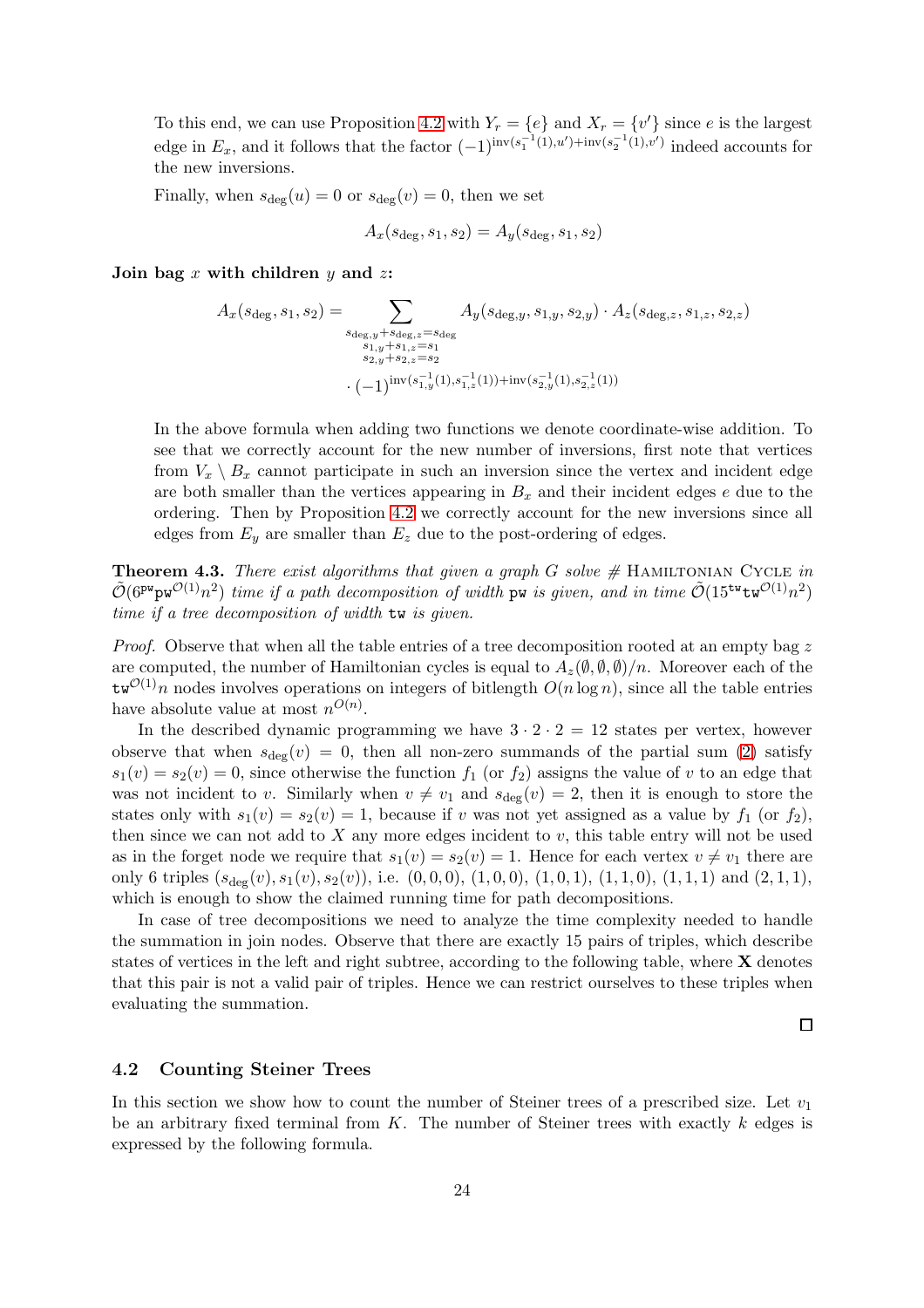|           |                                                                       | $(0,0,0)$ $(1,0,0)$ $(1,0,1)$ $(1,1,0)$ $(1,1,1)$ $(2,1,1)$ |           |         |  |
|-----------|-----------------------------------------------------------------------|-------------------------------------------------------------|-----------|---------|--|
|           | $(0,0,0)$ $(0,0,0)$ $(1,0,0)$ $(1,0,1)$ $(1,1,0)$ $(1,1,1)$ $(2,1,1)$ |                                                             |           |         |  |
|           | $(1,0,0)$ $(1,0,0)$                                                   |                                                             |           | (2,1,1) |  |
|           | $(1,0,1)$ $(1,0,1)$                                                   |                                                             | (2, 1, 1) |         |  |
| (1, 1, 0) | (1, 1, 0)<br>$\mathbb{I}$                                             | (2,1,1)                                                     |           |         |  |

 $(1, 1, 1)$   $(1, 1, 1)$   $(2, 1, 1)$  **X X X** X X  $(2,1,1)$   $\parallel$   $(2,1,1)$   $\parallel$  **X**  $\parallel$  **X**  $\parallel$  **X**  $\parallel$  **X**  $\parallel$  **X** 

$$
\sum_{X \subseteq E, |X|=k} [X \text{ is a Steiner tree}] = \sum_{Y \subseteq V, |Y|=k-1, K \subseteq Y} \sum_{X \subseteq E(Y,Y), |X|=|Y|-1} [(Y,X) \text{ is a tree}]
$$

$$
= \sum_{Y \subseteq V, |Y|=k-1, K \subseteq Y} \sum_{X \subseteq E(Y,Y), |X|=|Y|-1} \det(F_{Y,X})^2
$$

where  $F_{Y,X}$  is the submatrix of F with rows in  $Y \setminus \{v_1\}$  and columns in X. Again, by plugging the permutation definition of a determinant we obtain:

$$
\sum_{Y \subseteq V, |Y|=k-1, K \subseteq Y} \sum_{X \subseteq E(Y,Y), |X|=|Y|-1} \sum_{f_1, f_2: X^{1-1} \to Y \setminus \{v_1\}} \operatorname{sgn}(f_1) \operatorname{sgn}(f_2) \prod_{e \in X} a_{f_1(e), e} a_{f_2(e), e},
$$

where sgn(f) =  $(-1)^{|\{(e_1,e_2):e_1,e_2\in X \wedge e_1\lt e_2 \wedge f(e_1)>f(e_2)\}|}$ .

Let us define a "partial sum" of the above formula. For every bag  $x \in \mathbb{T}$ ,  $0 \le i \le |V_x|$ ,  $s_Y \in \{0,1\}^{B_x}, s_1 \in \{0,1\}^{B_x}$  and  $s_2 \in \{0,1\}^{B_x}$  define:

$$
A_x(i, s_Y, s_1, s_2) = \sum_{\substack{Y \subseteq V_x \\ |Y| = i \\ (K \cap V_x) \subseteq Y \\ Y \cap B_x = s_Y^{-1}(1)}} \sum_{\substack{X \subseteq E(Y,Y) \cap E_x \\ \dots \\ Y \subseteq Y}} \sum_{\substack{f_1: X^{1-1}Y \\ f_2: X^{1-1}Y \setminus \{v_1\} \setminus s_1^{-1}(0)}} sgn(f_1) sgn(f_2) \prod_{e \in X} a_{f_1(e), e} a_{f_2(e), e}.
$$

Note that in the above definition when  $s_Y(v) = 0$ , then in order to have a non-zero table entry we need to have  $s_1(v) = s_2(v) = 0$ , since otherwise an edge of X would be assigned (by  $f_1$  or  $f_2$ ) a vertex which is not its endpoint, which leaves only 5 reasonable states per vertex.

Leaf bag  $x$ :

 $A_x(0, \emptyset, \emptyset, \emptyset) = 1$ 

Introduce vertex v bag x with child y: for  $0 \leq i \leq |V_x|$ ,  $s_Y \in \{0,1\}^{B_x}$  and  $s_1, s_2 \in$  $\{0,1\}^{B_x}$ 

$$
A_x(i, s_Y, s_1, s_2) = \begin{cases} A_y(i, s_Y|_{B_y}, s_1|_{B_y}, s_2|_{B_y}) & \text{if } s_Y(v) = s_1(v) = s_2(v) = 0, v \notin K \\ A_y(i - 1, s_Y|_{B_y}, s_1|_{B_y}, s_2|_{B_y}) & \text{if } s_Y(v) = 1, s_1(v) = s_2(v) = 0 \\ 0 & \text{otherwise.} \end{cases}
$$

Note that the choice of including (or not) the vertex v into Y is described by  $s_Y(v)$  and moreover if  $v \in K$  then we have to include v into Y.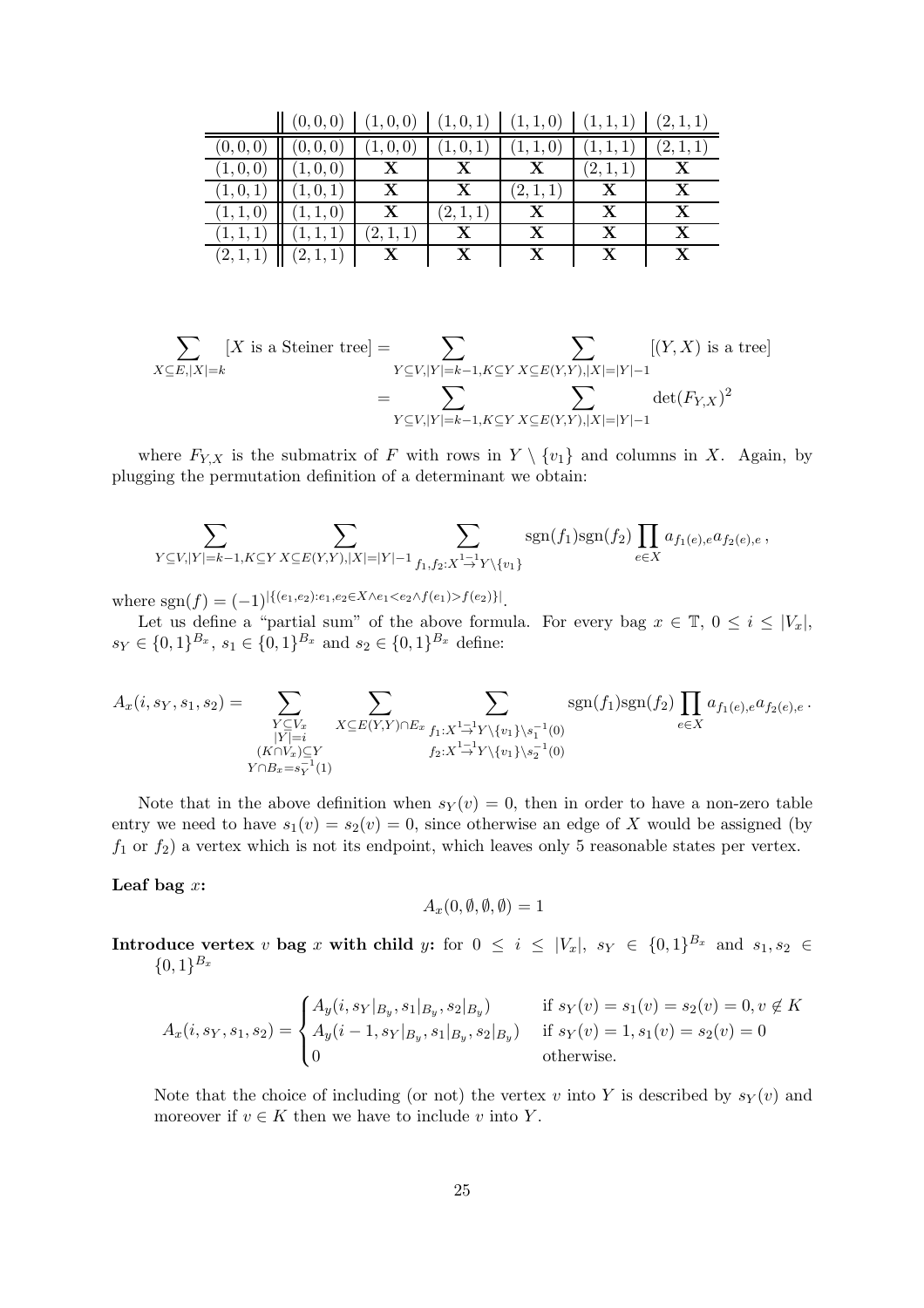Forget vertex v bag x with child y: for  $0 \le i \le |V_x|$ ,  $s_Y \in \{0,1\}^{B_x}$  and  $s_1, s_2 \in \{0,1\}^{B_x}$ 

$$
A_x(i, s_Y, s_1, s_2) = \begin{cases} A_y(i, s_Y[v \to 1], s_1[v \to 1], s_2[v \to 1]) & \text{if } v \in K, v \neq v_1 \\ A_y(i, s_Y[v \to 1], s_1[v \to 0], s_2[v \to 0]) & \text{if } v = v_1 \\ A_y(i, s_Y[v \to 1], s_1[v \to 1], s_2[v \to 1]) \\ +A_y(i, s_Y[v \to 0], s_1[v \to 0], s_2[v \to 0]) & \text{otherwise} \end{cases}
$$

Introduce edge  $e = uv$  bag x with child y:

$$
A_x(i, s_Y, s_1, s_2) = A_y(i, s_Y, s_1, s_2)
$$
  
+ 
$$
\sum_{\substack{u' \in (s_1^{-1}(1) \setminus \{v_1\}) \cap e \\ v' \in (s_2^{-1}(1) \setminus \{v_1\}) \cap e}} A_y(i, s_Y, s_1[u' \to 0], s_2[v' \to 0]) \cdot a_{u',e} \cdot a_{v',e}
$$
  
• 
$$
[s_Y(u) = s_Y(v) = 1](-1)^{\text{inv}(s_1^{-1}(1), u') + \text{inv}(s_2^{-1}(1), v')}
$$

Join bag  $x$  with children  $y$  and  $z$ :

$$
A_x(s_Y, s_1, s_2) = \sum_{\substack{s_{1,y}+s_{1,z}=s_1\\s_{2,y}+s_{2,z}=s_2}} A_y(s_Y, s_{1,y}, s_{2,y}) \cdot A_z(s_Y, s_{1,z}, s_{2,z})
$$

$$
\cdot (-1)^{\text{inv}(s_{1,y}^{-1}(1), s_{1,z}^{-1}(1)) + \text{inv}(s_{2,y}^{-1}(1), s_{2,z}^{-1}(1))}
$$

Observe that the functions  $s_Y$  is used in both children, to make the choice of taking a vertex to Y or not consistent between the two subtrees.

Theorem 4.4. There exist algorithms that given a graph G counts the number of Steiner trees of size i for each  $1 \leq i \leq n-1$  in  $\tilde{\mathcal{O}}(5^{\text{pv}} \text{pw}^{\mathcal{O}(1)} n^3)$  time if a path decomposition of width pw is given, and in time  $\tilde{\mathcal{O}}(10^{\text{tw}} \text{tw}^{\mathcal{O}(1)} n^3)$  time if a tree decomposition of width  $\text{tw is given}$ .

Proof. Observe that when all the table entries of a tree decomposition rooted at an empty bag z are computed, the number of Steiner trees with exactly i edges is equal to  $A_z(i + 1, \emptyset, \emptyset, \emptyset)$ . Moreover each of the  $tw^{\mathcal{O}(1)}n$  nodes involes operations on integers of bitlength  $O(n \log n)$ , since all the table entries have absolute value at most  $n^{O(n)}$ .

As we have already noted we can assume that for each vertex  $v \neq v_1$  the triple  $(s_Y(v), s_1(v), s_2(v))$ is of one of the following forms  $(0, 0, 0)$ ,  $(1, 0, 0)$ ,  $(1, 0, 1)$ ,  $(1, 1, 0)$ ,  $(1, 1, 1)$ , which is enough to prove the claimed running time for path decompositions.

In order to handle join nodes effectively, observe that there are exactly 10 pairs of triples, which describe states of vertices in the left and right subtree, according to the following table, where **X** denotes that this pair is not a valid pair of triples.

|                     | $(0,0,0)$ $(1,0,0)$ $(1,0,1)$ $(1,1,0)$ $(1,1,1)$ |                                |              |                                         |              |
|---------------------|---------------------------------------------------|--------------------------------|--------------|-----------------------------------------|--------------|
| $(0,0,0)$ $(0,0,0)$ |                                                   | $\mathbf{X}$                   | $\mathbf{X}$ |                                         |              |
| (1,0,0)             | $\mathbb{I}$ X                                    |                                |              | $(1,0,0)$ $(1,0,1)$ $(1,1,0)$ $(1,1,1)$ |              |
| (1,0,1)             | $\mathbf{X}$                                      | (1,0,1)                        | $\mathbf X$  | (1,1,1)                                 |              |
| (1, 1, 0)           | X                                                 | (1, 1, 0)                      | (1,1,1)      |                                         | $\mathbf{x}$ |
| (1,1,1)             | $\mathbf{X}$                                      | $\vert (1,1,1) \vert$ <b>X</b> |              | $\mathbf{X}$                            |              |

 $\Box$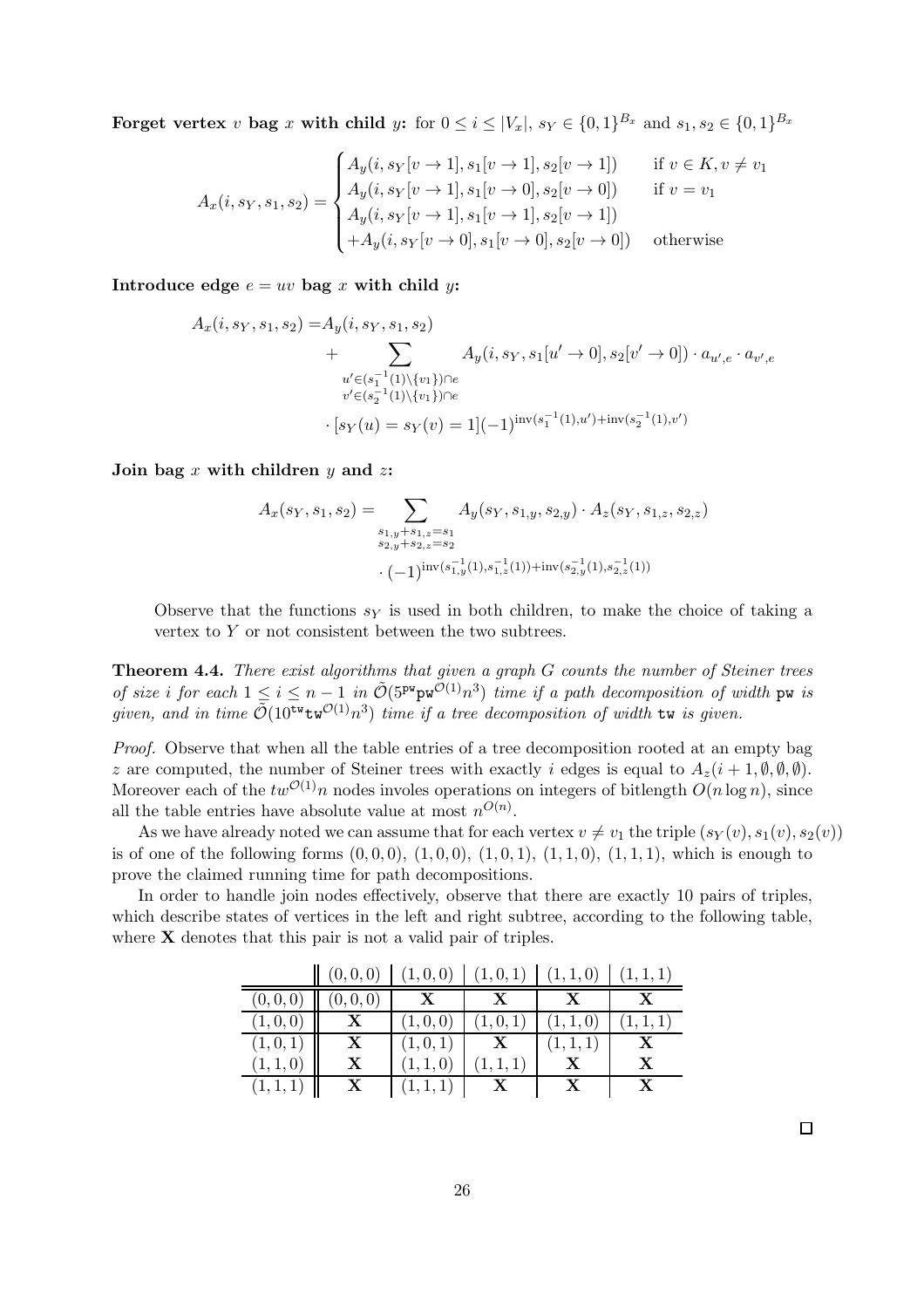#### 4.3 Feedback Vertex Set

Note that to solve the FEEDBACK VERTEX SET problem it is enough to solve its dual, which will be easier to work with in the squared determinant framework.

Maximum Induced Forest

**Input:** An undirected graph  $G$ , an integer k and a nice tree decomposition  $T$  of  $G$  of width tw.

Question: Find a set  $Y \subseteq V$  such that  $|Y| \geq k$  and  $G[Y]$  is a forest.

Without loss of generality we can assume that the graph  $G$  contains an isolated vertex, which we denote as  $v_1$ . Since if such vertex is not present we can add it, increase k by one and update the tree decomposition accordingly. Clearly  $v_1$  is contained in any maximal induced forest. So far by using squared determinant we counted trees, but now we want to check whether there exists an induced forest of a prescribed size. To achieve this we define a new set of edges  $E'$ containing all the edges between  $v_1$  and  $V \setminus \{v_1\}$  (note that  $E' \cap E(G) = \emptyset$ ). Observe, that there exists an induced forest containing  $v_1$  with  $n_0$  vertices and  $m_0$  edges (hence  $n - m_0$  connected components) in G iff there exists an induced tree in  $G' = (V, E(G) \cup E')$  containing  $v_1$  with  $n_0$ vertices and  $n - m_0 - 1$  edges of E'. Therefore it is enough to count induced trees in G', while keeping track of the number of used edges from  $E'$ . Consequently it is enough to find, whether the following sum is positive

$$
\sum_{Y \subseteq V, v_1 \in Y, |Y| = k} \sum_{X \subseteq E(Y,Y) \cup E'(Y,Y)} [(Y,X) \text{ is a tree }]
$$
  
= 
$$
\sum_{Y \subseteq V, v_1 \in Y, |Y| = k} \sum_{X \subseteq E(Y,Y) \cup E'(Y,Y) \atop E(Y,Y) \subseteq X} \det(F'_{Y,X})^2
$$
  
= 
$$
\sum_{Y \subseteq V, v_1 \in Y, |Y| = k} \sum_{X \subseteq E(Y,Y) \cup E'(Y,Y) \atop |X| = |Y| - 1} [(Y,X) \det(F'_{Y,X})^2]
$$

where  $F'_{Y,X}$  is an orientation of an incidence matrix of G with rows from  $Y \setminus \{v_1\}$  and columns from X. By pluggin the permutation definition of the determinant we obtain the following

$$
\sum_{Y \subseteq V, v_1 \in Y, |Y| = k} \sum_{\substack{X \subseteq E(Y,Y) \cup E'(Y,Y) \\ E(Y,Y) \subseteq X}} \sum_{f_1, f_2: X^{\frac{1-1}{2}} Y \setminus \{v_1\}} \operatorname{sgn}(f_1) \operatorname{sgn}(f_2) \prod_{e \in X} a_{f_1(e), e} a_{f_2(e), e}
$$

where  $sgn(f) = (-1)^{|\{(e_1,e_2):e_1,e_2 \in X \wedge e_1 \leq e_2 \wedge f(e_1) > f(e_2)\}|}$ . Note that we have removed the assumption that  $|X| = |Y| - 1$  as this is enforced by the assumption that  $f_1$  is a bijection.

Observe, that a tree decomposition of  $G$  one can obtain a tree decomposition of  $G'$  of width increase by at most one by ensuring that  $v_1$  is included in every bag. Therefore we assume that we are given a nice tree decomposition  $\mathbb T$  of  $G'$ . Let us define a "partial sum" of the above formula. For every bag  $x \in \mathbb{T}$ ,  $0 \le i \le |V_x|$ ,  $s_Y \in \{0,1\}^{B_x}$ ,  $s_1 \in \{0,1\}^{B_x}$  and  $s_2 \in \{0,1\}^{B_x}$ define:

$$
A_x(i, s_Y, s_1, s_2) = \sum_{\substack{Y \subseteq V_x \\ (\{v_1\} \cap V_x) \subseteq Y \\ |Y| = i \\ Y \cap B_x = s_Y^{-1}(1)}} \sum_{\substack{X \subseteq E_x \\ \sum_{(v_1, v_2) \subseteq X}} \sum_{\substack{f_1: X^{1-1}Y \\ f_2: X^{1-1}Y \setminus \{v_1\} \setminus s_1^{-1}(0)}} sgn(f_1) sgn(f_2) \prod_{e \in X} a_{f_1(e), e} a_{f_2(e), e}
$$

The dynamic programming part of our algorithm is very similar to the one described for STEINER TREE.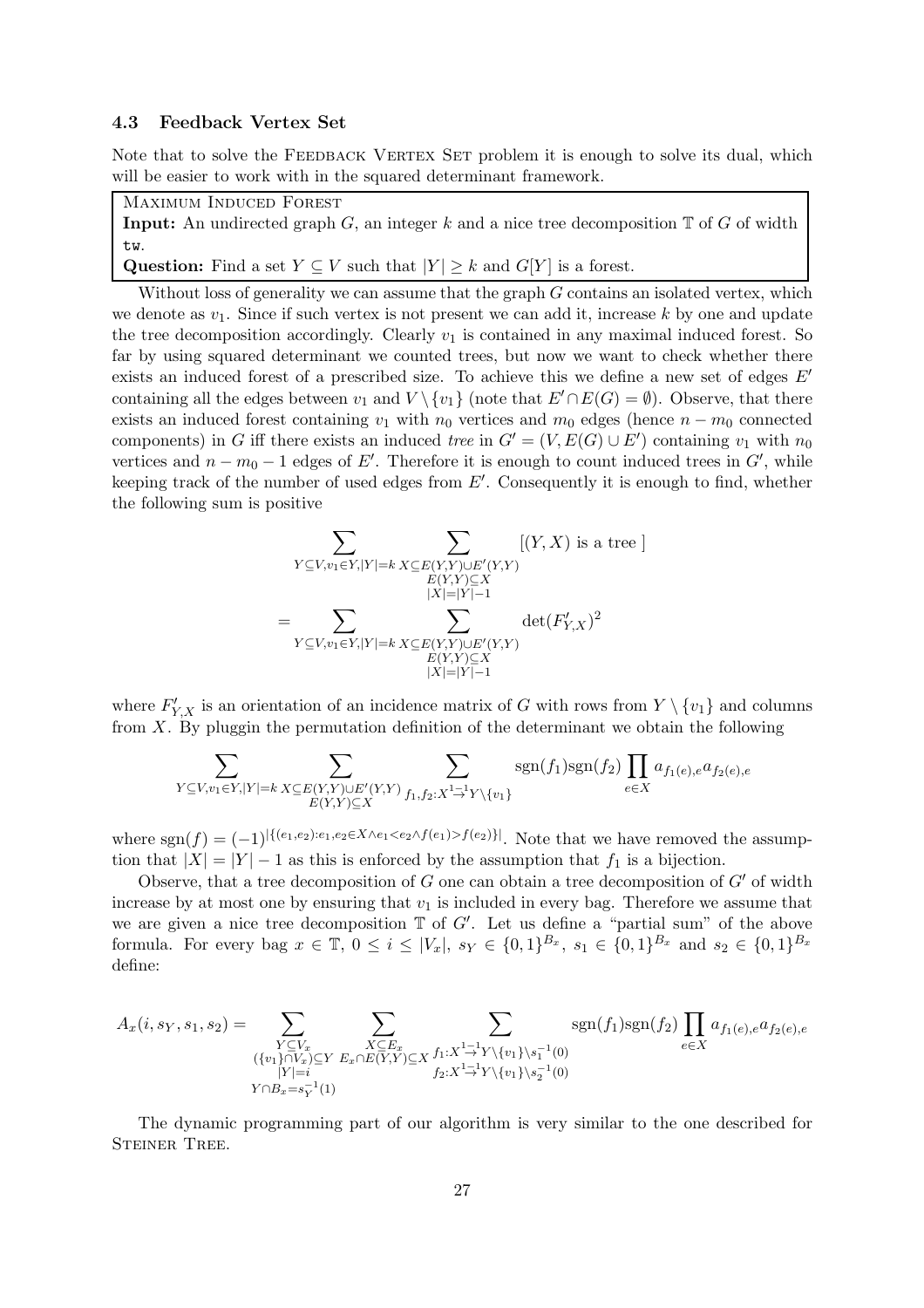Leaf bag  $x$ :

$$
A_x(0, \emptyset, \emptyset, \emptyset) = 1
$$

Introduce vertex v bag x with child y: for  $0 \leq i \leq |V_x|$ ,  $s_Y \in \{0,1\}^{B_x}$  and  $s_1, s_2 \in$  $\{0,1\}^{B_x}$ 

$$
A_x(i, s_Y, s_1, s_2) = \begin{cases} A_y(i, s_Y|_{B_y}, s_1|_{B_y}, s_2|_{B_y}) & \text{if } s_Y(v) = s_1(v) = s_2(v) = 0, v \neq v_1 \\ A_y(i - 1, s_Y|_{B_y}, s_1|_{B_y}, s_2|_{B_y}) & \text{if } s_Y(v) = 1, s_1(v) = s_2(v) = 0 \\ 0 & \text{otherwise.} \end{cases}
$$

Note that  $v_1$  has to be included into Y.

Forget vertex v bag x with child y: for  $0 \leq i \leq |V_x|$ ,  $s_Y \in \{0,1\}^{B_x}$  and  $s_1, s_2 \in \{0,1\}^{B_x}$ 

$$
A_x(i, s_Y, s_1, s_2) = \begin{cases} A_y(i, s_Y[v \to 1], s_1[v \to 0], s_2[v \to 0]) & \text{if } v = v_1 \\ A_y(i, s_Y[v \to 1], s_1[v \to 1], s_2[v \to 1]) \\ +A_y(i, s_Y[v \to 0], s_1[v \to 0], s_2[v \to 0]) & \text{otherwise} \end{cases}
$$

Introduce edge  $e = uv$  bag x with child y:

$$
A_x(i, s_Y, s_1, s_2) = [e \in E' \lor s_Y(u) = 0 \lor s_Y(v) = 0] A_y(i, s_Y, s_1, s_2)
$$
  
+ 
$$
\sum_{\substack{u' \in (s_1^{-1}(1) \setminus \{v_1\}) \cap e \\ v' \in (s_2^{-1}(1) \setminus \{v_1\}) \cap e}} A_y(i, s_Y, s_1[u' \to 0], s_2[v' \to 0]) \cdot a_{u', e} \cdot a_{v', e}
$$
  
• 
$$
[s_Y(u) = s_Y(v) = 1] (-1)^{\text{inv}(s_1^{-1}(1), u') + \text{inv}(s_2^{-1}(1), v')}
$$

Observe that we have an option of not including e into X only if  $e \in E'$  or  $\min(s_Y(u), s_Y(v)) =$ 0.

Join bag  $x$  with children  $y$  and  $z$ :

$$
A_x(s_Y, s_1, s_2) = \sum_{\substack{s_{1,y}+s_{1,z}=s_1\\s_{2,y}+s_{2,z}=s_2}} A_y(s_Y, s_{1,y}, s_{2,y}) \cdot A_z(s_Y, s_{1,z}, s_{2,z})
$$

$$
\cdot (-1)^{\text{inv}(s_{1,y}^{-1}(1), s_{1,z}^{-1}(1)) + \text{inv}(s_{2,y}^{-1}(1), s_{2,z}^{-1}(1))}
$$

Observe that the functions  $s_Y$  is used in both children, to make the choice of taking a vertex to Y or not consistent between the two subtrees.

**Theorem 4.5.** There exist algorithms that given a graph  $G$  solves the FEEDBACK VERTEX SET problem in  $\tilde{\mathcal{O}}(5^{pw}pw^{\mathcal{O}(1)}n^3)$  time if a path decomposition of width pw is given, and in time  $\tilde{\mathcal{O}}(10^{\texttt{tw}}\texttt{tw}^{\mathcal{O}(1)}n^3)$  time if a tree decomposition of width  $\texttt{tw}$  is given.

*Proof.* Observe that when all the table entries of a tree decomposition rooted at an empty bag z are computed, the there exists an induced forest in G with  $n_0$  vertices iff  $A_z(n_0+1, \emptyset, \emptyset, \emptyset) > 0$ . Moreover each of the  $tw^{\mathcal{O}(1)}$ n nodes involes operations on integers of bitlength  $O(n \log n)$ , since all the table entries have absolute value at most  $n^{O(n)}$ .

Similarly as in the case of STEINER TREE we can assume that each vertex  $v \neq v_1$  the triple  $(s_Y(v), s_1(v), s_2(v))$  is of one of the following forms  $(0, 0, 0), (1, 0, 0), (1, 0, 1), (1, 1, 0), (1, 1, 1),$ which is enough to prove the claimed running time for path decompositions.

In order to handle join nodes effectively, observe that there are exactly 10 pairs of triples, which describe states of vertices in the left and right subtree, according to the following table, where  $X$  denotes that this pair is not a valid pair of triples. The table is identical to the one used in the STEINER TREE problem.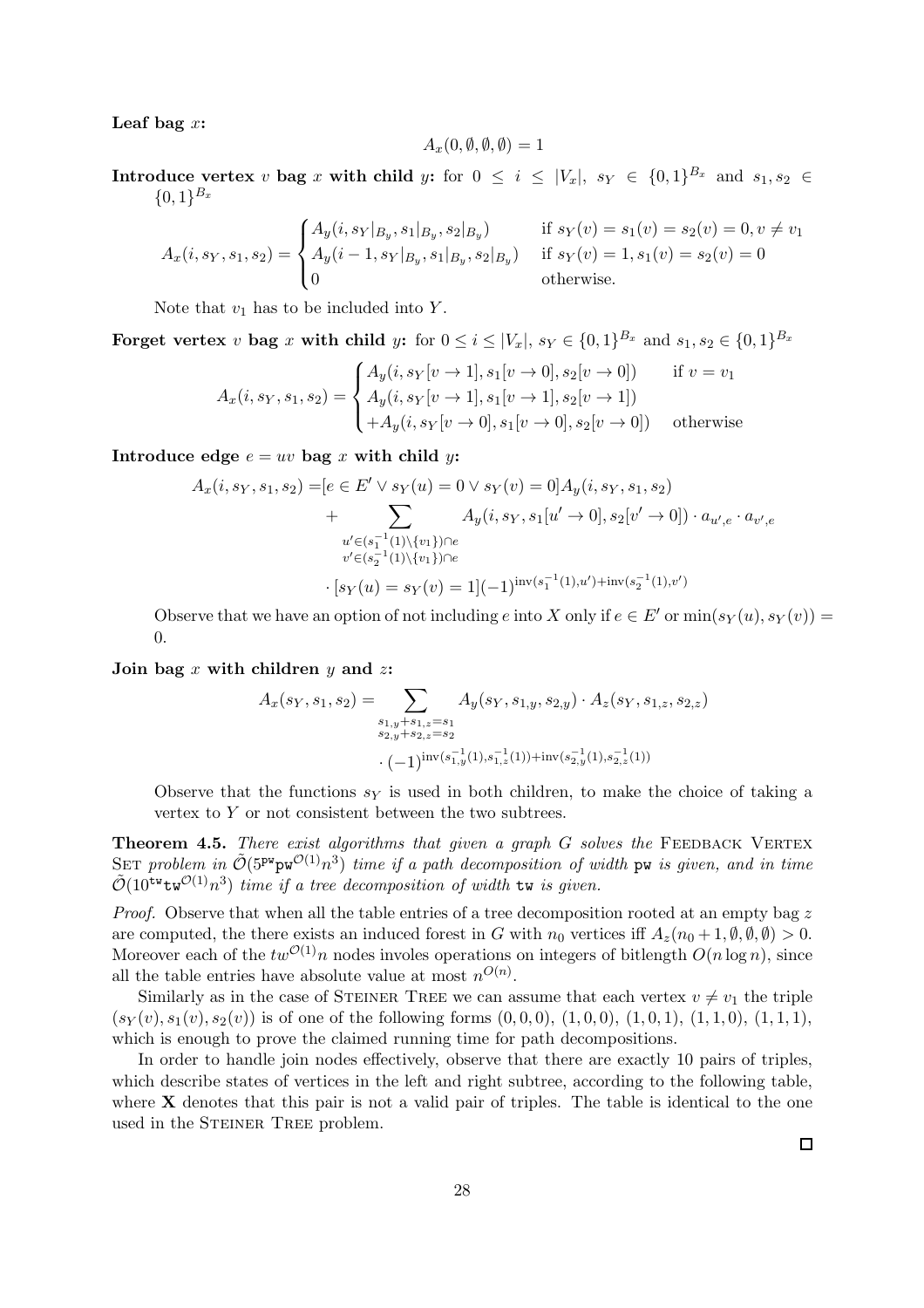|           | (0,0,0)      |           | $(1,0,0)$ $(1,0,1)$ $(1,1,0)$ $(1,1,1)$ |              |           |
|-----------|--------------|-----------|-----------------------------------------|--------------|-----------|
| (0,0,0)   | (0, 0, 0)    |           |                                         |              |           |
| (1,0,0)   | X            | (1,0,0)   | (1,0,1)                                 | (1,1,0)      | (1, 1, 1) |
| (1,0,1)   | $\mathbf{X}$ | (1,0,1)   |                                         | (1,1,1)      |           |
| (1, 1, 0) | $\mathbf X$  | (1, 1, 0) | 1, 1, 1)                                |              | X         |
| (1, 1, 1) | $\mathbf{X}$ | (1, 1, 1) |                                         | $\mathbf{X}$ |           |

## 5 Conclusions

In this paper, we have given deterministic algorithms for connectivity problems on graphs of small treewidth, with the running time only single exponential in the treewidth. We have given two different techniques. Each technique solves the standard unweighted versions, but for variants (counting, weighted versions, . . . ), sometimes only one of the techniques appears to be usable. Both techniques make novel use of classic linear algebra. As the treewidth and branchwidth of a graph differ by a constant factor, our algorithms also work for graphs of bounded branchwidth, and one can easily translate our algorithms to algorithms working on branch decompositions.

Our work improves upon the Cut&Count approach not only by having deterministic algorithms, but also (some of) our algorithms only use time that is linear in the number of vertices in the graph. However, the base of the exponent is somewhat larger, and an important question is whether this can be reduced. In the rank-based approach, this amounts to the following question: Can Algorithm reduce from the proof of Theorem [3.7](#page-10-1) be implemented in linear time? It would also be interesting to have a linear time implementation of Algorithm reducematchings from Corollary [3.17.](#page-20-3)

We believe that our algorithms not only break a theoretical barrier, but may also be of practical use. A possible algorithm for e.g., Hamiltonian Circuit may be the following: run the standard DP on the tree decomposition, but as soon as we work with a table of size larger than  $2<sup>tw</sup>$ , we can use the rank-based approach and remove table entries by finding a base. Thus, we are guaranteed that we never have to process tables of size larger than  $2^{tw}$ , at the cost of running a number of Gaussian elimination steps. It would be very interesting to perform an algorithm engineering study on this approach. It also may be interesting to see how this combines with a well known heuristic by Cook and Seymour for TSP [\[15\]](#page-30-15), that uses finding a minimum length Hamiltonian Circuit in a graph with small branchwidth as a central step.

A final very intriguing question that our work implies is the following: Is the rank-based approach also usable in settings outside graphs of small treewidth? The rank-based approach gives a new twist to the dynamic programming approach, in the sense that we consider the "algebraic structure" of the partial certificates in a quite novel way. Thus, this suggests a study of this algebraic structure for dynamic programming algorithms for problems in other areas.

We would like to mention that uses of the rank based approach could also be found in work on rank-width boolean-width [\[30,](#page-31-16) [11\]](#page-30-16), but in these cases the rank structure exploited is by more explicit assumption present in the input.

## Acknowledgements

We would like to thank Piotr Sankowski for pointing us to relevant literature of matrixmultiplication time algorithms. Moreover the second author thanks Marcin Pilipczuk and Lukasz Kowalik for helpful discussions at the early stage of the paper.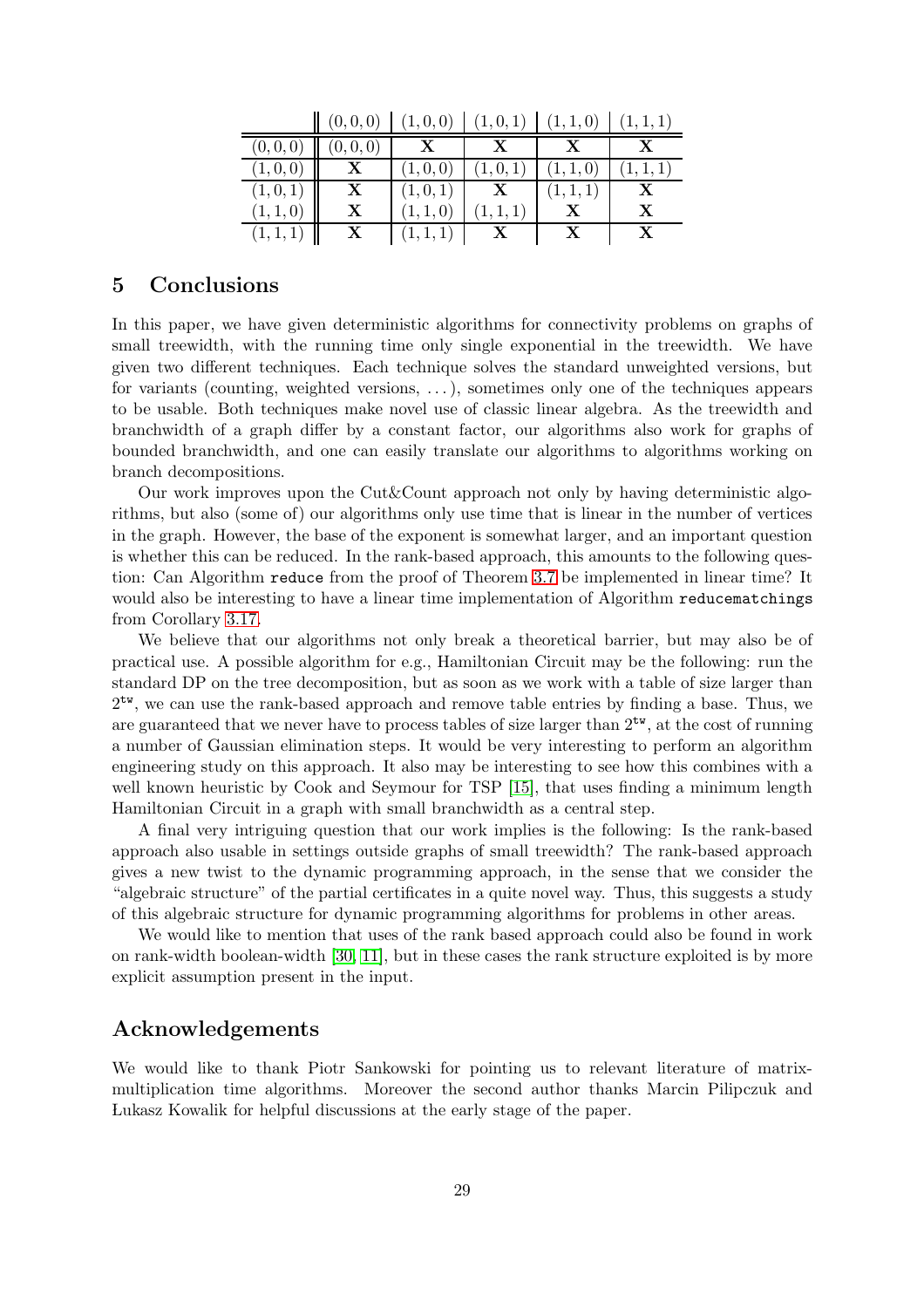## <span id="page-30-14"></span>References

- <span id="page-30-6"></span>[1] M. Aigner and G.M. Ziegler. Proofs from the book. Berlin. Germany, 2010.
- <span id="page-30-12"></span>[2] Noga Alon, Raphael Yuster, and Uri Zwick. Color-coding. J. ACM, 42(4):844–856, 1995.
- <span id="page-30-4"></span>[3] Stefan Arnborg and Andrzej Proskurowski. Linear time algorithms for NP-hard problems restricted to partial k-trees. Discrete Applied Mathematics, 23(1):11–24, 1989.
- <span id="page-30-10"></span>[4] Andreas Björklund. Determinant sums for undirected Hamiltonicity. In FOCS, pages 173–182. IEEE Computer Society, 2010.
- [5] Andreas Björklund, Thore Husfeldt, Petteri Kaski, and Mikko Koivisto. Trimmed Möbius inversion and graphs of bounded degree. Theory Comput. Syst., 47(3):637–654, 2010.
- <span id="page-30-5"></span><span id="page-30-0"></span>[6] Andreas Björklund, Thore Husfeldt, and Nina Taslaman. Shortest cycle through specified elements. In Yuval Rabani, editor, SODA, pages 1747–1753. SIAM, 2012.
- [7] Hans Bodlaender. Treewidth: Structure and algorithms. In Giuseppe Prencipe and Shmuel Zaks, editors, Structural Information and Communication Complexity, volume 4474 of Lecture Notes in Computer Science, pages 11–25. Springer Berlin / Heidelberg, 2007.
- <span id="page-30-1"></span>[8] Hans L. Bodlaender. A linear-time algorithm for finding tree-decompositions of small treewidth. SIAM J. Comput., 25(6):1305–1317, 1996.
- <span id="page-30-13"></span>[9] Hans L. Bodlaender and Arie M. C. A. Koster. Combinatorial Optimization on Graphs of Bounded Treewidth. The Computer Journal, 51(3):255–269, 2008.
- <span id="page-30-16"></span><span id="page-30-8"></span>[10] H.L. Bodlaender. On linear time minor tests with depth-first search. Journal of Algorithms,  $14(1):1 - 23, 1993.$
- <span id="page-30-17"></span>[11] Binh-Minh Bui-Xuan, Jan Arne Telle, and Martin Vatshelle. Boolean-width of graphs. Theor. Comput. Sci., 412(39):5187–5204, 2011.
- [12] P. Bürgisser, M. Clausen, and M.A. Shokrollahi. Algebraic complexity theory, volume 315. Springer, 1997.
- <span id="page-30-9"></span><span id="page-30-7"></span>[13] Yixin Cao, Jianer Chen, and Yang Liu. On feedback vertex set new measure and new structures. pages 93–104, 2010.
- [14] J. Chen, J. Kneis, S. Lu, D. Mölle, S. Richter, P. Rossmanith, S. Sze, and F. Zhang. Randomized divide-and-conquer: Improved path, matching, and packing algorithms. SIAM Journal on Computing, 38(6):2526–2547, 2009.
- <span id="page-30-15"></span>[15] William Cook and Paul D. Seymour. Tour merging via branch-decomposition. INFORMS Journal on Computing, 15(3):233–248, 2003.
- <span id="page-30-2"></span>[16] Bruno Courcelle. The monadic second-order logic of graphs. i. recognizable sets of finite graphs. Inf. Comput., 85(1):12–75, 1990.
- <span id="page-30-11"></span>[17] Marek Cygan, Stefan Kratsch, and Jesper Nederlof. Fast Hamiltonicity checking via bases of perfect matchings. 2012.
- <span id="page-30-3"></span>[18] Marek Cygan, Jesper Nederlof, Marcin Pilipczuk, Michal Pilipczuk, Johan M. M. van Rooij, and Jakub Onufry Wojtaszczyk. Solving connectivity problems parameterized by treewidth in single exponential time. In Rafail Ostrovsky, editor, FOCS, pages 150–159. IEEE, 2011.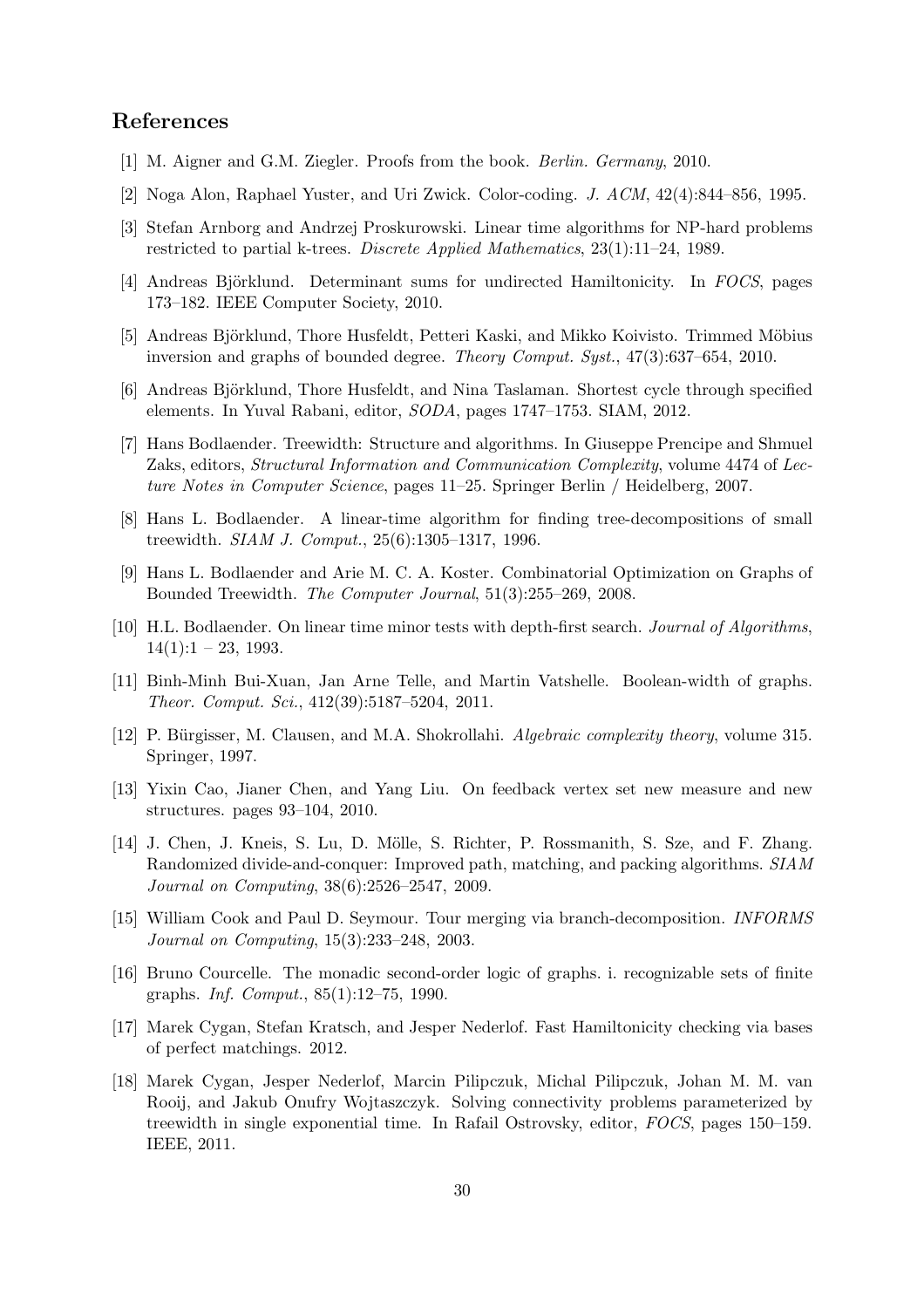- <span id="page-31-7"></span><span id="page-31-3"></span>[19] Erik D. Demaine, Mohammad Taghi Hajiaghayi, and Ken ichi Kawarabayashi. Algorithmic graph minor theory: Decomposition, approximation, and coloring. pages 637–646, 2005.
- <span id="page-31-13"></span>[20] Frederic Dorn, Fedor V. Fomin, and Dimitrios M. Thilikos. Catalan structures and dynamic programming in H-minor-free graphs. pages 631–640, 2008.
- <span id="page-31-8"></span>[21] Frederic Dorn, Eelko Penninkx, Hans L. Bodlaender, and Fedor V. Fomin. Efficient exact algorithms on planar graphs: Exploiting sphere cut decompositions. 58(3):790–810, 2010.
- <span id="page-31-6"></span>[22] David Eppstein. The traveling salesman problem for cubic graphs. 11(1):61–81, 2007.
- [23] M. R. Fellows and M. A. Langston. On search decision and the efficiency of polynomialtime algorithms. In Proceedings of the twenty-first annual ACM symposium on Theory of computing, STOC '89, pages 501–512, New York, NY, USA, 1989. ACM.
- <span id="page-31-11"></span>[24] Fedor V. Fomin, Serge Gaspers, Saket Saurabh, and Alexey A. Stepanov. On two techniques of combining branching and treewidth. 54(2):181–207, 2009.
- <span id="page-31-12"></span><span id="page-31-9"></span>[25] Fedor V. Fomin and Dimitrios M. Thilikos. A simple and fast approach for solving problems on planar graphs. pages 56–67, 2004.
- <span id="page-31-2"></span>[26] Heidi Gebauer. On the number of Hamilton cycles in bounded degree graphs. pages 241– 248, 2008.
- <span id="page-31-15"></span>[27] Mika Göös and Jukka Suomela. Locally checkable proofs. In Cyril Gavoille and Pierre Fraigniaud, editors, PODC, pages 159–168. ACM, 2011.
- [28] Illya V. Hicks, Arie M. C. A. Koster, and Elif Kolotoğlu. Branch and tree decomposition techniques for discrete optimization. Tutorials in Operations Research 2005, pages 1–19, 2005.
- <span id="page-31-16"></span><span id="page-31-4"></span>[29] John E. Hopcroft, Rajeev Motwani, and Jeffrey D. Ullman. Introduction to Automata Theory, Languages, and Computation. 2nd edition, 2001.
- <span id="page-31-1"></span>[30] Sang il Oum and Paul Seymour. Approximating clique-width and branch-width. Journal of Combinatorial Theory, Series B,  $96(4):514 - 528$ , 2006.
- [31] Russell Impagliazzo, Ramamohan Paturi, and Francis Zane. Which problems have strongly exponential complexity? J. Comput. Syst. Sci., 63(4):512-530, 2001.
- <span id="page-31-10"></span>[32] Kazuo Iwama and Takuya Nakashima. An improved exact algorithm for cubic graph TSP. pages 108–117, 2007.
- <span id="page-31-14"></span><span id="page-31-0"></span>[33] Jon Kleinberg and Éva Tardos.  $Alaorithm$  Design. 2005.
- [34] Ton Kloks. Treewidth, Computations and Approximations, volume 842 of Lecture Notes in Computer Science. Springer, 1994.
- <span id="page-31-5"></span>[35] Ioannis Koutis. Faster algebraic algorithms for path and packing problems. In Luca Aceto, Ivan Damgård, Leslie Ann Goldberg, Magnús M. Halldórsson, Anna Ingólfsdóttir, and Igor Walukiewicz, editors, ICALP (1), volume 5125 of Lecture Notes in Computer Science, pages 575–586. Springer, 2008.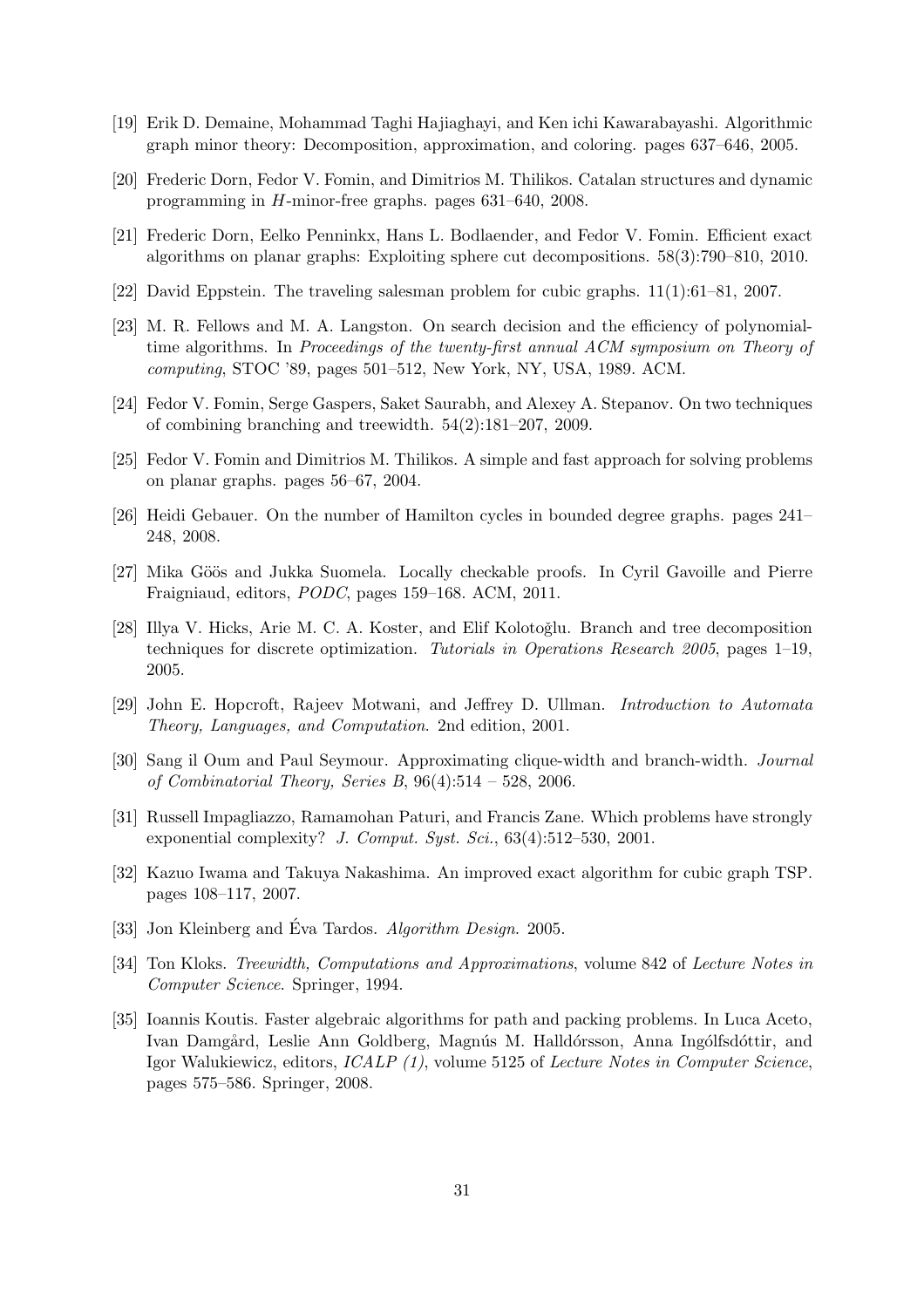- <span id="page-32-4"></span>[36] Ioannis Koutis and Ryan Williams. Limits and applications of group algebras for parameterized problems. In Susanne Albers, Alberto Marchetti-Spaccamela, Yossi Matias, Sotiris E. Nikoletseas, and Wolfgang Thomas, editors, ICALP (1), volume 5555 of Lecture Notes in Computer Science, pages 653–664. Springer, 2009.
- <span id="page-32-5"></span><span id="page-32-2"></span>[37] Daniel Lokshtanov, Daniel Marx, and Saket Saurabh. Known algorithms on graphs of bounded treewidth are probably optimal. pages 777–789, 2011.
- <span id="page-32-9"></span>[38] László Lovász. On determinants, matchings, and random algorithms. In FCT, pages  $565-$ 574, 1979.
- <span id="page-32-10"></span>[39] László Lovász. Communication complexity: a survey. Paths, flows, and VLSI-Layout, pages 235–265, 1990.
- <span id="page-32-3"></span>[40] László Lovász and Michael E. Saks. Communication complexity and combinatorial lattice theory. J. Comput. Syst. Sci., 47(2):322–349, 1993.
- [41] Ketan Mulmuley, Umesh V. Vazirani, and Vijay V. Vazirani. Matching is as easy as matrix inversion. 7(1):105–113, 1987.
- <span id="page-32-11"></span><span id="page-32-1"></span>[42] Rolf Niedermeier. Invitation to Fixed-Parameter Algorithms. 2002.
- [43] Christos H. Papadimitriou and Mihalis Yannakakis. On limited nondeterminism and the complexity of the V-C dimension. Journal of Computer and System Sciences, 53(2):161 – 170, 1996.
- <span id="page-32-8"></span><span id="page-32-0"></span>[44] Ran Raz and Boris Spieker. On the "log rank"-conjecture in communication complexity. Combinatorica, 15(4):567–588, 1995.
- [45] Neil Robertson and Paul D. Seymour. Graph minors. III. Planar tree-width. J. Comb. Theory, 36(1):49–64, 1984.
- <span id="page-32-6"></span>[46] Ryan Williams. Finding paths of length k in  $\mathcal{O}^{\star}(2^k)$  time. *Inf. Process. Lett.*, 109(6):315– 318, 2009.
- <span id="page-32-7"></span>[47] Virginia Vassilevska Williams. Multiplying matrices faster than Coppersmith-Winograd. In Howard J. Karloff and Toniann Pitassi, editors, STOC, pages 887–898. ACM, 2012.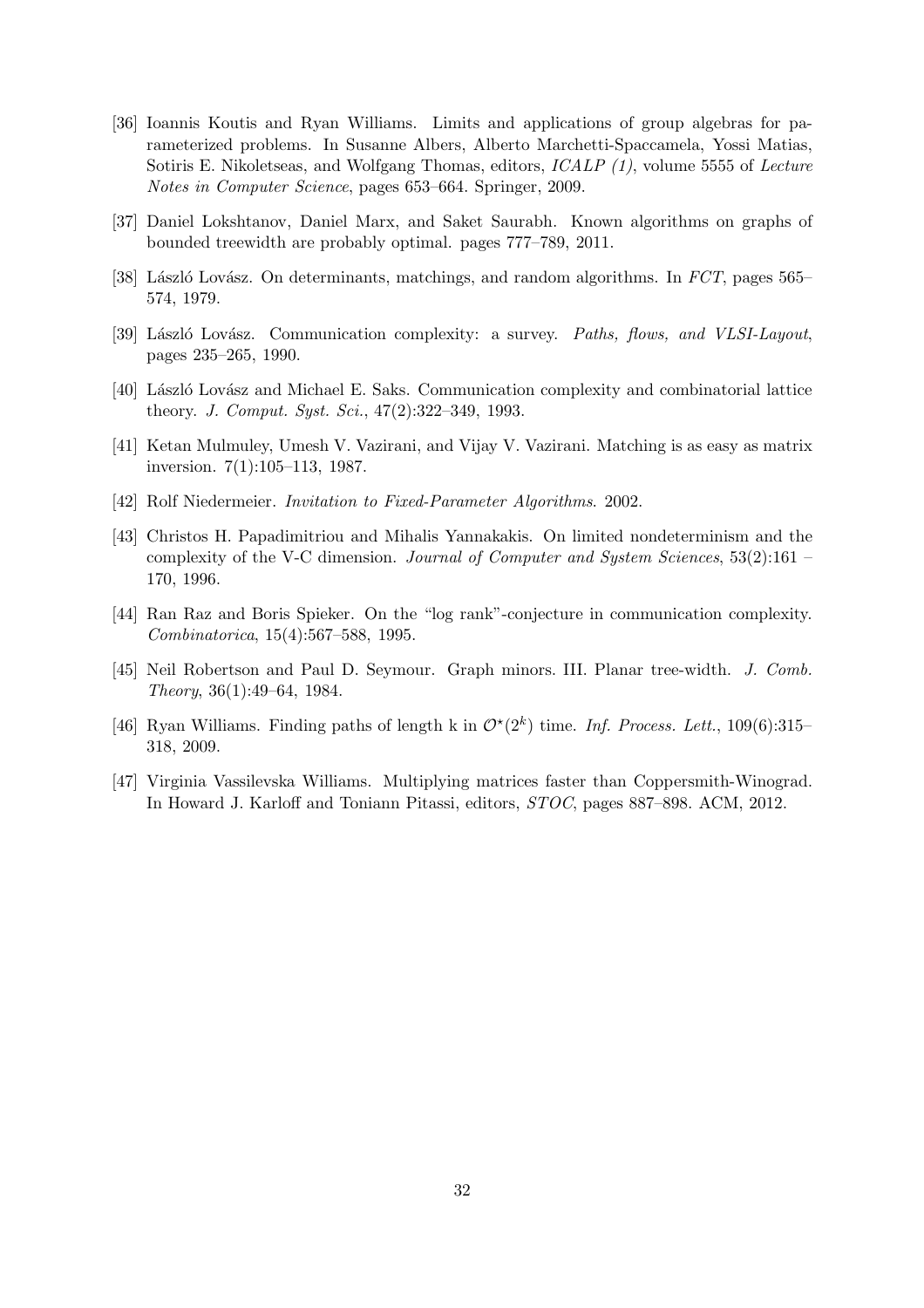## A Omitted proofs of Section [2](#page-7-0)

### A.1 Proof of Proposition [2.2](#page-8-1)

Proof. (sketch) We briefly sketch how to get a nice tree decomposition that is rooted at the introduce edge bag for a chosen edge  $\{u, v\} \in E$ . To get an empty root bag instead, it suffices to add a series of forget vertex bags that ends in a new (empty) root.

Let T be a tree decomposition for G and let  $\{u, v\} \in E$  be the chosen edge. Pick an arbitrary bag, say  $B_r$ , of  $\mathbb T$  that contains both u and v or forget v as the root and follow the arguments given by Kloks [\[34\]](#page-31-14) to generate a nice tree decomposition with root bag  $B_r$  in linear time.

Now additionally do the following. Below each leaf add a series of introduce vertex bags, starting from an empty bag, to make all (new) leaf bags be empty. Regarding the introduce edge bags, first observe that for each vertex there is only one forget vertex bag; this follows from the connectedness property of tree decompositions. To add an introduce edge bag for an edge  $\{p, q\}$  take the higher of the forget vertex bags for p and q, split the bag into two identical copies and use the lower one to introduce  $\{p, q\}$ . For the root bag  $B_r$ , this requires a series of forget vertex bags, until only  $u$  and  $v$  are left in the highest bag. Then use that bag to introduce  $\{u, v\}.$  $\Box$ 

## B Omitted proofs of Section [3](#page-8-0)

#### <span id="page-33-0"></span>B.1 Proof of Lemma [3.13](#page-19-0)

*Proof.* For every  $p, q \in \Pi(U)$ :

$$
(\mathcal{C}\mathcal{C}^T)[p, q] = \sum_{(V_1, V_2) \in \text{cuts}(t)} [(V_1, V_2) \sqsubseteq p] [(V_1, V_2) \sqsubseteq q]
$$
  
= 
$$
\sum_{(V_1, V_2) \in \text{cuts}(t)} [(V_1, V_2) \sqsubseteq p \land (V_1, V_2) \sqsubseteq q]
$$
  
= 
$$
\sum_{(V_1, V_2) \in \text{cuts}(t)} [(V_1, V_2) \sqsubseteq p \sqcap q]
$$
  
= 
$$
2^{\# \text{blocks}(p \sqcap q) - 1}
$$
  
= 
$$
[p \sqcap q = \{U\}].
$$

The key here is that we count the number of cuts which are coarser than both  $p$  and  $q$ , i.e., cuts  $(V_1, V_2) \in \text{cuts}(t)$  such that each set of p or q is completely contained in  $V_1$  or  $V_2$ . It follows easily, that this is equivalent to each set of p  $\sqcap$  q being contained in  $V_1$  or  $V_2$ . Considering the blocks of  $p \sqcap q$  it is clear that the block containing 1 must be in  $V_1$ , by the definition of cuts(*t*). Any further block can be either in  $V_1$  or  $V_2$ , which gives a total of  $2^{\#\text{blocks}(p \square q)-1}$  coarser cuts. Clearly, that number is odd if and only if there is a single block in  $p \sqcap q$  (the one containing 1), i.e., if  $p \sqcap q = \{U\}$ . i.e., if  $p \n□ q = \{U\}.$ 

#### <span id="page-33-1"></span>B.2 Proof of Lemma [3.15](#page-19-1)

Proof. First observe that a basis minimizing the weight is just a lexicographicaly minimum basis, as independent sets of rows form a matroid. Notice that we may assume that  $n \leq 2m$ since we can start with the first  $m$  rows and then iteratively introduce  $m$  new rows, find a new basis and discard all introduced rows not in this basis. This takes at most  $n/m$  iterations, so if we manage to perform one iteration in  $m^{\omega}$  time, this procedure indeed implements the lemma.

Recall that a matrix is in row echelon form if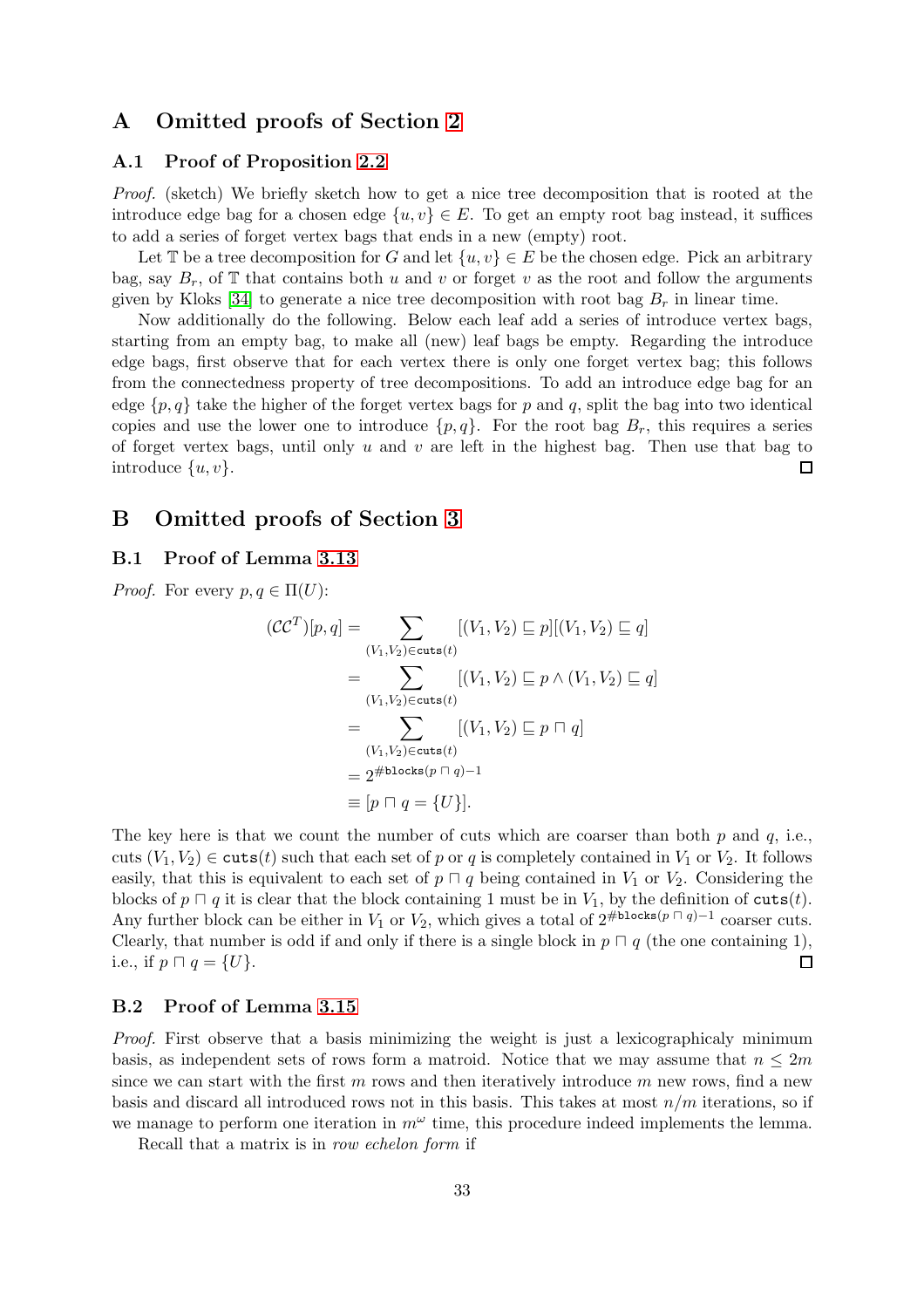- 1. All nonzero rows (rows with at least one 1) are above all rows of all zeroes.
- 2. The leading coefficient (the first nonzero number from the left, also called the pivot) of a nonzero row is always strictly to the right of the leading coefficient of the row above it.
- 3. All entries in a column below a leading entry are zeroes (implied by the first two criteria)

We use the folklore fact that an  $n \times 2n$  matrix can be brought into row-echelon form that is obtained using only elementary row operations in  $\mathcal{O}(n^{\omega})$  time (see for example [\[12,](#page-30-17) Proposition 16.9]).

We proceed as follows: given an  $n \times m$  matrix with  $m \leq n \leq 2m$  we first transpose it and then sort the columns on their weight in increasing order. Then we bring it in rowechelon form in  $\mathcal{O}(m^{\omega})$  as discussed above. Since elementary row operations preserve linear column combinations we can now restrict ourselves to finding a minimum weight basis in the obtained matrix that is in reduced echelon form. And it is easy to see that in this matrix the minimum weight basis is exactly the set of columns that contain a leading 1: it is clearly a set of linearly independent columns, and if a column is not in the basis it can be expressed as a linear combination of columns to the left of it since for all non-zero entries of that column there is a leading 1 appear on the same row in a column before it by the row echelon property.  $\Box$ 

### <span id="page-34-0"></span>B.3 Proof of Lemma [3.6](#page-10-2)

*Proof.* In the following let U be a set, let  $\mathcal{A}, \mathcal{A}' \subseteq \Pi(U) \times \mathbb{N}$ , and assume that  $\mathcal{A}'$  represents A. Note that the union and join operations are symmetric and hence we only need to show the preservation of representation with respect to one of the parameters.

Union: We have for all  $q \in \Pi(U)$  and  $\mathcal{B} \subseteq \Pi(U) \times \mathbb{N}$  that

$$
\operatorname{opt}(q, \mathcal{A}' \uplus \mathcal{B}) = \min\{\operatorname{opt}(q, \mathcal{A}'), \operatorname{opt}(q, \mathcal{B})\} = \min\{\operatorname{opt}(q, \mathcal{A}), \operatorname{opt}(q, \mathcal{B})\} = \operatorname{opt}(q, \mathcal{A} \uplus \mathcal{B}).
$$

**Insert:** We may assume that  $X = \{e\}$  since for  $Y \cap Z = \emptyset$ ,  $\text{ins}(Y \cup Z, \mathcal{A})$  equals  $\text{ins}(Y, \text{ins}(Z, \mathcal{A}))$ . Note that if  ${e} \in q$ ,  $opt(q, ins({e}, \mathcal{C})) = \infty$  and representation is preserved trivially. Otherwise, we have for every  $\mathcal{C} \subseteq \Pi(U) \times \mathbb{N}$  and any  $q \in \Pi(U \cup \{e\})$  with  $\{e\} \notin q$  that

$$
opt(q, ins(\lbrace e \rbrace, C)) = min \{ w \mid (p, w) \in C \land p_{\uparrow U \cup \lbrace e \rbrace} \sqcap q = \lbrace U \cup \lbrace e \rbrace \rbrace \}
$$
  
= min \{ w \mid (p, w) \in C \land p \sqcap q\_{\downarrow U} = \lbrace U \rbrace \}  
= opt(q\_{\downarrow U}, C).

Note that the second equivalence uses the fact that e must be connected to some  $e' \in U$ in q, since  $\{e\} \notin q$ . Now preservation of representation follows since

$$
\operatorname{opt}(q, \operatorname{ins}(\{e\}, \mathcal{A}')) = \operatorname{opt}(q_{\downarrow U}, \mathcal{A}') = \operatorname{opt}(q_{\downarrow U}, \mathcal{A}) = \operatorname{opt}(q, \operatorname{ins}(\{e\}, \mathcal{A}')).
$$

**Shift:** We have for all  $q \in \Pi(U)$  and  $w' \in \mathbb{N}$  that

$$
opt(q, \texttt{shft}(w', \mathcal{A}')) = w' + \texttt{opt}(q, \mathcal{A}') = w' + \texttt{opt}(q, \mathcal{A}) = \texttt{opt}(q, \texttt{shft}(w', \mathcal{A})).
$$

Glue: We may assume that  $a, b \in U$  since otherwise  $\texttt{glue}(ab, \mathcal{A}) = \texttt{ins}(\{a, b\} \setminus U, \texttt{glue}(ab, \mathcal{A}))$ . Note that for every  $\mathcal{C} \subseteq \Pi(U) \times \mathbb{N}$  and any  $q \in \Pi(U)$  we have that

$$
opt(q, \text{glue}(ab, C)) = \min \{w \mid (p, w) \in C \land (p \sqcap U[ab]) \sqcap q = \{U\}\}
$$

$$
= \min \{w \mid (p, w) \in C \land p \sqcap (q \sqcap U[ab]) = \{U\}\}
$$

$$
= opt(q \sqcap U[ab], C).
$$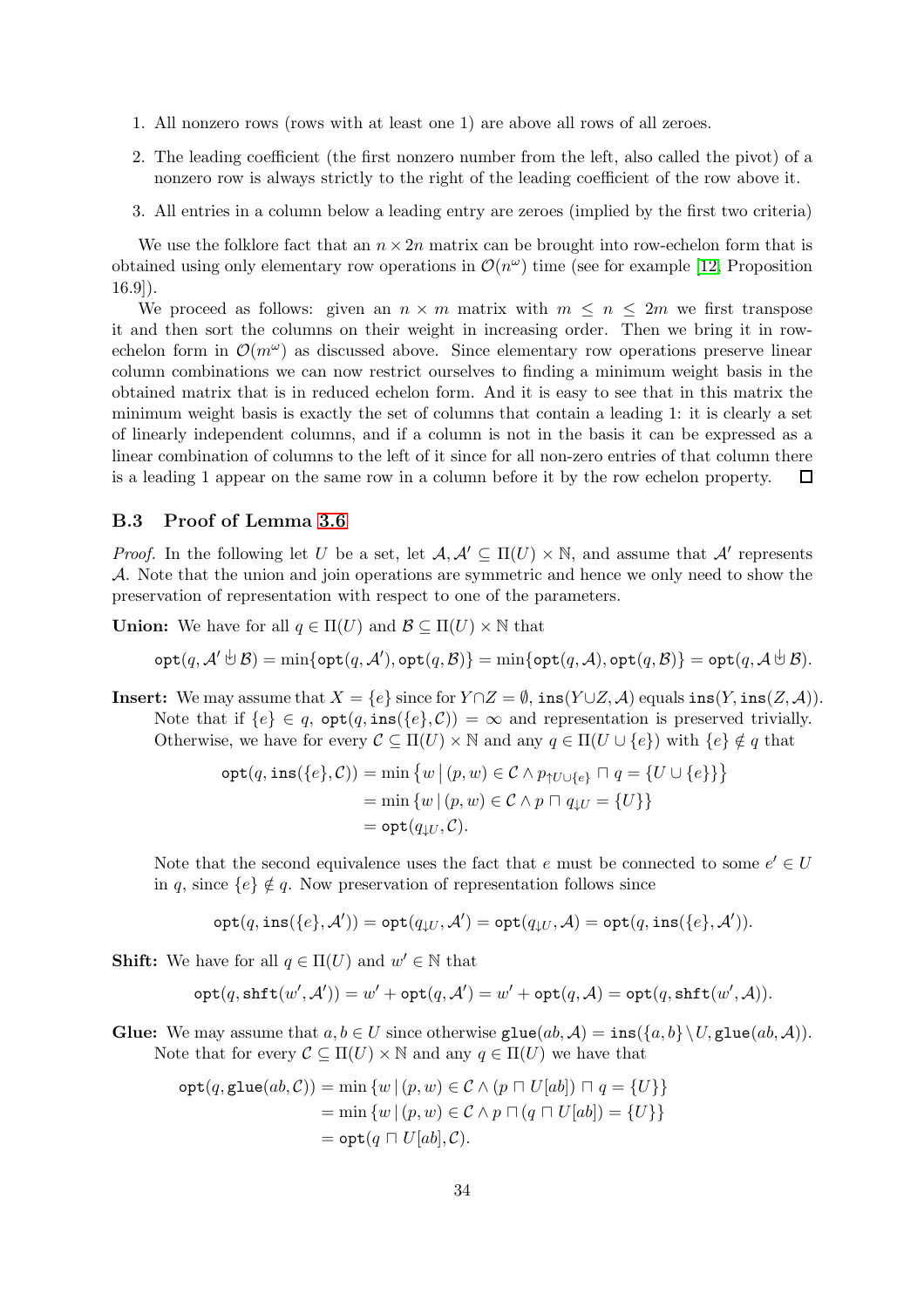Then preservation of representation follows since

$$
\operatorname{opt}(q, \operatorname{glue}(ab, \mathcal{A}')) = \operatorname{opt}(q \sqcap U[ab], \mathcal{A}') = \operatorname{opt}(q \sqcap U[ab], \mathcal{A}) = \operatorname{opt}(q, \operatorname{glue}(ab, \mathcal{A})).
$$

It is clear from its definition that the variant of Glue with three parameters also preserves representation.

**Project:** We may assume that  $X = \{e\}$  since for  $Y \cap Z = \emptyset$ , proj $(Y \cup Z, \mathcal{A})$  equals proj $(Y, \text{proj}(Z, \mathcal{A}))$ . Then for every  $\mathcal{C} \subseteq \Pi(U) \times \mathbb{N}$  and any  $q \in \Pi(U \setminus \{e\})$  we have that

$$
opt(q, \text{proj}(\{e\}, C)) = \min \{ w \mid (p, w) \in C \land p_{\downarrow U \setminus \{e\}} \sqcap q = \{U \setminus \{e\} \} \land \{e\} \notin p \}
$$
  
= 
$$
\min \{ w \mid (p, w) \in C \land p \sqcap q_{\uparrow U} = \{U\} \}
$$
  
= 
$$
\text{opt}(q_{\uparrow U}, C).
$$

Now preservation of representation follows directly

$$
\operatorname{opt}(q, \operatorname{proj}(\{e\}, \mathcal{A}')) = \operatorname{opt}(q_{\uparrow U}, \mathcal{A}') = \operatorname{opt}(q_{\uparrow U}, \mathcal{A}) = \operatorname{opt}(q, \operatorname{proj}(\{e\}, \mathcal{A})).
$$

**Join:** We may assume that  $\mathcal{A}, \mathcal{B} \subseteq \Pi(\hat{U}) \times \mathbb{N}$  since otherwise we can use

$$
\texttt{join}(\mathcal{A}, \mathcal{B}) = \texttt{join}(\texttt{ins}(U' \setminus U, \mathcal{A}), \texttt{ins}(U \setminus U', \mathcal{B})).
$$

For every  $\mathcal{B} \subseteq \Pi(\hat{U}) \times \mathbb{N}$  and  $r \in \Pi(\hat{U})$  it holds that

$$
opt(r, \text{join}(\mathcal{A}', \mathcal{B})) = \min \left\{ w_1 + w_2 \, \middle| \, (w_1, p) \in \mathcal{A}', (w_2, q) \in \mathcal{B} \land p \sqcap q \sqcap r = \{\hat{U}\}\right\}
$$
\n
$$
= \min \left\{ \text{opt}(q \sqcap r, \mathcal{A}') + w_2 \, \middle| \, (w_2, q) \in \mathcal{B}\right\}
$$
\n
$$
= \min \left\{ \text{opt}(q \sqcap r, \mathcal{A}) + w_2 \, \middle| \, (w_2, q) \in \mathcal{B}\right\}
$$
\n
$$
= \min \left\{ w_1 + w_2 \, \middle| \, (w_1, p) \in \mathcal{A}, (w_2, q) \in \mathcal{B} \land p \sqcap q \sqcap r = \{\hat{U}\}\right\}
$$
\n
$$
= \text{opt}(r, \text{join}(\mathcal{A}, \mathcal{B})).
$$

#### <span id="page-35-0"></span>B.4 Proof of Theorem [3.18](#page-20-2)

Proof. The algorithm is the following: use the above dynamic programming formulation from Subsection [3.4](#page-13-0) to compute  $A_r$ , but after evaluation of every entry  $A_x$ , use Theorem [3.7](#page-10-1) to store reducematching( $A_x$ ) rather than  $A_x$ . This is possible because by definition  $A_x$  clearly is a set of weighted matchings. Since reducematchings  $(A)$  represents A and the recurrence uses only the operators defined in Definition [3.2](#page-9-1) which all preserve representation by Lemma [3.6,](#page-10-2) we have as invariant that for every  $x \in \mathbb{T}$  the entry stored for  $A_x$  represents  $A_x$  by Lemma [3.6.](#page-10-2) In particular, the stored value for  $A_r(\mathbf{s})$  dominates  $A_r(\mathbf{s})$  and hence we can safely read off the answer to the problem as done in Section [3.4.](#page-13-0)

Let us focus on the time analysis: since for all operations from Definition [3.2](#page-9-1) we can apply Proposition [3.3,](#page-10-3) the bottleneck clearly is the reducematchings algorithm. Recall that the guessing of the edge  $v_1v_n$  gives overhead of at most pw or tw so this will be subsumed by the last term of the claimed running time.

In the first algorithm that is given a path decomposition, note we can assume  $x$  is either a leaf, introduce vertex, forget vertex or introduce edge bag. In this case the size of  $A_x(\mathbf{s})$  is by